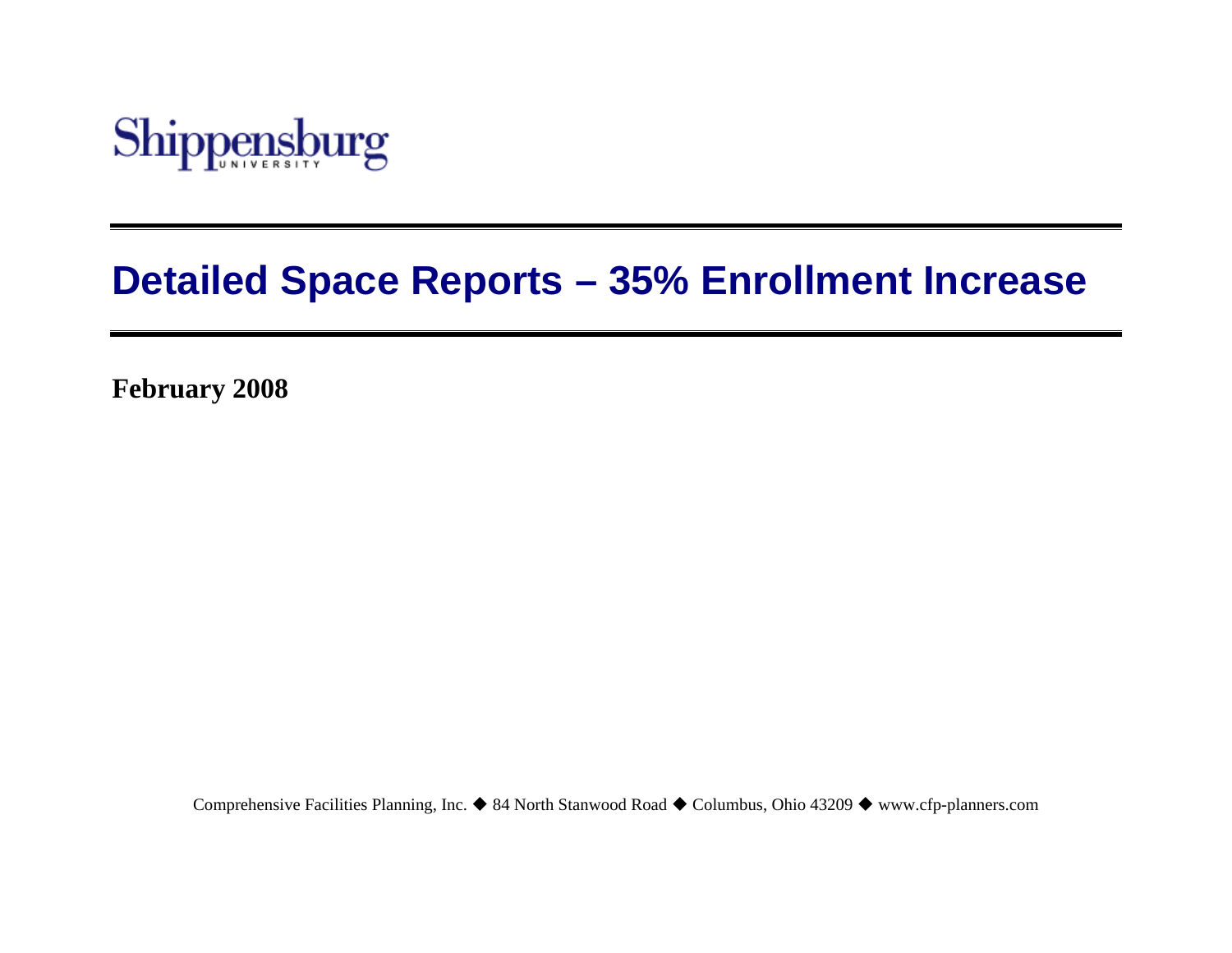## Term: 35% Enrollment Increase

| <b>Division:</b> | <b>Provost &amp; Vice President fof Academic Affairs</b> |
|------------------|----------------------------------------------------------|
| College/Unit:    | <b>College of Arts and Sciences</b>                      |

| <b>Category of Space</b> |                                              | <b>Module</b> | <b>Current</b><br><b>Personnel</b> | <b>Current</b><br><b>ASF Need</b> | Projected<br><b>Personnel</b> | Projected<br><b>ASF Need</b> | Inventory<br><b>ASF</b> | <b>Number</b><br>of Rooms |
|--------------------------|----------------------------------------------|---------------|------------------------------------|-----------------------------------|-------------------------------|------------------------------|-------------------------|---------------------------|
| <b>ART</b>               | Art                                          |               |                                    |                                   |                               |                              |                         |                           |
| <b>Offices</b>           |                                              |               |                                    |                                   |                               |                              |                         |                           |
|                          | Director/Chair                               | 150           | 0.0                                | 0                                 | 0.0                           | 0                            | 152                     | $\mathbf{1}$              |
| Faculty                  |                                              | 150           | 8.0                                | 1,200                             | 10.8                          | 1,620                        | 1,361                   | 7                         |
| Staff                    |                                              | 120           | 0.0                                | 0                                 | 0.0                           | 0                            | 207                     | 3                         |
|                          | Clerical/Technical Staff                     | 100           | $1.0\,$                            | 100                               | 1.4                           | 135                          | 161                     | $\mathbf{1}$              |
|                          | <b>Graduate Assistants</b>                   | 40            | 2.0                                | 80                                | 2.7                           | 108                          | 90                      | $\mathbf{1}$              |
| Lounge                   |                                              | 5             | 9.0                                | 45                                | 12.2                          | 61                           | 0                       | 0                         |
|                          | Conference Rooms                             | 18            | 8.0                                | 144                               | 10.8                          | 194                          | 160                     | $\mathbf{1}$              |
|                          | Office Service                               | 1             | 0.0                                | 157                               | 0.0                           | 212                          | 75                      | $\mathbf{1}$              |
|                          | Office Service/Departmental Storage          | 15            | 0.0                                | 520                               | 0.0                           | 667                          | 634                     | 4                         |
| <b>Sub Totals</b>        | <b>Offices</b>                               |               |                                    | 2,246                             |                               | 2,997                        | 2,840                   |                           |
| <b>Laboratories</b>      |                                              |               |                                    |                                   |                               |                              |                         |                           |
| Class Lab                |                                              | 64            | 0.0                                | 7,120                             | 0.0                           | 8,950                        | 8,563                   | 26                        |
|                          | Computer Labs                                | 35            | 0.0                                | 2,000                             | 0.0                           | 2,000                        | 1,059                   | $\mathbf{1}$              |
|                          | Research Labs                                | 200           | 8.0                                | 1,600                             | 11.0                          | 2,200                        | $\mathbf 0$             | 0                         |
| <b>Sub Totals</b>        | Laboratories                                 |               |                                    | 10,720                            |                               | 13,150                       | 9,622                   |                           |
| <b>Other</b>             |                                              |               |                                    |                                   |                               |                              |                         |                           |
| Classrooms               |                                              | 22            | 0.0                                | 1,206                             | 0.0                           | 1,627                        | 1,819                   | $\mathbf{1}$              |
| Exhibition               |                                              | $1\,$         | 0.0                                | 1,540                             | 0.0                           | 1,540                        | 1,540                   | $\mathbf{1}$              |
| <b>Sub Totals</b>        | <b>Other</b>                                 |               |                                    | 2,746                             |                               | 3,167                        | 3,359                   |                           |
| <b>Total Need</b>        | Art                                          |               |                                    | 15,712                            |                               | 19,314                       | 15,821                  |                           |
|                          | Difference (Current Space - Calculated Need) |               |                                    | 109                               |                               | $-3,493$                     |                         |                           |

#### Comments:

The department needs an additional studio for Printmaking, and an additional space for a second computer lab, and senior thesis studio space. Studio Art faculties need space to do their research. Since all faculty are required to engage in continual professional development, equal laboratory or studio space should be provided for faculty who request it.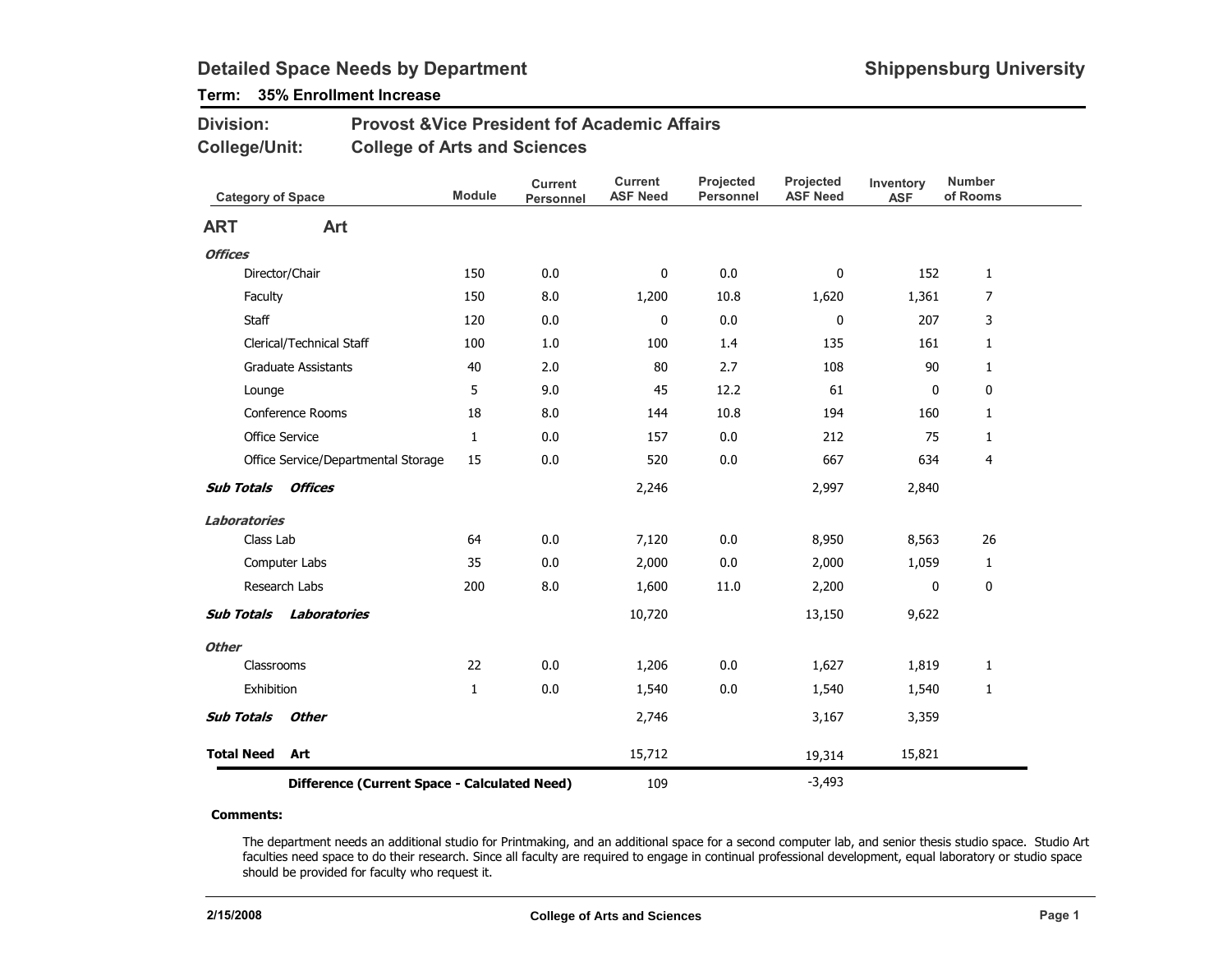## Term: 35% Enrollment Increase

#### Provost &Vice President fof Academic AffairsCollege of Arts and SciencesDivision:College/Unit:

|                   | <b>Category of Space</b>   | <b>Module</b> | <b>Current</b><br>Personnel | <b>Current</b><br><b>ASF Need</b> | Projected<br>Personnel | Projected<br><b>ASF Need</b> | Inventory<br><b>ASF</b> | <b>Number</b><br>of Rooms |  |
|-------------------|----------------------------|---------------|-----------------------------|-----------------------------------|------------------------|------------------------------|-------------------------|---------------------------|--|
| <b>BIO</b>        | <b>Biology</b>             |               |                             |                                   |                        |                              |                         |                           |  |
| <b>Offices</b>    |                            |               |                             |                                   |                        |                              |                         |                           |  |
|                   | Director/Chair             | 150           | 1.0                         | 150                               | 1.0                    | 150                          | 187                     | $\mathbf{1}$              |  |
|                   | Faculty                    | 115           | 16.5                        | 1,898                             | 22.3                   | 2,562                        | 2,566                   | 20                        |  |
|                   | Clerical/Technical Staff   | 100           | 1.0                         | 100                               | 1.4                    | 135                          | 116                     | $\mathbf{1}$              |  |
|                   | <b>Graduate Assistants</b> | 40            | 4.0                         | 160                               | 5.4                    | 216                          | 488                     | $\mathbf{1}$              |  |
|                   | Lounge                     | 5             | 18.5                        | 93                                | 24.6                   | 123                          | 0                       | 0                         |  |
|                   | Conference Rooms           | 18            | 17.5                        | 315                               | 23.3                   | 419                          | 507                     | $\mathbf{1}$              |  |
|                   | Office Service             | 1             | 0.0                         | 272                               | 0.0                    | 360                          | 115                     | $\mathbf{1}$              |  |
| <b>Sub Totals</b> | Offices                    |               |                             | 2,987                             |                        | 3,965                        | 3,979                   |                           |  |
|                   | <b>Laboratories</b>        |               |                             |                                   |                        |                              |                         |                           |  |
|                   | Class Lab                  | 60            | 0.0                         | 12,134                            | 0.0                    | 16,383                       | 11,880                  | 21                        |  |
|                   | Computer Labs              | 30            | 0.0                         | 346                               | 0.0                    | 467                          | 771                     | $\mathbf{1}$              |  |
|                   | Research Labs              | 325           | 20.0                        | 6,500                             | 26.0                   | 8,450                        | 5,696                   | 28                        |  |
|                   | Undergrad Researchers      | 100           | 371.0                       | 1,855                             | 500.0                  | 2,500                        | 0                       | 0                         |  |
| <b>Sub Totals</b> | Laboratories               |               |                             | 20,835                            |                        | 27,800                       | 18,347                  |                           |  |
| <b>Other</b>      |                            |               |                             |                                   |                        |                              |                         |                           |  |
|                   | Classrooms                 | 22            | 0.0                         | 4,121                             | 0.0                    | 5,564                        | 4,239                   | 5                         |  |
|                   | Library/Study Area         | $\mathbf{1}$  | 0.0                         | 750                               | 0.0                    | 850                          | 676                     | $\overline{2}$            |  |
|                   | Animal Qtrs                | 300           | 0.0                         | 1,545                             | 0.0                    | 1,545                        | 1,545                   | 12                        |  |
|                   | Greenhouses                | $\mathbf{1}$  | 0.0                         | $\mathbf{0}$                      | 0.0                    | 0                            | 1,023                   | 4                         |  |
|                   | Greenhouse Space Need      | 1             | 0.0                         | 2,645                             | 0.0                    | 2,645                        | 0                       | 0                         |  |
| <b>Sub Totals</b> | <b>Other</b>               |               |                             | 9,061                             |                        | 10,604                       | 7,483                   |                           |  |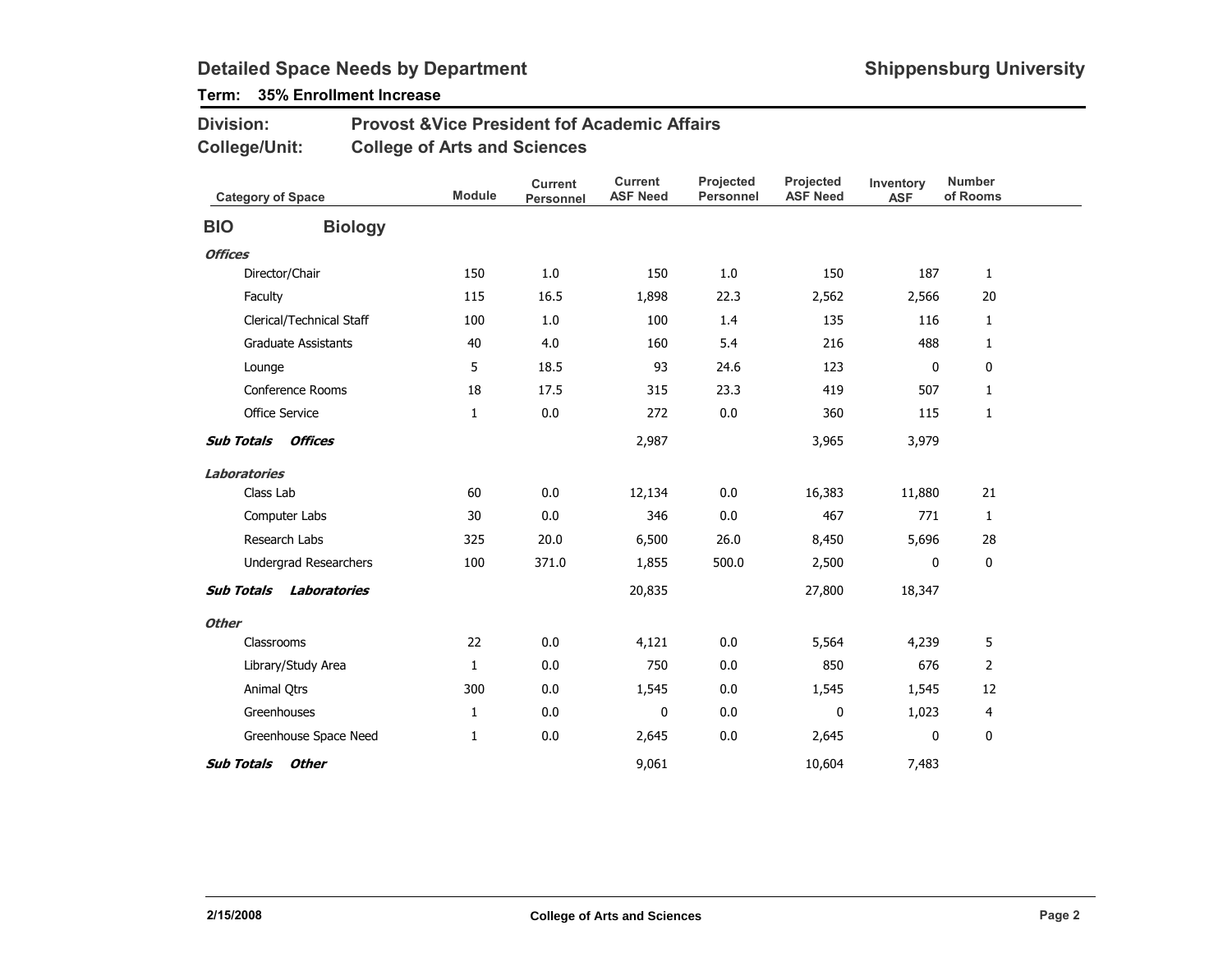### Term: 35% Enrollment Increase

| <b>Division:</b> | <b>Provost &amp; Vice President fof Academic Affairs</b> |
|------------------|----------------------------------------------------------|
| College/Unit:    | <b>College of Arts and Sciences</b>                      |

| <b>Category of Space</b> |                                              | <b>Module</b> | Current<br><b>Personnel</b> | Current<br><b>ASF Need</b> | <b>Projected</b><br><b>Personnel</b> | <b>Projected</b><br><b>ASF Need</b> | Inventory<br><b>ASF</b> | <b>Number</b><br>of Rooms |  |
|--------------------------|----------------------------------------------|---------------|-----------------------------|----------------------------|--------------------------------------|-------------------------------------|-------------------------|---------------------------|--|
| <b>Total Need</b>        | Biology                                      |               |                             | 32,883                     |                                      | 42,370                              | 29,809                  |                           |  |
|                          | Difference (Current Space - Calculated Need) |               |                             | $-3.074$                   |                                      | $-12,561$                           |                         |                           |  |

#### Comments:

The department has inadequate space for faculty research; not every faculty member has dedicated research space, and in many cases labs are not near faculty offices. Computer lab is shared with physics and chemstry.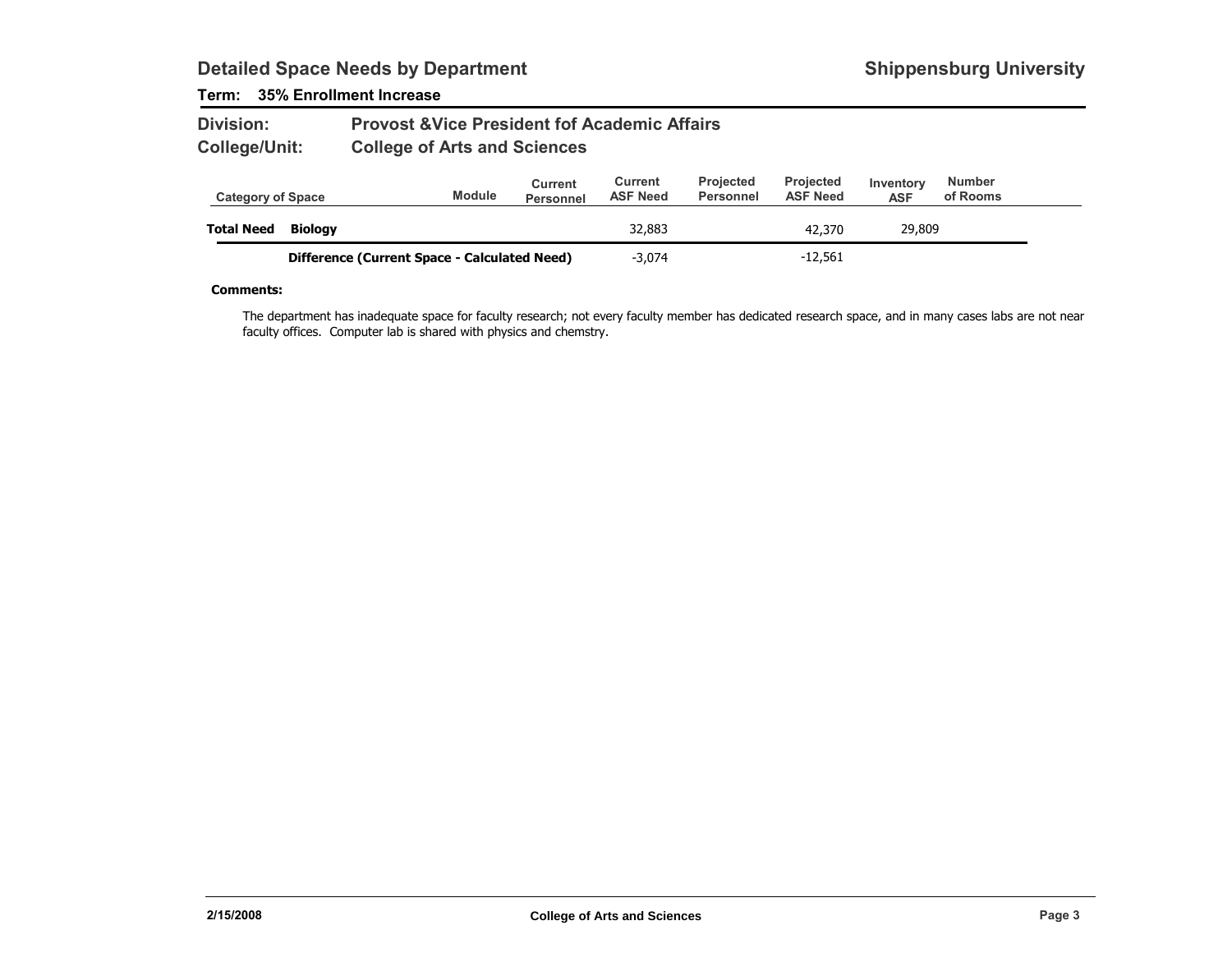## Term: 35% Enrollment Increase

| <b>Division:</b> | <b>Provost &amp; Vice President fof Academic Affairs</b> |
|------------------|----------------------------------------------------------|
| College/Unit:    | <b>College of Arts and Sciences</b>                      |

| <b>Category of Space</b> |                                              | <b>Module</b> | <b>Current</b><br>Personnel | <b>Current</b><br><b>ASF Need</b> | Projected<br><b>Personnel</b> | Projected<br><b>ASF Need</b> | Inventory<br><b>ASF</b> | <b>Number</b><br>of Rooms |
|--------------------------|----------------------------------------------|---------------|-----------------------------|-----------------------------------|-------------------------------|------------------------------|-------------------------|---------------------------|
| <b>CHM</b>               | <b>Chemistry</b>                             |               |                             |                                   |                               |                              |                         |                           |
| <b>Offices</b>           |                                              |               |                             |                                   |                               |                              |                         |                           |
|                          | Director/Chair                               | 150           | 1.0                         | 150                               | 1.0                           | 150                          | 174                     | $\mathbf{1}$              |
| Faculty                  |                                              | 115           | 9.5                         | 1,093                             | 12.8                          | 1,475                        | 1,151                   | 10                        |
|                          | Clerical/Technical Staff                     | 100           | 2.0                         | 200                               | 2.7                           | 270                          | 114                     | $\mathbf{1}$              |
|                          | <b>Graduate Assistants</b>                   | 40            | 4.0                         | 160                               | 5.4                           | 216                          | 232                     | $\mathbf{1}$              |
| Lounge                   |                                              | 5             | 12.5                        | 63                                | 16.5                          | 83                           | 0                       | 0                         |
|                          | <b>Conference Rooms</b>                      | 18            | 10.5                        | 189                               | 13.8                          | 249                          | 341                     | $\mathbf{1}$              |
|                          | <b>Office Service</b>                        | 1             | 0.0                         | 185                               | 0.0                           | 244                          | 129                     | $\mathbf{1}$              |
| <b>Sub Totals</b>        | Offices                                      |               |                             | 2,039                             |                               | 2,687                        | 2,141                   |                           |
| <b>Laboratories</b>      |                                              |               |                             |                                   |                               |                              |                         |                           |
| Class Lab                |                                              | 65            | 0.0                         | 7,135                             | 0.0                           | 9,635                        | 11,078                  | 18                        |
|                          | Computer Labs                                | 34            | 0.0                         | 299                               | 0.0                           | 404                          | 0                       | 0                         |
|                          | Research Labs                                | 325           | 12.0                        | 3,900                             | 16.0                          | 5,200                        | 2,731                   | 9                         |
|                          | Undergrad Researchers                        | 100           | 140.0                       | 700                               | 189.0                         | 945                          | 0                       | 0                         |
| <b>Sub Totals</b>        | Laboratories                                 |               |                             | 12,034                            |                               | 16,184                       | 13,809                  |                           |
| <b>Other</b>             |                                              |               |                             |                                   |                               |                              |                         |                           |
| Classrooms               |                                              | 22            | 0.0                         | 1,565                             | 0.0                           | 2,114                        | 2,699                   | 3                         |
|                          | Library/Study Area                           | $\mathbf{1}$  | 0.0                         | 350                               | 0.0                           | 450                          | 301                     | $\mathbf{1}$              |
| <b>Sub Totals</b>        | <b>Other</b>                                 |               |                             | 1,915                             |                               | 2,564                        | 3,000                   |                           |
| <b>Total Need</b>        | Chemistry                                    |               |                             | 15,989                            |                               | 21,434                       | 18,950                  |                           |
|                          | Difference (Current Space - Calculated Need) |               |                             | 2,961                             |                               | $-2,484$                     |                         |                           |

#### Comments:

Stock Room is assigned to the College as this shared with several departments.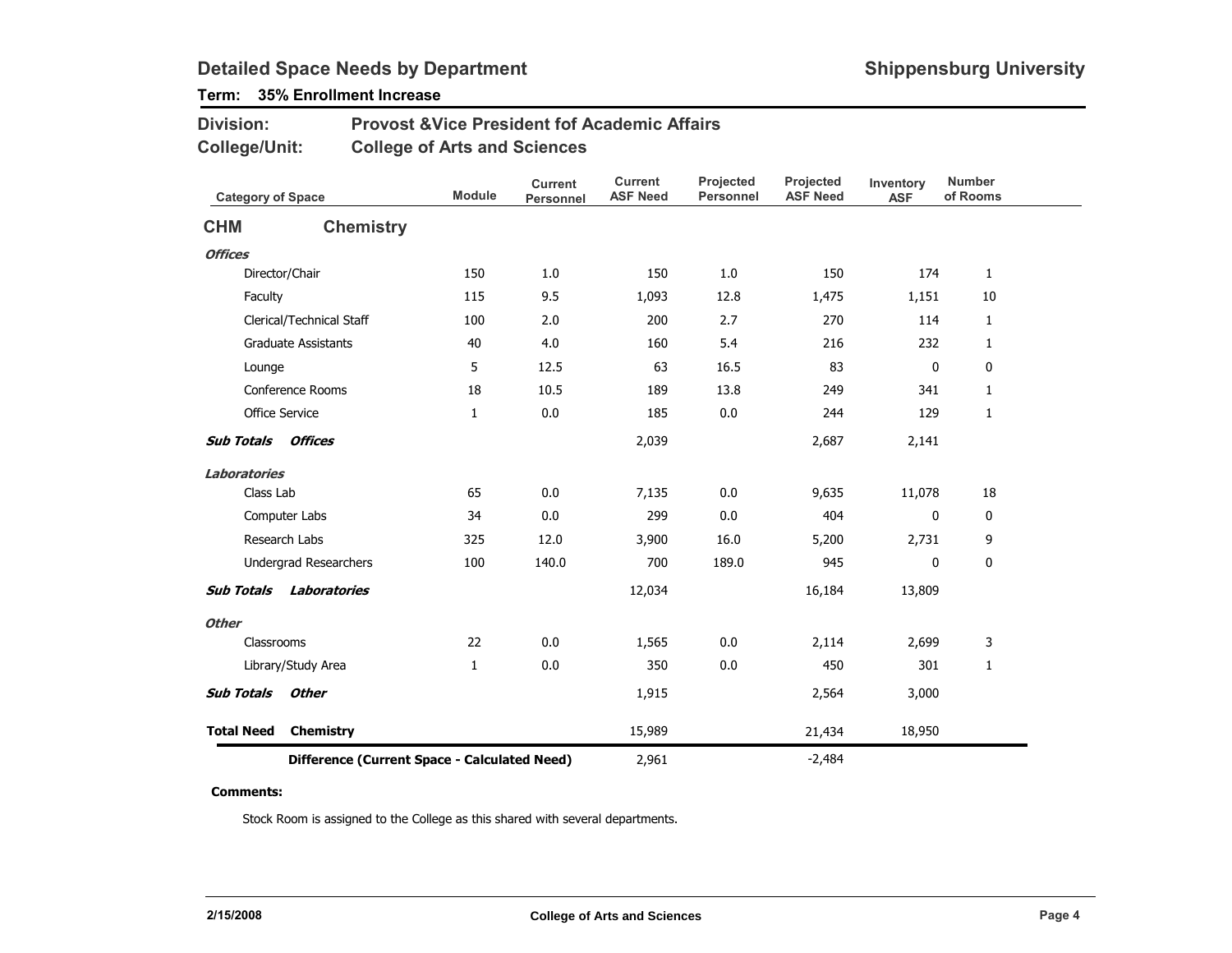Division:

## Term: 35% Enrollment Increase

| <b>College/Unit:</b>     |                                              | <b>College of Arts and Sciences</b> |                                    |                                   |                               |                              |                         |                           |
|--------------------------|----------------------------------------------|-------------------------------------|------------------------------------|-----------------------------------|-------------------------------|------------------------------|-------------------------|---------------------------|
| <b>Category of Space</b> |                                              | <b>Module</b>                       | <b>Current</b><br><b>Personnel</b> | <b>Current</b><br><b>ASF Need</b> | Projected<br><b>Personnel</b> | Projected<br><b>ASF Need</b> | Inventory<br><b>ASF</b> | <b>Number</b><br>of Rooms |
| <b>COM</b>               |                                              | <b>Communications/Journalism</b>    |                                    |                                   |                               |                              |                         |                           |
| <b>Offices</b>           |                                              |                                     |                                    |                                   |                               |                              |                         |                           |
|                          | Director/Chair                               | 150                                 | 1.0                                | 150                               | 1.0                           | 150                          | 226                     | 1                         |
| Faculty                  |                                              | 115                                 | 9.5                                | 1,093                             | 12.8                          | 1,475                        | 1,064                   | 9                         |
|                          | Clerical/Technical Staff                     | 100                                 | 1.0                                | 100                               | 1.4                           | 135                          | 573                     | $\overline{2}$            |
|                          | <b>Graduate Assistants</b>                   | 40                                  | 3.0                                | 120                               | 4.1                           | 162                          | 0                       | 0                         |
| Lounge                   |                                              | 5                                   | 11.5                               | 58                                | 15.2                          | 76                           | $\mathbf{0}$            | 0                         |
|                          | Conference Rooms                             | 18                                  | 10.5                               | 189                               | 13.8                          | 249                          | 195                     | $\mathbf{1}$              |
|                          | <b>Office Service</b>                        | $\mathbf{1}$                        | 0.0                                | 186                               | 0.0                           | 240                          | 47                      | $\mathbf{1}$              |
|                          | Student Organization                         | 150                                 | 1.0                                | 150                               | 1.0                           | 150                          | 115                     | $\mathbf{1}$              |
| <b>Sub Totals</b>        | <b>Offices</b>                               |                                     |                                    | 2,045                             |                               | 2,636                        | 2,220                   |                           |
| <b>Laboratories</b>      |                                              |                                     |                                    |                                   |                               |                              |                         |                           |
| Class Lab                |                                              | 47                                  | 0.0                                | 1,647                             | 0.0                           | 2,222                        | 226                     | 5                         |
|                          | Computer Labs                                | 35                                  | 0.0                                | 750                               | 0.0                           | 1,012                        | 1,336                   | 2                         |
| <b>Sub Totals</b>        | Laboratories                                 |                                     |                                    | 2,397                             |                               | 3,235                        | 1,562                   |                           |
| <b>Other</b>             |                                              |                                     |                                    |                                   |                               |                              |                         |                           |
| Classrooms               |                                              | 22                                  | 0.0                                | 1,342                             | 0.0                           | 1,811                        | 1,615                   | 4                         |
|                          | Library/Study Area                           | $\mathbf{1}$                        | 0.0                                | 150                               | 0.0                           | 200                          | 126                     | 1                         |
| MultiMedia               |                                              | 0                                   | 0.0                                | 1,232                             | 0.0                           | 1,232                        | 1,232                   | 9                         |
| <b>Sub Totals</b>        | <b>Other</b>                                 |                                     |                                    | 2,724                             |                               | 3,243                        | 2,973                   |                           |
| <b>Total Need</b>        | <b>Communications/Journalism</b>             |                                     |                                    | 7,166                             |                               | 9,114                        | 6,755                   |                           |
|                          | Difference (Current Space - Calculated Need) |                                     |                                    | $-411$                            |                               | $-2,359$                     |                         |                           |

Provost &Vice President fof Academic Affairs

#### Comments:

Department would like to move the student media groups from CUB to Rowland for closer advisory and co-curricular partnerships. Would like to increase student organization space. This would require relocating Modern Languages from Rowland and replace them with the student media groups.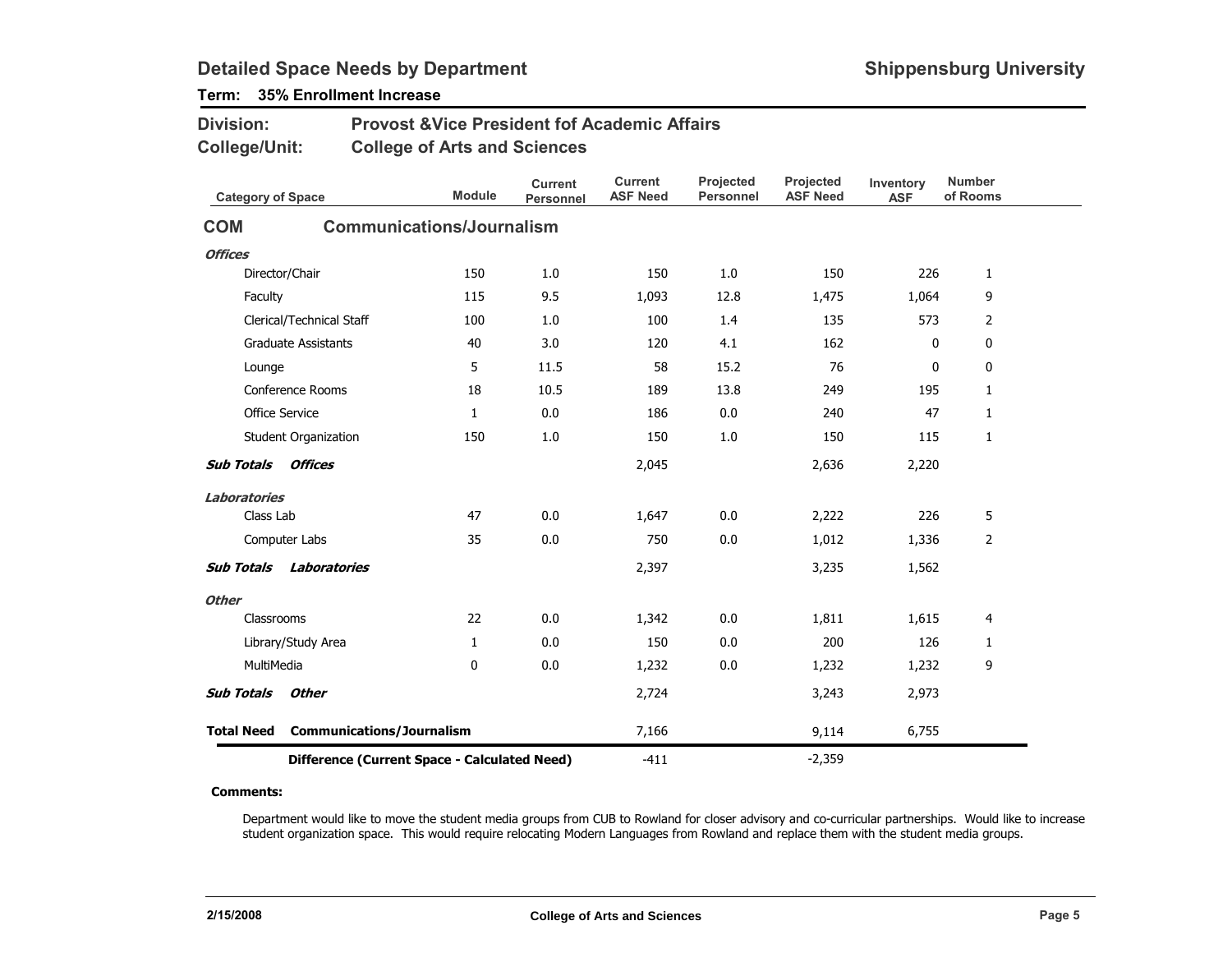## Term: 35% Enrollment Increase

| <b>Division:</b> | <b>Provost &amp; Vice President fof Academic Affairs</b> |
|------------------|----------------------------------------------------------|
| College/Unit:    | <b>College of Arts and Sciences</b>                      |

| <b>Category of Space</b> |                                              | <b>Module</b> | <b>Current</b><br><b>Personnel</b> | <b>Current</b><br><b>ASF Need</b> | Projected<br><b>Personnel</b> | Projected<br><b>ASF Need</b> | Inventory<br><b>ASF</b> | <b>Number</b><br>of Rooms |
|--------------------------|----------------------------------------------|---------------|------------------------------------|-----------------------------------|-------------------------------|------------------------------|-------------------------|---------------------------|
| <b>CSC</b>               | <b>Computer Science</b>                      |               |                                    |                                   |                               |                              |                         |                           |
| <b>Offices</b>           |                                              |               |                                    |                                   |                               |                              |                         |                           |
|                          | Director/Chair                               | 150           | 1.0                                | 150                               | 1.0                           | 150                          | 179                     | $\mathbf{1}$              |
| Faculty                  |                                              | 115           | 8.0                                | 920                               | 10.8                          | 1,242                        | 1,027                   | 9                         |
|                          | Clerical/Technical Staff                     | 100           | 1.0                                | 100                               | 1.4                           | 135                          | 232                     | $\mathbf{1}$              |
|                          | <b>Graduate Assistants</b>                   | 40            | 1.0                                | 40                                | 1.4                           | 54                           | 0                       | 0                         |
| Lounge                   |                                              | 5             | 10.0                               | 50                                | 13.2                          | 66                           | 0                       | 0                         |
|                          | <b>Conference Rooms</b>                      | 18            | 9.0                                | 162                               | 11.8                          | 212                          | 180                     | $\mathbf{1}$              |
|                          | <b>Office Service</b>                        | $\mathbf{1}$  | 0.0                                | 142                               | 0.0                           | 186                          | 174                     | 1                         |
| <b>Sub Totals</b>        | <b>Offices</b>                               |               |                                    | 1,564                             |                               | 2,045                        | 1,792                   |                           |
| Laboratories             |                                              |               |                                    |                                   |                               |                              |                         |                           |
|                          | Computer Labs                                | 35            | 0.0                                | 3,982                             | 0.0                           | 5,379                        | 3,764                   | 4                         |
|                          | Research Labs                                | 100           | 4.0                                | 400                               | 5.0                           | 500                          | 0                       | $\mathbf 0$               |
| <b>Sub Totals</b>        | Laboratories                                 |               |                                    | 4,382                             |                               | 5,879                        | 3,764                   |                           |
| <b>Other</b>             |                                              |               |                                    |                                   |                               |                              |                         |                           |
|                          | Library/Study Area                           | $\mathbf{1}$  | 0.0                                | 150                               | 0.0                           | 200                          | 0                       | $\mathbf 0$               |
| <b>Sub Totals</b>        | <b>Other</b>                                 |               |                                    | 150                               |                               | 200                          | 0                       |                           |
| <b>Total Need</b>        | <b>Computer Science</b>                      |               |                                    | 6,096                             |                               | 8,124                        | 5,556                   |                           |
|                          | Difference (Current Space - Calculated Need) |               |                                    | $-540$                            |                               | $-2,568$                     |                         |                           |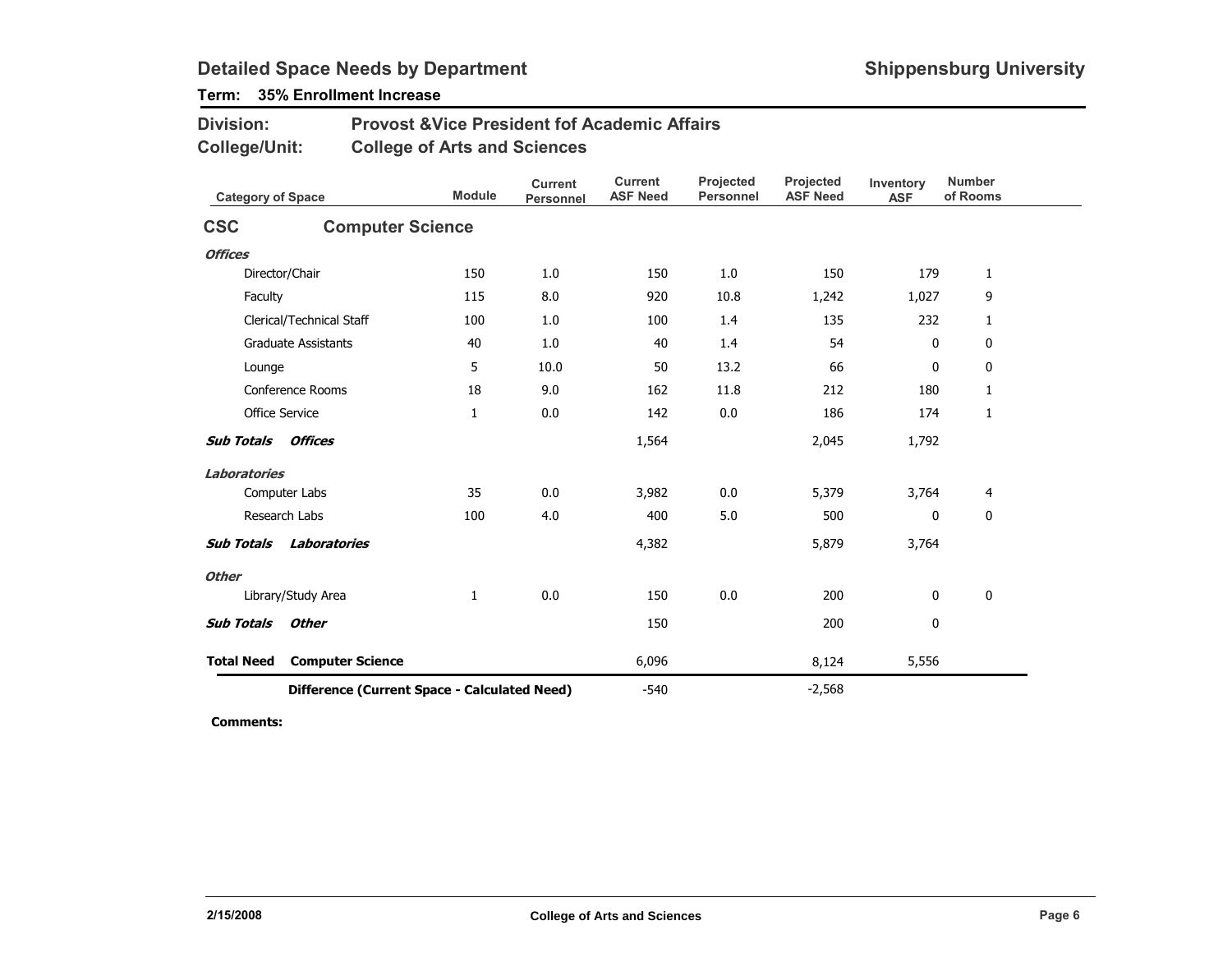| Division:<br>College/Unit: |              |                                              | <b>Provost &amp;Vice President fof Academic Affairs</b><br><b>College of Arts and Sciences</b> |                                    |                                   |                               |                              |                         |                           |  |  |
|----------------------------|--------------|----------------------------------------------|------------------------------------------------------------------------------------------------|------------------------------------|-----------------------------------|-------------------------------|------------------------------|-------------------------|---------------------------|--|--|
|                            |              | <b>Category of Space</b>                     | <b>Module</b>                                                                                  | <b>Current</b><br><b>Personnel</b> | <b>Current</b><br><b>ASF Need</b> | Projected<br><b>Personnel</b> | Projected<br><b>ASF Need</b> | Inventory<br><b>ASF</b> | <b>Number</b><br>of Rooms |  |  |
| <b>ASC</b>                 |              | Dean, College of Arts and Sciences           |                                                                                                |                                    |                                   |                               |                              |                         |                           |  |  |
| <b>Offices</b>             |              |                                              |                                                                                                |                                    |                                   |                               |                              |                         |                           |  |  |
|                            | Dean         |                                              | 200                                                                                            | 1.0                                | 200                               | 1.0                           | 200                          | 281                     | 1                         |  |  |
|                            |              | Assoc./Asst Administrator                    | 180                                                                                            | 1.0                                | 180                               | 1.0                           | 180                          | 248                     | $\mathbf{1}$              |  |  |
|                            | <b>Staff</b> |                                              | 120                                                                                            | 2.0                                | 240                               | 4.0                           | 480                          | 460                     | 3                         |  |  |
|                            |              | Clerical/Technical Staff                     | 100                                                                                            | 1.5                                | 150                               | 2.5                           | 250                          | 193                     | $\mathbf{1}$              |  |  |
|                            |              | <b>Graduate Assistants</b>                   | 40                                                                                             | 1.0                                | 40                                | 1.0                           | 40                           | 82                      | $\mathbf{1}$              |  |  |
|                            | Lounge       |                                              | 5                                                                                              | 5.5                                | 28                                | 8.5                           | 43                           | 0                       | 0                         |  |  |
|                            |              | Conference Rooms                             | 18                                                                                             | 4.0                                | 168                               | 6.0                           | 200                          | 168                     | $\mathbf{1}$              |  |  |
|                            |              | <b>Office Service</b>                        | $\mathbf{1}$                                                                                   | 0.0                                | 201                               | 0.0                           | 279                          | 1,049                   | 5                         |  |  |
|                            |              | Office Service/Waiting Room                  | 120                                                                                            | 0.0                                | 120                               | 0.0                           | 120                          | 0                       | 0                         |  |  |
|                            |              | Office Service/Departmental Storage          | 15                                                                                             | 0.0                                | 340                               | 0.0                           | 460                          | 91                      | $\mathbf{1}$              |  |  |
| <b>Sub Totals</b>          |              | Offices                                      |                                                                                                |                                    | 1,667                             |                               | 2,251                        | 2,572                   |                           |  |  |
| Laboratories               |              |                                              |                                                                                                |                                    |                                   |                               |                              |                         |                           |  |  |
|                            | Class Lab    |                                              | 60                                                                                             | 0.0                                | 900                               | 0.0                           | 900                          | 1,516                   | 8                         |  |  |
| <b>Sub Totals</b>          |              | <b>Laboratories</b>                          |                                                                                                |                                    | 900                               |                               | 900                          | 1,516                   |                           |  |  |
| <b>Other</b>               |              |                                              |                                                                                                |                                    |                                   |                               |                              |                         |                           |  |  |
|                            | Classrooms   |                                              | 22                                                                                             | 0.0                                | 182                               | 0.0                           | 246                          | 0                       | 0                         |  |  |
| <b>Sub Totals</b>          |              | <b>Other</b>                                 |                                                                                                |                                    | 182                               |                               | 246                          | 0                       |                           |  |  |
| <b>Total Need</b>          |              | Dean, College of Arts and Sciences           |                                                                                                |                                    | 2,749                             |                               | 3,397                        | 4,088                   |                           |  |  |
|                            |              | Difference (Current Space - Calculated Need) |                                                                                                |                                    | 1,339                             |                               | 691                          |                         |                           |  |  |

## Term: 35% Enrollment Increase

#### Comments:

Existing class lab inventory consists of two stock rooms in Franklin Science Center, and six rooms on the first floor of Stewart. Existing office service is commone work areas is DHC and lounge in RLH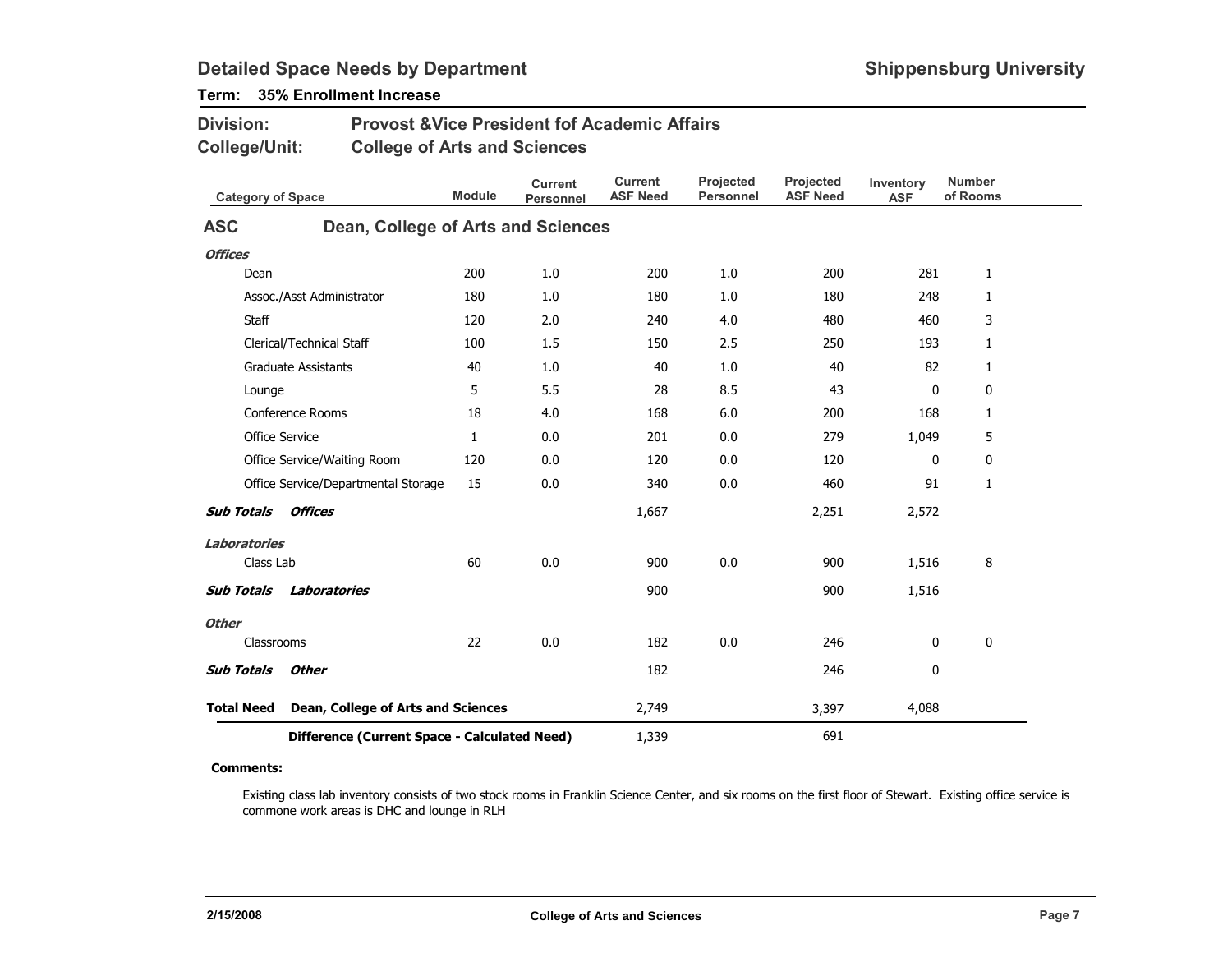## Term: 35% Enrollment Increase

| <b>Division:</b> | <b>Provost &amp; Vice President fof Academic Affairs</b> |
|------------------|----------------------------------------------------------|
| College/Unit:    | <b>College of Arts and Sciences</b>                      |

| <b>Category of Space</b>                     |                            | <b>Module</b> | <b>Current</b><br><b>Personnel</b> | <b>Current</b><br><b>ASF Need</b> | Projected<br><b>Personnel</b> | Projected<br><b>ASF Need</b> | Inventory<br><b>ASF</b> | <b>Number</b><br>of Rooms |
|----------------------------------------------|----------------------------|---------------|------------------------------------|-----------------------------------|-------------------------------|------------------------------|-------------------------|---------------------------|
| <b>ECO</b>                                   | <b>Economics</b>           |               |                                    |                                   |                               |                              |                         |                           |
| <b>Offices</b>                               |                            |               |                                    |                                   |                               |                              |                         |                           |
|                                              | Director/Chair             | 150           | 1.0                                | 150                               | 1.0                           | 150                          | 133                     | $\mathbf{1}$              |
| Faculty                                      |                            | 115           | 7.0                                | 805                               | 9.5                           | 1,087                        | 903                     | $\overline{7}$            |
|                                              | Clerical/Technical Staff   | 100           | 0.5                                | 50                                | 0.7                           | 68                           | 207                     | 1                         |
|                                              | <b>Graduate Assistants</b> | 40            | 1.0                                | 40                                | 1.4                           | 54                           | $\mathbf 0$             | 0                         |
| Lounge                                       |                            | 5             | 8.5                                | 43                                | 11.1                          | 56                           | 0                       | 0                         |
|                                              | Conference Rooms           | 18            | 8.0                                | 144                               | 10.5                          | 188                          | 0                       | 0                         |
|                                              | Office Service             | 1             | 0.0                                | 123                               | 0.0                           | 160                          | 0                       | 0                         |
| <b>Sub Totals</b>                            | Offices                    |               |                                    | 1,355                             |                               | 1,762                        | 1,243                   |                           |
| <b>Laboratories</b>                          |                            |               |                                    |                                   |                               |                              |                         |                           |
|                                              | Computer Labs              | 30            | 0.0                                | 339                               | 0.0                           | 458                          | 0                       | 0                         |
|                                              | Project Room               | 250           | 0.0                                | 250                               | 0.0                           | 250                          | 0                       | 0                         |
|                                              |                            | $\mathbf{1}$  | 0.0                                | 200                               | 0.0                           | 200                          | $\mathbf 0$             | $\mathbf 0$               |
| <b>Sub Totals</b>                            | <b>Laboratories</b>        |               |                                    | 789                               |                               | 908                          | 0                       |                           |
| <b>Other</b>                                 |                            |               |                                    |                                   |                               |                              |                         |                           |
| Classrooms                                   |                            | 22            | 0.0                                | 2,254                             | 0.0                           | 3,045                        | 1,567                   | 4                         |
| <b>Sub Totals</b>                            | <b>Other</b>               |               |                                    | 2,254                             |                               | 3,045                        | 1,567                   |                           |
| <b>Total Need</b>                            | <b>Economics</b>           |               |                                    | 4,398                             |                               | 5,714                        | 2,810                   |                           |
| Difference (Current Space - Calculated Need) |                            |               |                                    | $-1,588$                          |                               | $-2,904$                     |                         |                           |

#### Comments:

Project room is for undergraduate research activities.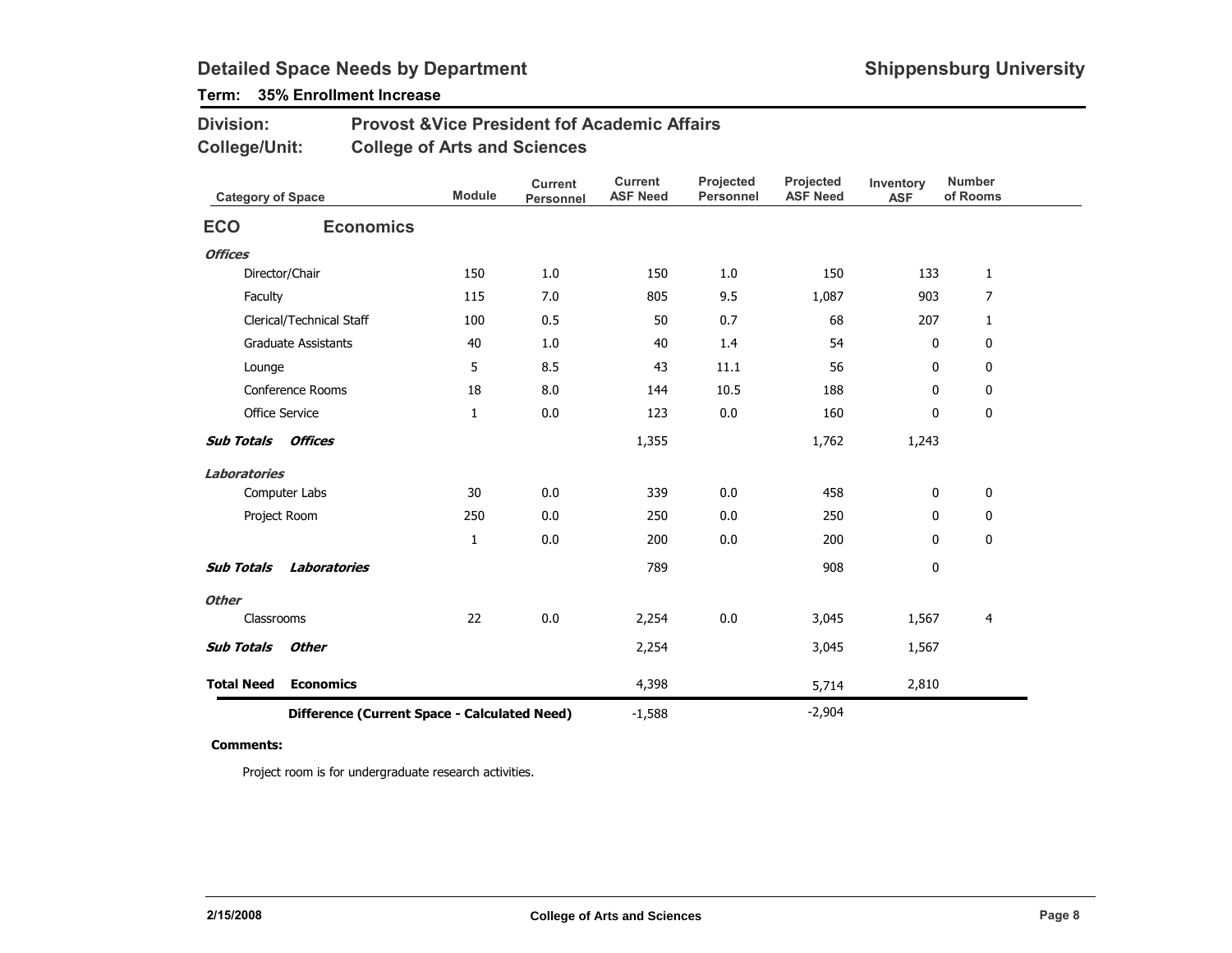## Term: 35% Enrollment Increase

| <b>Division:</b> | <b>Provost &amp; Vice President fof Academic Affairs</b> |
|------------------|----------------------------------------------------------|
| College/Unit:    | <b>College of Arts and Sciences</b>                      |

| <b>Category of Space</b> |                                              | <b>Module</b> | <b>Current</b><br>Personnel | <b>Current</b><br><b>ASF Need</b> | Projected<br><b>Personnel</b> | Projected<br><b>ASF Need</b> | Inventory<br><b>ASF</b> | <b>Number</b><br>of Rooms |
|--------------------------|----------------------------------------------|---------------|-----------------------------|-----------------------------------|-------------------------------|------------------------------|-------------------------|---------------------------|
| <b>ENG</b>               | <b>English</b>                               |               |                             |                                   |                               |                              |                         |                           |
| <b>Offices</b>           |                                              |               |                             |                                   |                               |                              |                         |                           |
|                          | Director/Chair                               | 150           | 1.0                         | 150                               | 1.0                           | 150                          | 136                     | $\mathbf{1}$              |
| Faculty                  |                                              | 115           | 26.8                        | 3,076                             | 36.1                          | 4,153                        | 3,826                   | 29                        |
|                          | Other Faculty                                | 60            | 9.0                         | 540                               | 12.2                          | 729                          | $\mathbf 0$             | 0                         |
| Staff                    |                                              | 120           | 0.0                         | 0                                 | 0.0                           | 0                            | 163                     | 1                         |
|                          | Clerical/Technical Staff                     | 100           | 0.0                         | 0                                 | 0.0                           | $\pmb{0}$                    | 142                     | 1                         |
|                          | <b>Graduate Assistants</b>                   | 40            | 3.0                         | 120                               | 4.1                           | 162                          | $\mathbf 0$             | 0                         |
| Lounge                   |                                              | 5             | 36.8                        | 184                               | 49.3                          | 246                          | 0                       | 0                         |
|                          | Conference Rooms                             | 18            | 36.8                        | 662                               | 49.3                          | 887                          | 0                       | 0                         |
|                          | <b>Office Service</b>                        | $\mathbf{1}$  | 0.0                         | 473                               | 0.0                           | 633                          | 307                     | 2                         |
| <b>Sub Totals</b>        | Offices                                      |               |                             | 5,205                             |                               | 6,960                        | 4,574                   |                           |
| Laboratories             |                                              |               |                             |                                   |                               |                              |                         |                           |
|                          | Computer Labs                                | 30            | 0.0                         | 839                               | 0.0                           | 1,133                        | 0                       | $\pmb{0}$                 |
| <b>Sub Totals</b>        | Laboratories                                 |               |                             | 839                               |                               | 1,133                        | 0                       |                           |
| <b>Other</b>             |                                              |               |                             |                                   |                               |                              |                         |                           |
| Classrooms               |                                              | 22            | 0.0                         | 5,801                             | 0.0                           | 7,831                        | 8,760                   | 12                        |
| <b>Sub Totals</b>        | <b>Other</b>                                 |               |                             | 5,801                             |                               | 7,831                        | 8,760                   |                           |
| <b>Total Need</b>        | <b>English</b>                               |               |                             | 11,845                            |                               | 15,924                       | 13,334                  |                           |
|                          | Difference (Current Space - Calculated Need) |               |                             | 1,489                             |                               | $-2,590$                     |                         |                           |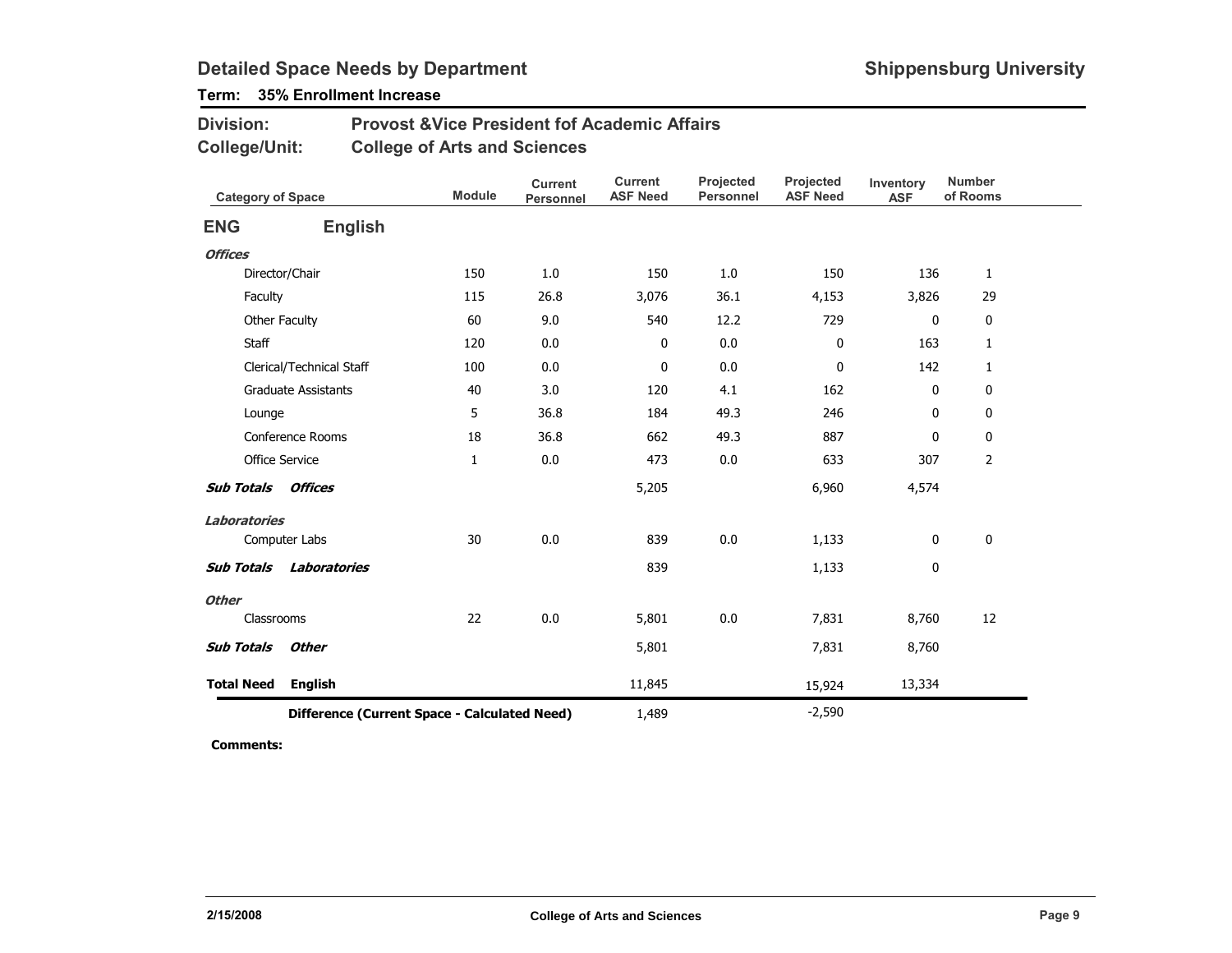## Term: 35% Enrollment Increase

#### Provost &Vice President fof Academic AffairsCollege of Arts and SciencesDivision:College/Unit:

| <b>Category of Space</b> |                                              | <b>Module</b> | <b>Current</b><br>Personnel | <b>Current</b><br><b>ASF Need</b> | Projected<br><b>Personnel</b> | Projected<br><b>ASF Need</b> | Inventory<br><b>ASF</b> | <b>Number</b><br>of Rooms |  |
|--------------------------|----------------------------------------------|---------------|-----------------------------|-----------------------------------|-------------------------------|------------------------------|-------------------------|---------------------------|--|
| <b>ETH</b>               | <b>Ethnic Studies</b>                        |               |                             |                                   |                               |                              |                         |                           |  |
| <b>Offices</b>           |                                              |               |                             |                                   |                               |                              |                         |                           |  |
|                          | Director/Chair                               | 150           | 1.0                         | 150                               | 1.0                           | 150                          | 154                     | 1                         |  |
| Lounge                   |                                              | 5             | 1.0                         | 5                                 | 1.0                           | 5                            | $\mathbf 0$             | 0                         |  |
|                          | <b>Conference Rooms</b>                      | 18            | 1.0                         | 18                                | 1.0                           | 18                           | 0                       | 0                         |  |
|                          | <b>Office Service</b>                        | $\mathbf{1}$  | 0.0                         | 17                                | 0.0                           | 17                           | 13                      | 1                         |  |
| <b>Sub Totals</b>        | <i><b>Offices</b></i>                        |               |                             | 190                               |                               | 190                          | 167                     |                           |  |
| <b>Other</b>             |                                              |               |                             |                                   |                               |                              |                         |                           |  |
| Classrooms               |                                              | 22            | 0.0                         | 55                                | 0.0                           | 74                           | $\mathbf{0}$            | 0                         |  |
| <b>Sub Totals</b>        | Other                                        |               |                             | 55                                |                               | 74                           | 0                       |                           |  |
| <b>Total Need</b>        | <b>Ethnic Studies</b>                        |               |                             | 245                               |                               | 265                          | 167                     |                           |  |
|                          | Difference (Current Space - Calculated Need) |               |                             | $-78$                             |                               | -98                          |                         |                           |  |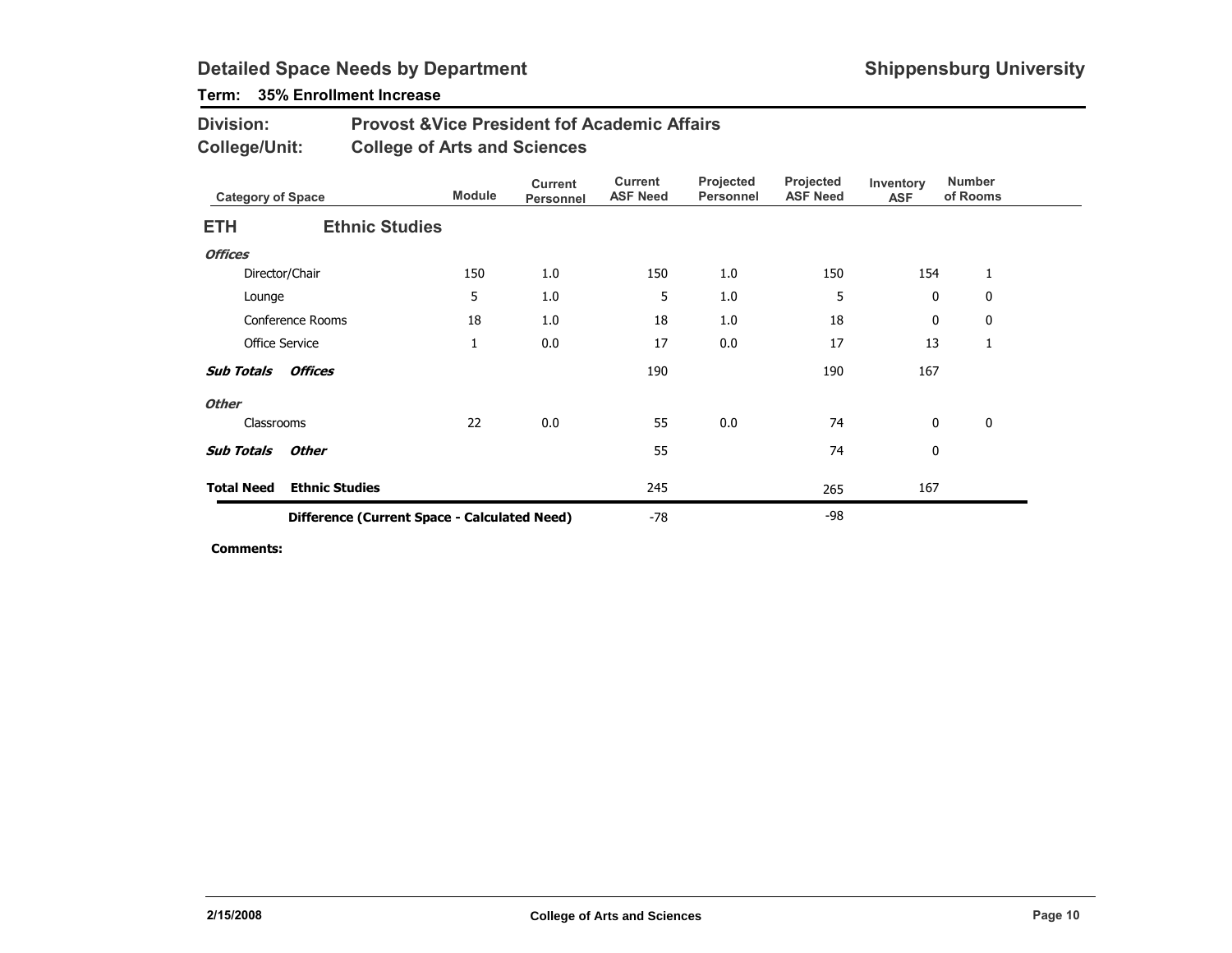## Term: 35% Enrollment Increase

| <b>Division:</b>                  | <b>Provost &amp; Vice President fof Academic Affairs</b> |               |                                    |                            |                        |                              |                         |                           |
|-----------------------------------|----------------------------------------------------------|---------------|------------------------------------|----------------------------|------------------------|------------------------------|-------------------------|---------------------------|
| <b>College/Unit:</b>              | <b>College of Arts and Sciences</b>                      |               |                                    |                            |                        |                              |                         |                           |
| <b>Category of Space</b>          |                                                          | <b>Module</b> | <b>Current</b><br><b>Personnel</b> | Current<br><b>ASF Need</b> | Projected<br>Personnel | Projected<br><b>ASF Need</b> | Inventory<br><b>ASF</b> | <b>Number</b><br>of Rooms |
| <b>GEO</b>                        | <b>Geography/Earth Sciences</b>                          |               |                                    |                            |                        |                              |                         |                           |
| <b>Offices</b>                    |                                                          |               |                                    |                            |                        |                              |                         |                           |
| Director/Chair                    |                                                          | 150           | 1.0                                | 150                        | 1.0                    | 150                          | 218                     | $\mathbf{1}$              |
| Faculty                           | 115                                                      | 17.3          | 1,984                              | 23.3                       | 2,678                  | 2,830                        | 18                      |                           |
| Staff                             |                                                          | 120           | 0.0                                | 0                          | 0.0                    | 0                            | 381                     | $\mathbf{1}$              |
| Clerical/Technical Staff          |                                                          | 100           | 1.0                                | 100                        | 1.4                    | 135                          | 0                       | 0                         |
| <b>Graduate Assistants</b>        |                                                          | 40            | 7.0                                | 280                        | 9.5                    | 378                          | $\mathbf{0}$            | 0                         |
| Lounge                            |                                                          | 5             | 19.3                               | 96                         | 25.6                   | 128                          | 0                       | 0                         |
| Conference Rooms                  |                                                          | 18            | 18.3                               | 329                        | 24.3                   | 437                          | 312                     | $\mathbf{1}$              |
| <b>Office Service</b>             |                                                          | 1             | 0.0                                | 294                        | 0.0                    | 391                          | 232                     | 4                         |
|                                   | Office Service/Departmental Storage                      | 10            | 0.0                                | 738                        | 0.0                    | 950                          | 39                      | $\overline{2}$            |
| <b>Sub Totals</b><br>Offices      |                                                          |               |                                    | 3,970                      |                        | 5,247                        | 4,012                   |                           |
| Laboratories                      |                                                          |               |                                    |                            |                        |                              |                         |                           |
| Class Lab                         |                                                          | 53            | 0.0                                | 3,380                      | 0.0                    | 4,563                        | 1,752                   | 7                         |
| Computer Labs                     |                                                          | 34            | 0.0                                | 1,223                      | 0.0                    | 1,651                        | 1,452                   | $\overline{2}$            |
| Research Labs                     |                                                          | 200           | 5.0                                | 1,000                      | 7.0                    | 1,400                        | 350                     | $\mathbf{1}$              |
| Undergrad Researchers             |                                                          | 65            | 385.0                              | 1,251                      | 520.0                  | 1,690                        | $\mathbf{0}$            | 0                         |
| <b>Sub Totals</b>                 | Laboratories                                             |               |                                    | 6,854                      |                        | 9,303                        | 3,554                   |                           |
| <b>Other</b>                      |                                                          |               |                                    |                            |                        |                              |                         |                           |
| Classrooms                        |                                                          | 22            | 0.0                                | 4,469                      | 0.0                    | 6,033                        | 5,829                   | 10                        |
| Library/Study Area                |                                                          | 1             | 0.0                                | 692                        | 0.0                    | 692                          | 278                     | 1                         |
| <b>Sub Totals</b><br><b>Other</b> |                                                          |               |                                    | 5,161                      |                        | 6,725                        | 6,107                   |                           |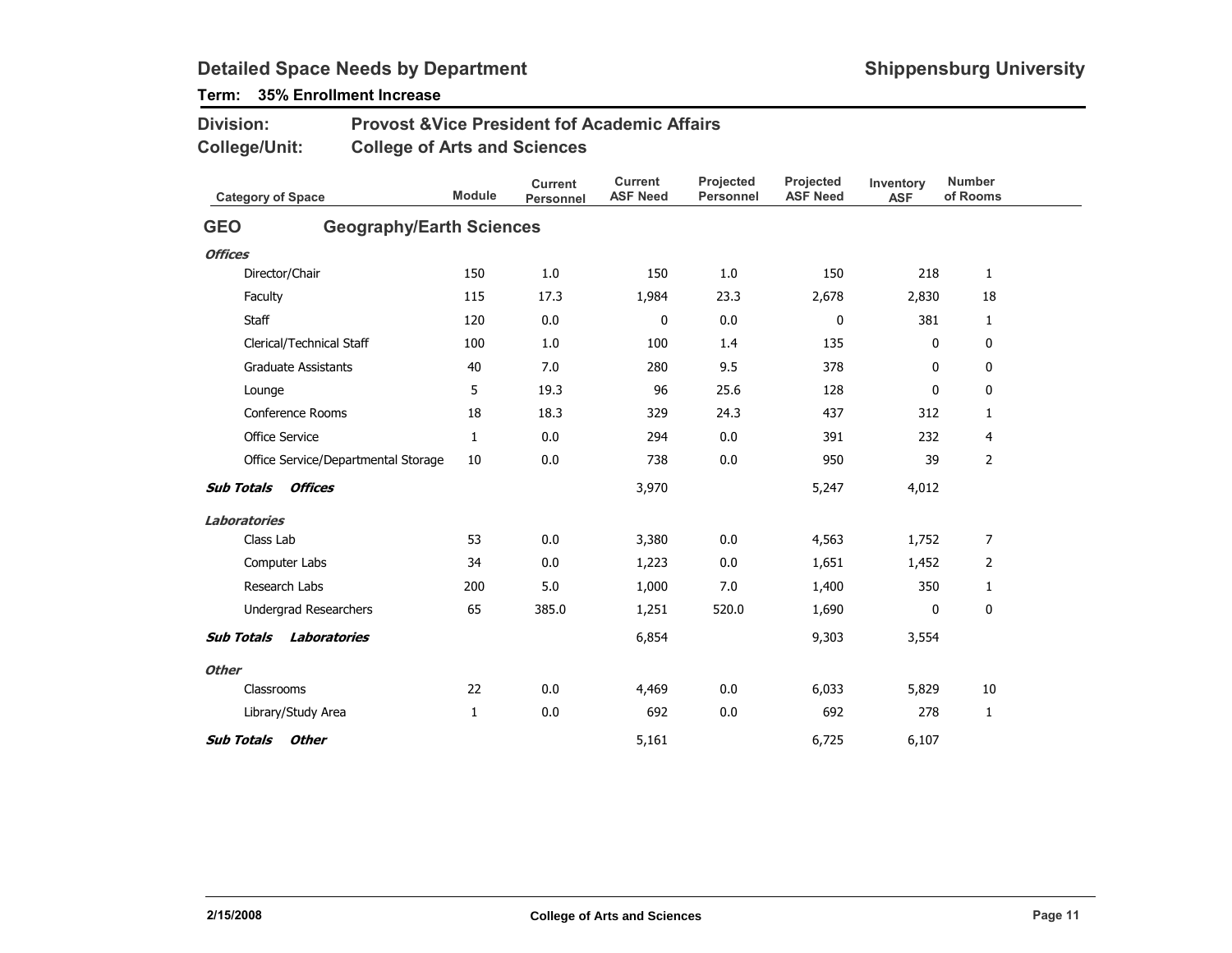### Term: 35% Enrollment Increase

#### Provost &Vice President fof Academic AffairsCollege of Arts and SciencesDivision:College/Unit:

| <b>Category of Space</b> |                                              | <b>Module</b> | Current<br><b>Personnel</b> | Current<br><b>ASF Need</b> | <b>Projected</b><br><b>Personnel</b> | <b>Projected</b><br><b>ASF Need</b> | Inventory<br><b>ASF</b> | <b>Number</b><br>of Rooms |  |
|--------------------------|----------------------------------------------|---------------|-----------------------------|----------------------------|--------------------------------------|-------------------------------------|-------------------------|---------------------------|--|
| <b>Total Need</b>        | <b>Geography/Earth Sciences</b>              |               |                             | 15,985                     |                                      | 21,275                              | 13,673                  |                           |  |
|                          | Difference (Current Space - Calculated Need) |               |                             | $-2.312$                   |                                      | $-7,602$                            |                         |                           |  |

#### Comments:

The Geography department has indicated that it would want another GPS lab and expand in the direction of the Rowland building. In addition, with the surge in grants and student-faculty research from our faculty, the department is quickly outgrowing the student-faculty research space, which currently is housed in the old darkroom or "greenhouse" adjacent to our GIS lab. This space is woefully inadequate to handle the GIS and graphics needs (large format plotters and related equipment) required by our NASA, NOAA, and National Park Service grants. These space needs could be dovetailed with those of the Center for Land Use, which continues to be a department priority. Recent hires also require laboratory space (a geology or rock lab) which is currently unavailable.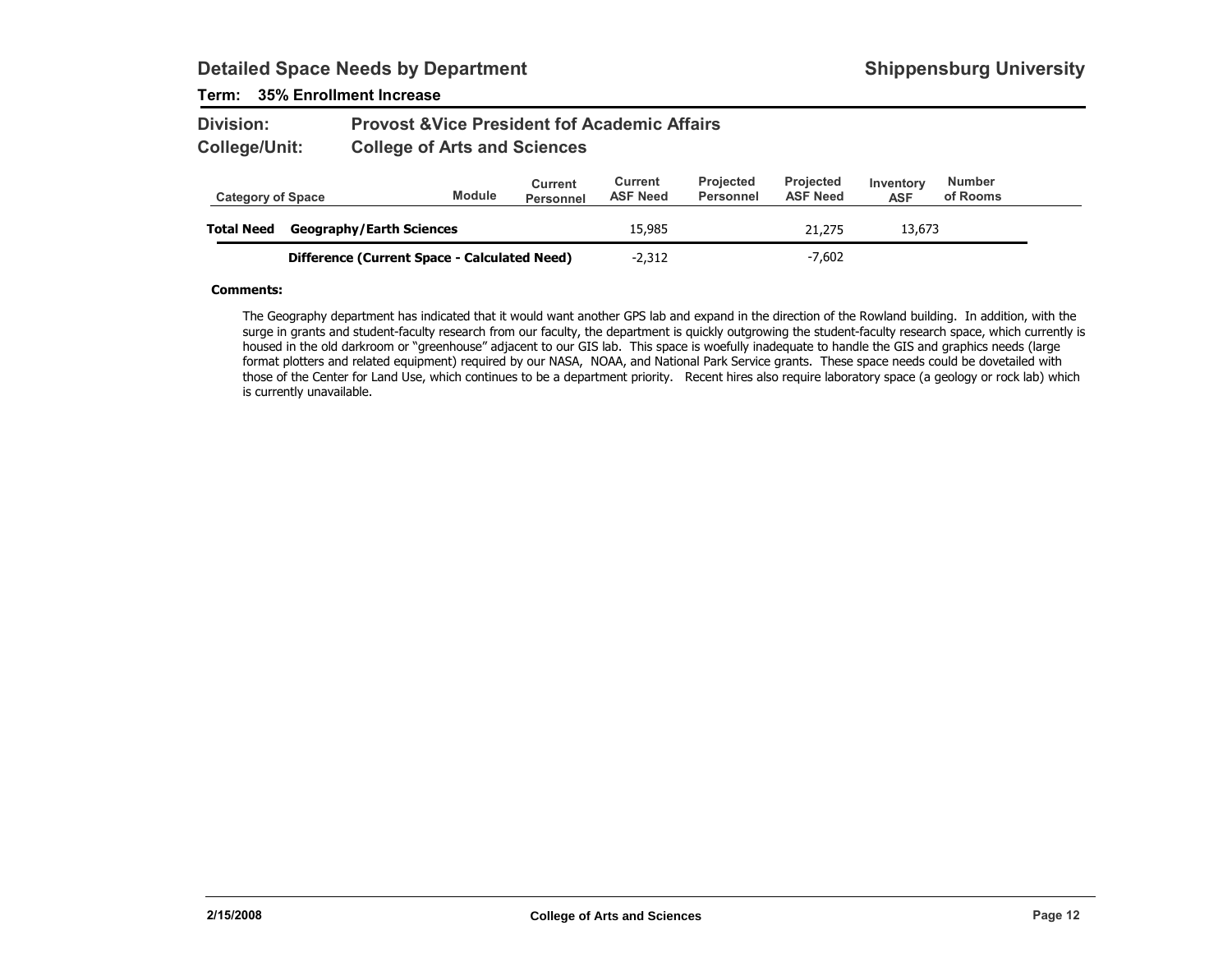## Term: 35% Enrollment Increase

| <b>Division:</b> | <b>Provost &amp; Vice President fof Academic Affairs</b> |
|------------------|----------------------------------------------------------|
| College/Unit:    | <b>College of Arts and Sciences</b>                      |

| <b>Category of Space</b>                     |                            | <b>Module</b> | <b>Current</b><br>Personnel | <b>Current</b><br><b>ASF Need</b> | Projected<br><b>Personnel</b> | Projected<br><b>ASF Need</b> | Inventory<br><b>ASF</b> | <b>Number</b><br>of Rooms |
|----------------------------------------------|----------------------------|---------------|-----------------------------|-----------------------------------|-------------------------------|------------------------------|-------------------------|---------------------------|
| <b>HIS</b>                                   | <b>History/Philosophy</b>  |               |                             |                                   |                               |                              |                         |                           |
| <b>Offices</b>                               |                            |               |                             |                                   |                               |                              |                         |                           |
|                                              | Director/Chair             | 150           | 0.0                         | 0                                 | 0.0                           | 0                            | 142                     | $\mathbf{1}$              |
| Faculty                                      |                            | 115           | 28.0                        | 3,220                             | 37.8                          | 4,347                        | 2,831                   | 22                        |
|                                              | Clerical/Technical Staff   | 100           | 1.0                         | 100                               | 1.4                           | 135                          | 150                     | 1                         |
|                                              | <b>Graduate Assistants</b> | 40            | 4.0                         | 160                               | 5.4                           | 216                          | 0                       | 0                         |
| Lounge                                       |                            | 5             | 29.0                        | 145                               | 39.2                          | 196                          | 0                       | 0                         |
|                                              | Conference Rooms           | 18            | 28.0                        | 504                               | 37.8                          | 680                          | 0                       | 0                         |
|                                              | <b>Office Service</b>      | 1             | 0.0                         | 413                               | 0.0                           | 557                          | 16                      | 1                         |
| <b>Sub Totals</b>                            | <b>Offices</b>             |               |                             | 4,542                             |                               | 6,132                        | 3,139                   |                           |
| <b>Laboratories</b>                          |                            |               |                             |                                   |                               |                              |                         |                           |
|                                              | Computer Labs              | 30            | 0.0                         | 595                               | 0.0                           | 803                          | 0                       | $\mathbf 0$               |
| <b>Sub Totals</b>                            | Laboratories               |               |                             | 595                               |                               | 803                          | 0                       |                           |
| <b>Other</b>                                 |                            |               |                             |                                   |                               |                              |                         |                           |
|                                              | Classrooms                 | 22            | 0.0                         | 7,402                             | 0.0                           | 9,992                        | 3,785                   | 6                         |
| <b>Sub Totals</b>                            | <b>Other</b>               |               |                             | 7,402                             |                               | 9,992                        | 3,785                   |                           |
| <b>Total Need</b>                            | <b>History/Philosophy</b>  |               |                             | 12,539                            |                               | 16,927                       | 6,924                   |                           |
| Difference (Current Space - Calculated Need) |                            |               |                             | $-5,615$                          |                               | $-10,003$                    |                         |                           |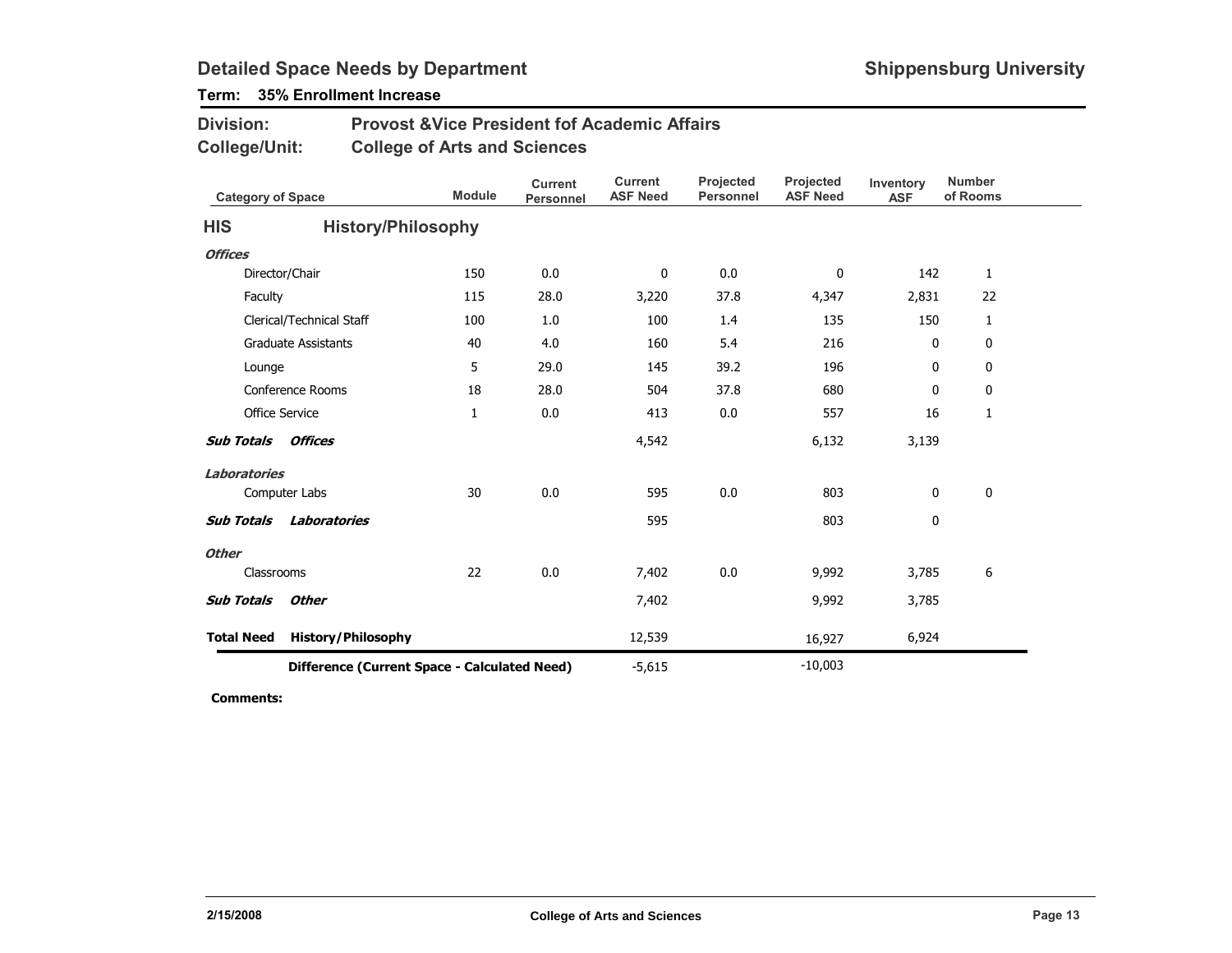## Term: 35% Enrollment Increase

| <b>Division:</b> | <b>Provost &amp; Vice President fof Academic Affairs</b> |
|------------------|----------------------------------------------------------|
| College/Unit:    | <b>College of Arts and Sciences</b>                      |

| <b>Category of Space</b>                     |                            | <b>Module</b> | <b>Current</b><br><b>Personnel</b> | <b>Current</b><br><b>ASF Need</b> | Projected<br><b>Personnel</b> | Projected<br><b>ASF Need</b> | Inventory<br><b>ASF</b> | <b>Number</b><br>of Rooms |
|----------------------------------------------|----------------------------|---------------|------------------------------------|-----------------------------------|-------------------------------|------------------------------|-------------------------|---------------------------|
| <b>HONOR</b>                                 | <b>Honors Program</b>      |               |                                    |                                   |                               |                              |                         |                           |
| <b>Offices</b>                               |                            |               |                                    |                                   |                               |                              |                         |                           |
|                                              | Director/Chair             | 150           | 1.0                                | 150                               | 1.0                           | 150                          | 163                     | 1                         |
| <b>Staff</b>                                 |                            | 120           | 1.0                                | 120                               | 1.4                           | 162                          | 152                     | 1                         |
|                                              | <b>Graduate Assistants</b> | 40            | 1.0                                | 40                                | 1.4                           | 54                           | 0                       | 0                         |
| Lounge                                       |                            | 5             | 2.0                                | 10                                | 2.4                           | 12                           | 0                       | 0                         |
|                                              | Conference Rooms           | 18            | 2.0                                | 36                                | 2.4                           | 42                           | $\mathbf{0}$            | 0                         |
|                                              | <b>Office Service</b>      | $\mathbf{1}$  | 0.0                                | 36                                | 0.0                           | 42                           | 24                      | $\overline{2}$            |
| <b>Sub Totals</b>                            | <b>Offices</b>             |               |                                    | 392                               |                               | 462                          | 339                     |                           |
| <b>Laboratories</b>                          |                            |               |                                    |                                   |                               |                              |                         |                           |
|                                              | Computer Labs              | 31            | 0.0                                | 74                                | 0.0                           | 100                          | 0                       | 0                         |
| <b>Sub Totals</b>                            | <b>Laboratories</b>        |               |                                    | 74                                |                               | 100                          | 0                       |                           |
| <b>Other</b>                                 |                            |               |                                    |                                   |                               |                              |                         |                           |
| Classrooms                                   |                            | 22            | 0.0                                | 513                               | 0.0                           | 691                          | 0                       | 0                         |
|                                              | Library/Study Area         | 1             | 0.0                                | 300                               | 0.0                           | 500                          | $\mathbf{0}$            | 0                         |
| <b>Sub Totals</b>                            | <b>Other</b>               |               |                                    | 813                               |                               | 1,191                        | 0                       |                           |
| <b>Total Need</b>                            | <b>Honors Program</b>      |               |                                    | 1,279                             |                               | 1,754                        | 339                     |                           |
| Difference (Current Space - Calculated Need) |                            |               |                                    | $-940$                            |                               | $-1,415$                     |                         |                           |

#### Comments:

The Honors Center would would like housing for Honors students, two study lounges (one for quiet study and one for work on collaborative projects), at least one classroom/meeting room, a computer lab, and two administrative offices.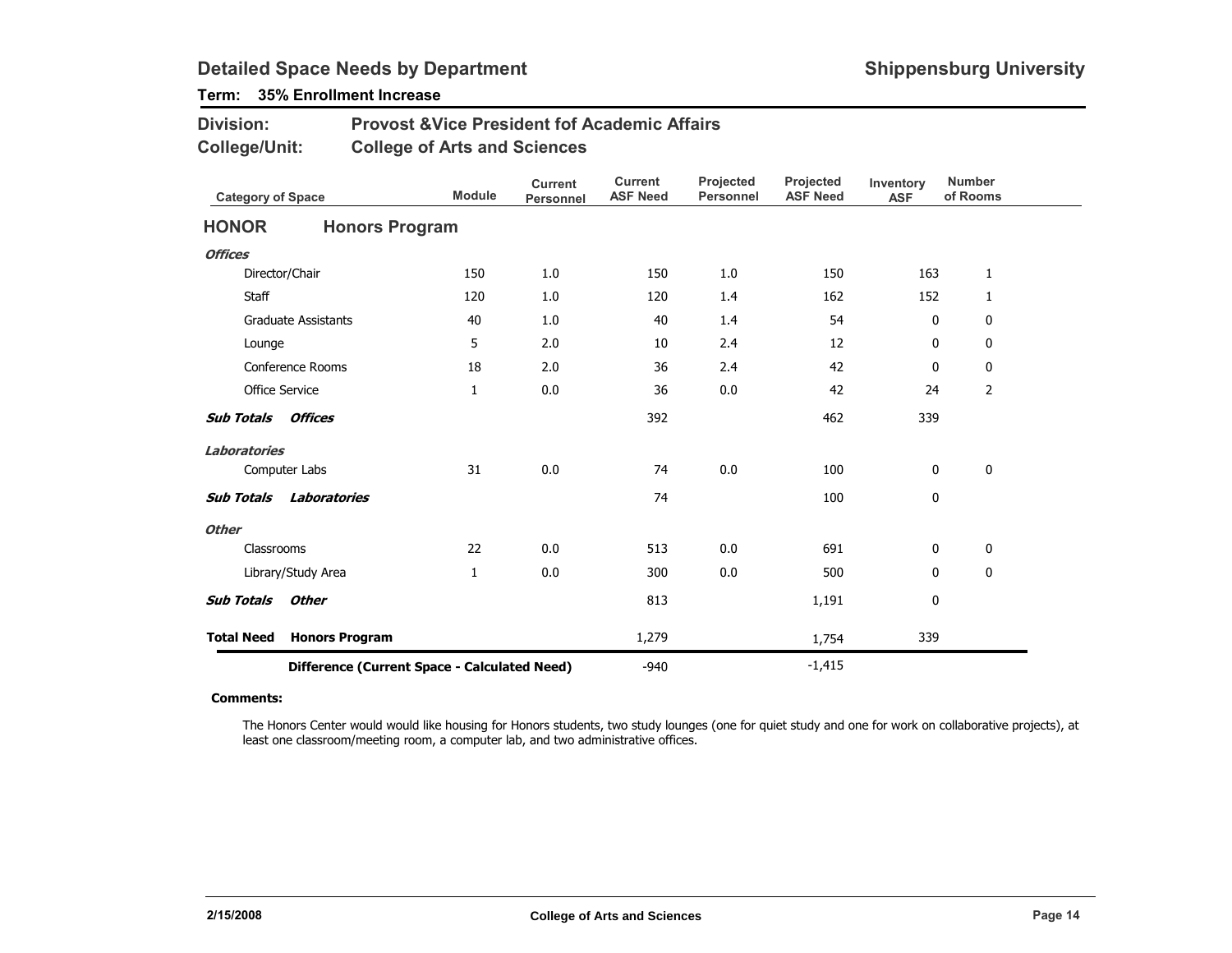| <b>Division:</b><br><b>Provost &amp; Vice President fof Academic Affairs</b><br><b>College/Unit:</b><br><b>College of Arts and Sciences</b> |                          |                                    |               |                                    |                                   |                               |                              |                         |                           |  |
|---------------------------------------------------------------------------------------------------------------------------------------------|--------------------------|------------------------------------|---------------|------------------------------------|-----------------------------------|-------------------------------|------------------------------|-------------------------|---------------------------|--|
| <b>Category of Space</b>                                                                                                                    |                          |                                    | <b>Module</b> | <b>Current</b><br><b>Personnel</b> | <b>Current</b><br><b>ASF Need</b> | Projected<br><b>Personnel</b> | Projected<br><b>ASF Need</b> | Inventory<br><b>ASF</b> | <b>Number</b><br>of Rooms |  |
| <b>HCS</b>                                                                                                                                  |                          | <b>Human Communication Studies</b> |               |                                    |                                   |                               |                              |                         |                           |  |
| <b>Offices</b>                                                                                                                              |                          |                                    |               |                                    |                                   |                               |                              |                         |                           |  |
|                                                                                                                                             | Director/Chair           |                                    | 150           | 1.0                                | 150                               | 1.0                           | 150                          | 120                     | 1                         |  |
| Faculty                                                                                                                                     |                          |                                    | 115           | 8.3                                | 949                               | 11.1                          | 1,281                        | 1,117                   | 9                         |  |
|                                                                                                                                             | Clerical/Technical Staff |                                    | 100           | 0.0                                | 0                                 | 0.0                           | 0                            | 182                     | 1                         |  |
| Lounge                                                                                                                                      |                          |                                    | 5             | 9.3                                | 46                                | 12.1                          | 61                           | 0                       | 0                         |  |
|                                                                                                                                             | Conference Rooms         |                                    | 18            | 9.3                                | 167                               | 12.1                          | 218                          | $\mathbf{0}$            | 0                         |  |
| <b>Office Service</b>                                                                                                                       |                          |                                    | 1             | 0.0                                | 131                               | 0.0                           | 171                          | 883                     | 1                         |  |
| <b>Sub Totals</b>                                                                                                                           | Offices                  |                                    |               |                                    | 1,443                             |                               | 1,881                        | 2,302                   |                           |  |
| <b>Laboratories</b>                                                                                                                         |                          |                                    |               |                                    |                                   |                               |                              |                         |                           |  |
|                                                                                                                                             | Computer Labs            |                                    | 33            | 0.0                                | 445                               | 0.0                           | 601                          | 0                       | 0                         |  |
| <b>Sub Totals</b>                                                                                                                           | Laboratories             |                                    |               |                                    | 445                               |                               | 601                          | 0                       |                           |  |
| <b>Other</b>                                                                                                                                |                          |                                    |               |                                    |                                   |                               |                              |                         |                           |  |
| Classrooms                                                                                                                                  |                          |                                    | 22            | 0.0                                | 2,608                             | 0.0                           | 3,521                        | 2,480                   | $\overline{4}$            |  |
| <b>Sub Totals</b>                                                                                                                           | <b>Other</b>             |                                    |               |                                    | 2,608                             |                               | 3,521                        | 2,480                   |                           |  |
| <b>Total Need</b>                                                                                                                           |                          | <b>Human Communication Studies</b> |               |                                    | 4,495                             |                               | 6,003                        | 4,782                   |                           |  |
| Difference (Current Space - Calculated Need)                                                                                                |                          |                                    |               |                                    | 287                               |                               | $-1,221$                     |                         |                           |  |

## Term: 35% Enrollment Increase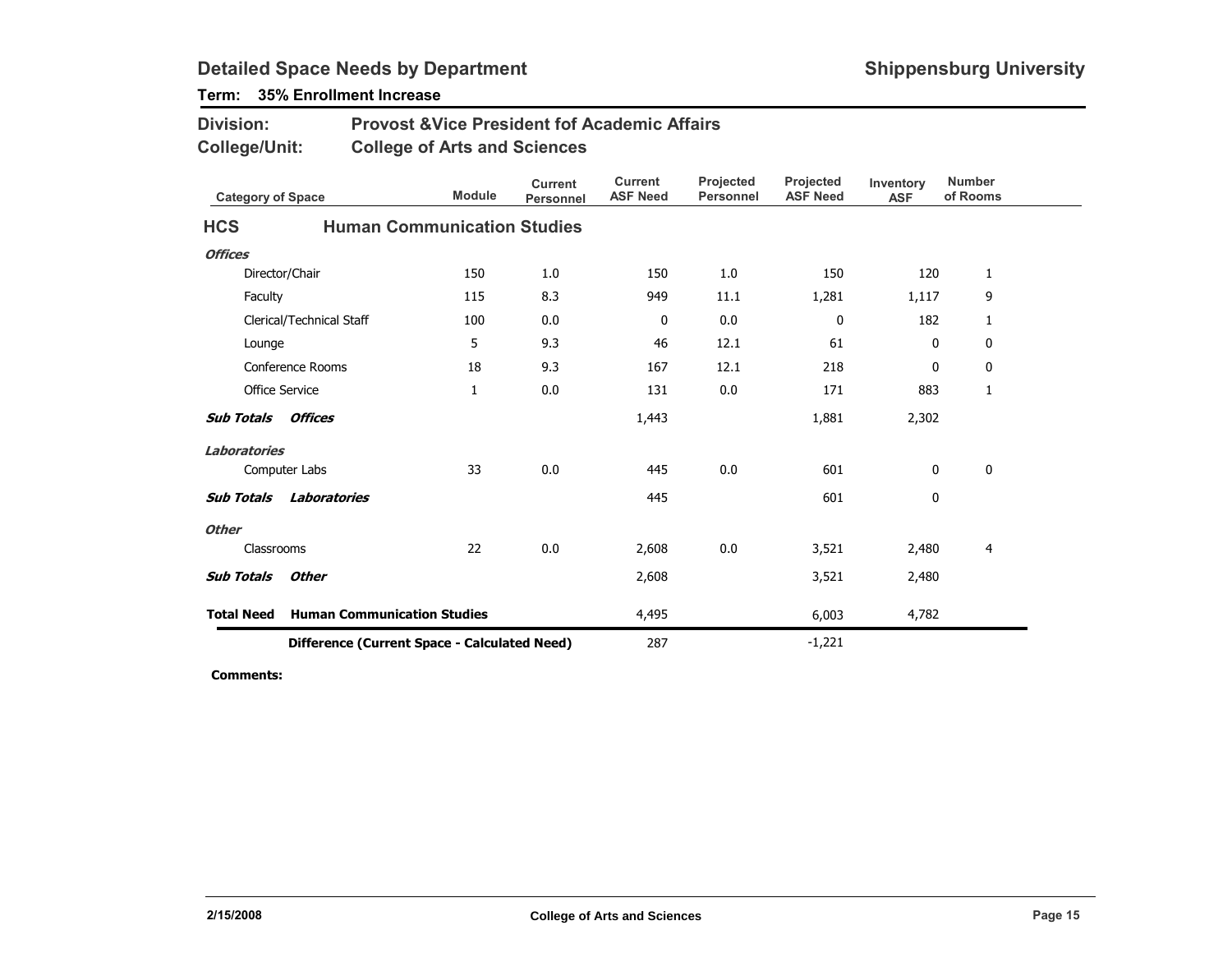## Term: 35% Enrollment Increase

| <b>Division:</b> | <b>Provost &amp; Vice President fof Academic Affairs</b> |
|------------------|----------------------------------------------------------|
| College/Unit:    | <b>College of Arts and Sciences</b>                      |

| <b>Category of Space</b> |                                              | <b>Module</b> | <b>Current</b><br>Personnel | Current<br><b>ASF Need</b> | Projected<br><b>Personnel</b> | Projected<br><b>ASF Need</b> | Inventory<br><b>ASF</b> | <b>Number</b><br>of Rooms |  |
|--------------------------|----------------------------------------------|---------------|-----------------------------|----------------------------|-------------------------------|------------------------------|-------------------------|---------------------------|--|
| <b>INT</b>               | <b>International Studies</b>                 |               |                             |                            |                               |                              |                         |                           |  |
| <b>Offices</b>           |                                              |               |                             |                            |                               |                              |                         |                           |  |
|                          | Director/Chair                               | 150           | 1.0                         | 150                        | 1.0                           | 150                          | 164                     | 1                         |  |
| Lounge                   |                                              | 5             | 1.0                         | 5                          | 1.0                           | 5                            | $\mathbf{0}$            | $\mathbf{0}$              |  |
|                          | Conference Rooms                             | 18            | 1.0                         | 18                         | 1.0                           | 18                           | 0                       | 0                         |  |
|                          | <b>Office Service</b>                        | $\mathbf{1}$  | 0.0                         | 17                         | 0.0                           | 17                           | 10                      | 1                         |  |
| <b>Sub Totals</b>        | <b>Offices</b>                               |               |                             | 190                        |                               | 190                          | 174                     |                           |  |
| <b>Other</b>             |                                              |               |                             |                            |                               |                              |                         |                           |  |
| Classrooms               |                                              | 22            | 0.0                         | 125                        | 0.0                           | 168                          | 0                       | $\mathbf 0$               |  |
| <b>Sub Totals</b>        | Other                                        |               |                             | 125                        |                               | 168                          | 0                       |                           |  |
| <b>Total Need</b>        | <b>International Studies</b>                 |               |                             | 315                        |                               | 358                          | 174                     |                           |  |
|                          | Difference (Current Space - Calculated Need) |               |                             | $-141$                     |                               | $-184$                       |                         |                           |  |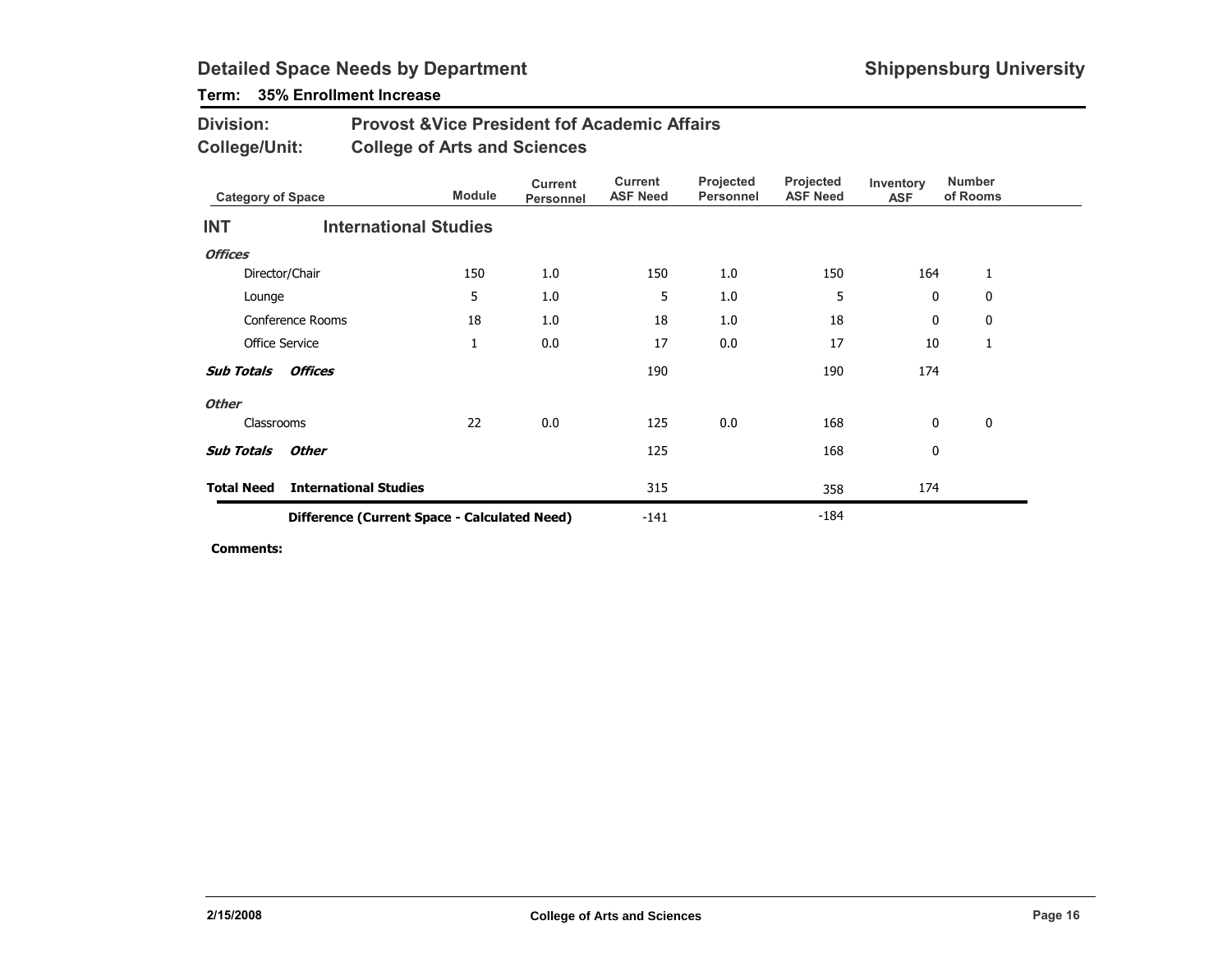## Term: 35% Enrollment Increase

| <b>Division:</b> | <b>Provost &amp; Vice President fof Academic Affairs</b> |
|------------------|----------------------------------------------------------|
| College/Unit:    | <b>College of Arts and Sciences</b>                      |

| <b>Category of Space</b> |                                              | <b>Module</b> | <b>Current</b><br><b>Personnel</b> | <b>Current</b><br><b>ASF Need</b> | Projected<br><b>Personnel</b> | Projected<br><b>ASF Need</b> | Inventory<br><b>ASF</b> | <b>Number</b><br>of Rooms |
|--------------------------|----------------------------------------------|---------------|------------------------------------|-----------------------------------|-------------------------------|------------------------------|-------------------------|---------------------------|
| <b>MAT</b>               | <b>Mathematics</b>                           |               |                                    |                                   |                               |                              |                         |                           |
| <b>Offices</b>           |                                              |               |                                    |                                   |                               |                              |                         |                           |
|                          | Director/Chair                               | 150           | 1.0                                | 150                               | 1.0                           | 150                          | 206                     | $\mathbf{1}$              |
| Faculty                  |                                              | 115           | 17.0                               | 1,955                             | 23.0                          | 2,639                        | 1,726                   | 17                        |
|                          | Clerical/Technical Staff                     | 100           | 2.0                                | 200                               | 2.7                           | 270                          | 389                     | $\mathbf{1}$              |
|                          | <b>Graduate Assistants</b>                   | 40            | 2.0                                | 80                                | 2.7                           | 108                          | 0                       | 0                         |
| Lounge                   |                                              | 5             | 20.0                               | 100                               | 26.7                          | 133                          | 0                       | 0                         |
|                          | Conference Rooms                             | 18            | 18.0                               | 324                               | 24.0                          | 431                          | 0                       | 0                         |
|                          | <b>Office Service</b>                        | $\mathbf{1}$  | 0.0                                | 281                               | 0.0                           | 373                          | 223                     | $\overline{2}$            |
|                          | Office Service/Departmental Storage          | 15            | 0.0                                | 0                                 | 0.0                           | 0                            | 176                     | 1                         |
| <b>Sub Totals</b>        | Offices                                      |               |                                    | 3,090                             |                               | 4,105                        | 2,720                   |                           |
| <b>Laboratories</b>      |                                              |               |                                    |                                   |                               |                              |                         |                           |
|                          | Computer Labs                                | 35            | 0.0                                | 2,364                             | 0.0                           | 3,191                        | 1,638                   | $\overline{2}$            |
| <b>Sub Totals</b>        | <b>Laboratories</b>                          |               |                                    | 2,364                             |                               | 3,191                        | 1,638                   |                           |
| <b>Other</b>             |                                              |               |                                    |                                   |                               |                              |                         |                           |
| Classrooms               |                                              | 22            | 0.0                                | 4,258                             | 0.0                           | 5,748                        | 2,922                   | 4                         |
|                          | Library/Study Area                           | $\mathbf{1}$  | $0.0\,$                            | 400                               | 0.0                           | 500                          | 297                     | $\mathbf{1}$              |
| <b>Sub Totals</b>        | <b>Other</b>                                 |               |                                    | 4,658                             |                               | 6,248                        | 3,219                   |                           |
| <b>Total Need</b>        | <b>Mathematics</b>                           |               |                                    | 10,112                            |                               | 13,544                       | 7,577                   |                           |
|                          | Difference (Current Space - Calculated Need) |               |                                    | $-2,535$                          |                               | $-5,967$                     |                         |                           |

#### Comments:

The Library/Study area allocation is for student studying and socializing, tutoring by the graduate assistants, and testing under the supervision of the graduate assistants.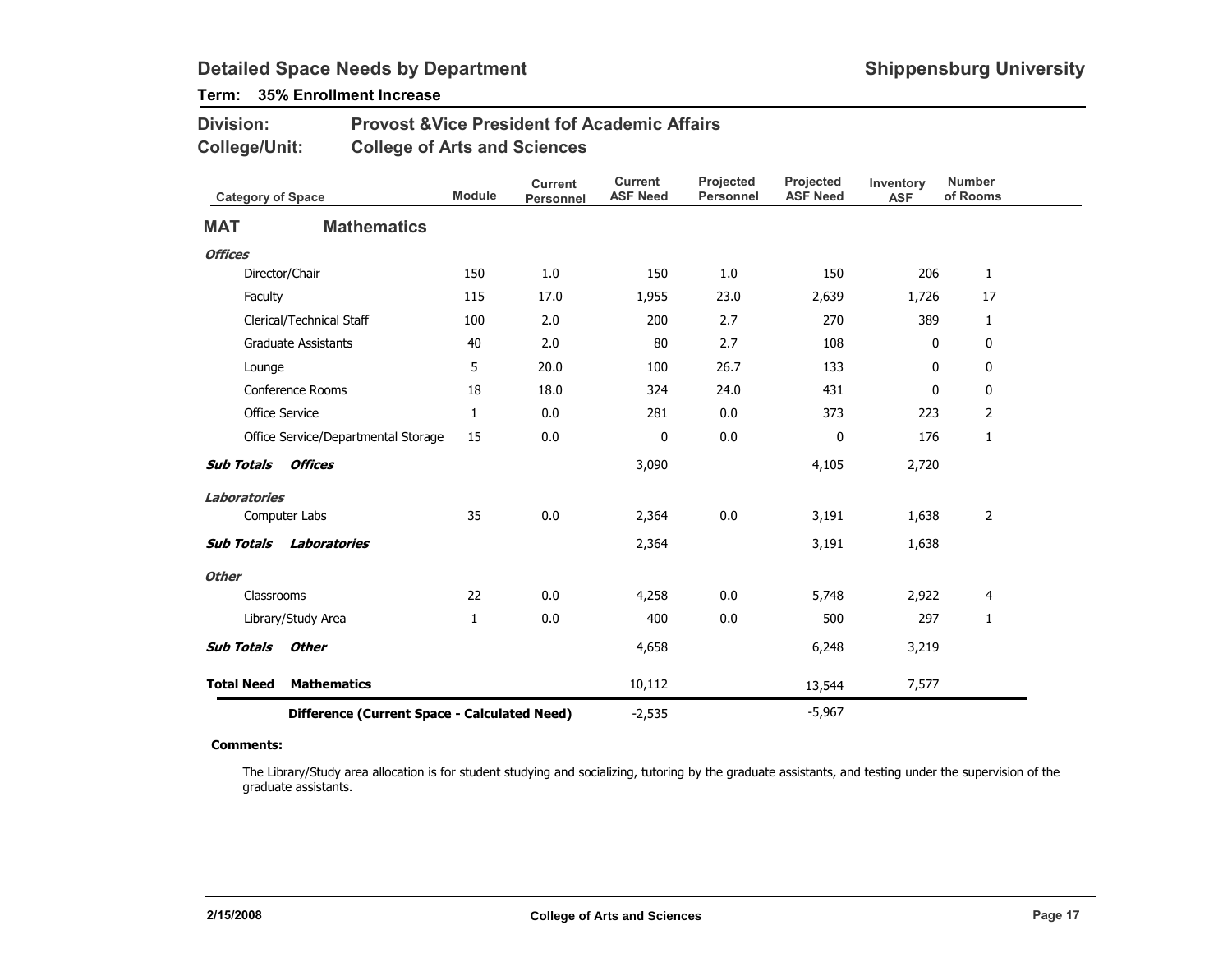## Term: 35% Enrollment Increase

| <b>Division:</b> | <b>Provost &amp; Vice President fof Academic Affairs</b> |
|------------------|----------------------------------------------------------|
| College/Unit:    | <b>College of Arts and Sciences</b>                      |

| <b>Category of Space</b> |                                              | <b>Module</b> | <b>Current</b><br>Personnel | <b>Current</b><br><b>ASF Need</b> | Projected<br><b>Personnel</b> | Projected<br><b>ASF Need</b> | Inventory<br><b>ASF</b> | <b>Number</b><br>of Rooms |
|--------------------------|----------------------------------------------|---------------|-----------------------------|-----------------------------------|-------------------------------|------------------------------|-------------------------|---------------------------|
| <b>LANG</b>              | <b>Modern Languages</b>                      |               |                             |                                   |                               |                              |                         |                           |
| <b>Offices</b>           |                                              |               |                             |                                   |                               |                              |                         |                           |
|                          | Director/Chair                               | 150           | 1.0                         | 150                               | 1.0                           | 150                          | 182                     | $\mathbf{1}$              |
| Faculty                  |                                              | 115           | 7.8                         | 891                               | 10.5                          | 1,203                        | 926                     | 8                         |
|                          | Clerical/Technical Staff                     | 100           | 0.5                         | 50                                | 0.7                           | 68                           | 0                       | 0                         |
|                          | <b>Graduate Assistants</b>                   | 40            | 1.0                         | 40                                | 1.4                           | 54                           | 0                       | 0                         |
| Lounge                   |                                              | 5             | 9.3                         | 46                                | 12.1                          | 61                           | $\mathbf{0}$            | 0                         |
|                          | Conference Rooms                             | 18            | 8.8                         | 158                               | 11.5                          | 206                          | 0                       | $\mathbf 0$               |
|                          | <b>Office Service</b>                        | 1             | 0.0                         | 134                               | 0.0                           | 174                          | 54                      | 1                         |
| <b>Sub Totals</b>        | <b>Offices</b>                               |               |                             | 1,469                             |                               | 1,916                        | 1,162                   |                           |
| <b>Laboratories</b>      |                                              |               |                             |                                   |                               |                              |                         |                           |
| Class Lab                |                                              | 37            | 0.0                         | 882                               | 0.0                           | 1,192                        | 0                       | 0                         |
|                          | Computer Labs                                | 30            | 0.0                         | 246                               | 0.0                           | 332                          | 1,040                   | $\mathbf{1}$              |
| <b>Sub Totals</b>        | Laboratories                                 |               |                             | 1,128                             |                               | 1,524                        | 1,040                   |                           |
| <b>Other</b>             |                                              |               |                             |                                   |                               |                              |                         |                           |
| Classrooms               |                                              | 22            | 0.0                         | 1,433                             | 0.0                           | 1,935                        | 1,404                   | 2                         |
|                          | Library/Study Area                           | 1             | 0.0                         | 306                               | 0.0                           | 306                          | 306                     | 1                         |
|                          | Meeting Room                                 | $\mathbf{1}$  | 0.0                         | 150                               | 0.0                           | 150                          | $\mathbf{0}$            | $\mathbf 0$               |
| <b>Sub Totals</b>        | Other                                        |               |                             | 1,889                             |                               | 2,391                        | 1,710                   |                           |
| <b>Total Need</b>        | <b>Modern Languages</b>                      |               |                             | 4,485                             |                               | 5,831                        | 3,912                   |                           |
|                          | Difference (Current Space - Calculated Need) |               |                             | $-573$                            |                               | $-1,919$                     |                         |                           |

#### Comments:

Students in Modern Languages do not have a meeting space. They have to share a room with the faculty and this room has become a multi-purpose room unsuitable for reading or watching films. A meeting room would foster in the students a sense of belonging to the department.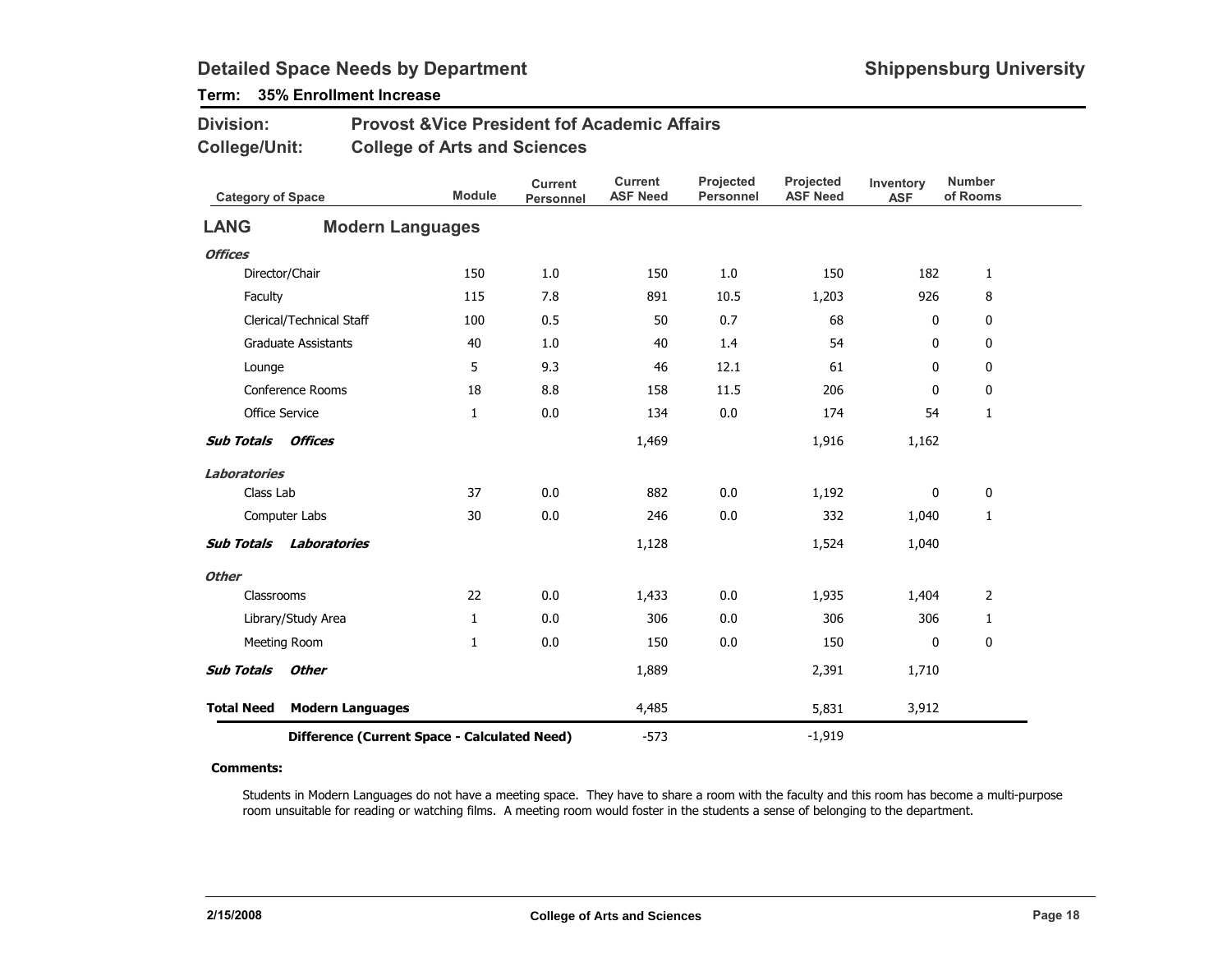## Term: 35% Enrollment Increase

| <b>Division:</b> | <b>Provost &amp; Vice President fof Academic Affairs</b> |
|------------------|----------------------------------------------------------|
| College/Unit:    | <b>College of Arts and Sciences</b>                      |

| <b>Category of Space</b> |                                              | <b>Module</b> | <b>Current</b><br><b>Personnel</b> | <b>Current</b><br><b>ASF Need</b> | Projected<br><b>Personnel</b> | Projected<br><b>ASF Need</b> | Inventory<br><b>ASF</b> | <b>Number</b><br>of Rooms |
|--------------------------|----------------------------------------------|---------------|------------------------------------|-----------------------------------|-------------------------------|------------------------------|-------------------------|---------------------------|
| <b>MUS</b>               | <b>Music/Theatre</b>                         |               |                                    |                                   |                               |                              |                         |                           |
| <b>Offices</b>           |                                              |               |                                    |                                   |                               |                              |                         |                           |
|                          | Director/Chair                               | 150           | 0.0                                | 0                                 | 0.0                           | 0                            | 105                     | $\mathbf{1}$              |
| Faculty                  |                                              | 150           | 9.3                                | 1,388                             | 12.5                          | 1,873                        | 882                     | $\overline{7}$            |
| Staff                    |                                              | 120           | 0.0                                | 0                                 | 0.0                           | 0                            | 257                     | $\mathbf{1}$              |
|                          | Clerical/Technical Staff                     | 100           | 1.0                                | 100                               | 1.4                           | 135                          | 0                       | 0                         |
| Lounge                   |                                              | 5             | 10.3                               | 51                                | 13.8                          | 69                           | 0                       | 0                         |
|                          | Conference Rooms                             | 18            | 9.3                                | 167                               | 12.5                          | 225                          | 0                       | 0                         |
|                          | Office Service                               | $\mathbf{1}$  | 0.0                                | 171                               | 0.0                           | 230                          | 105                     | 4                         |
|                          | Office Service/Departmental Storage          | 15            | 0.0                                | 546                               | 0.0                           | 702                          | 152                     | 1                         |
| <b>Sub Totals</b>        | <b>Offices</b>                               |               |                                    | 2,422                             |                               | 3,235                        | 1,501                   |                           |
| <b>Laboratories</b>      |                                              |               |                                    |                                   |                               |                              |                         |                           |
| Class Lab                |                                              | 78            | 0.0                                | 8,829                             | 0.0                           | 11,919                       | 5,266                   | 16                        |
|                          | Computer Labs                                | 30            | 0.0                                | 214                               | 0.0                           | 289                          | 0                       | 0                         |
| <b>Sub Totals</b>        | <b>Laboratories</b>                          |               |                                    | 9,043                             |                               | 12,208                       | 5,266                   |                           |
| <b>Other</b>             |                                              |               |                                    |                                   |                               |                              |                         |                           |
| Classrooms               |                                              | 22            | 0.0                                | 1,308                             | 0.0                           | 1,766                        | 679                     | 1                         |
| <b>Sub Totals</b>        | <b>Other</b>                                 |               |                                    | 1,308                             |                               | 1,766                        | 679                     |                           |
| <b>Total Need</b>        | <b>Music/Theatre</b>                         |               |                                    | 12,773                            |                               | 17,209                       | 7,446                   |                           |
|                          | Difference (Current Space - Calculated Need) |               |                                    | $-5,327$                          |                               | $-9,763$                     |                         |                           |

#### Comments:

Additional lab space is for scene shop, costume shop, rehearsal, and performance space. Departmental storage is for theatrical equipment and costumes.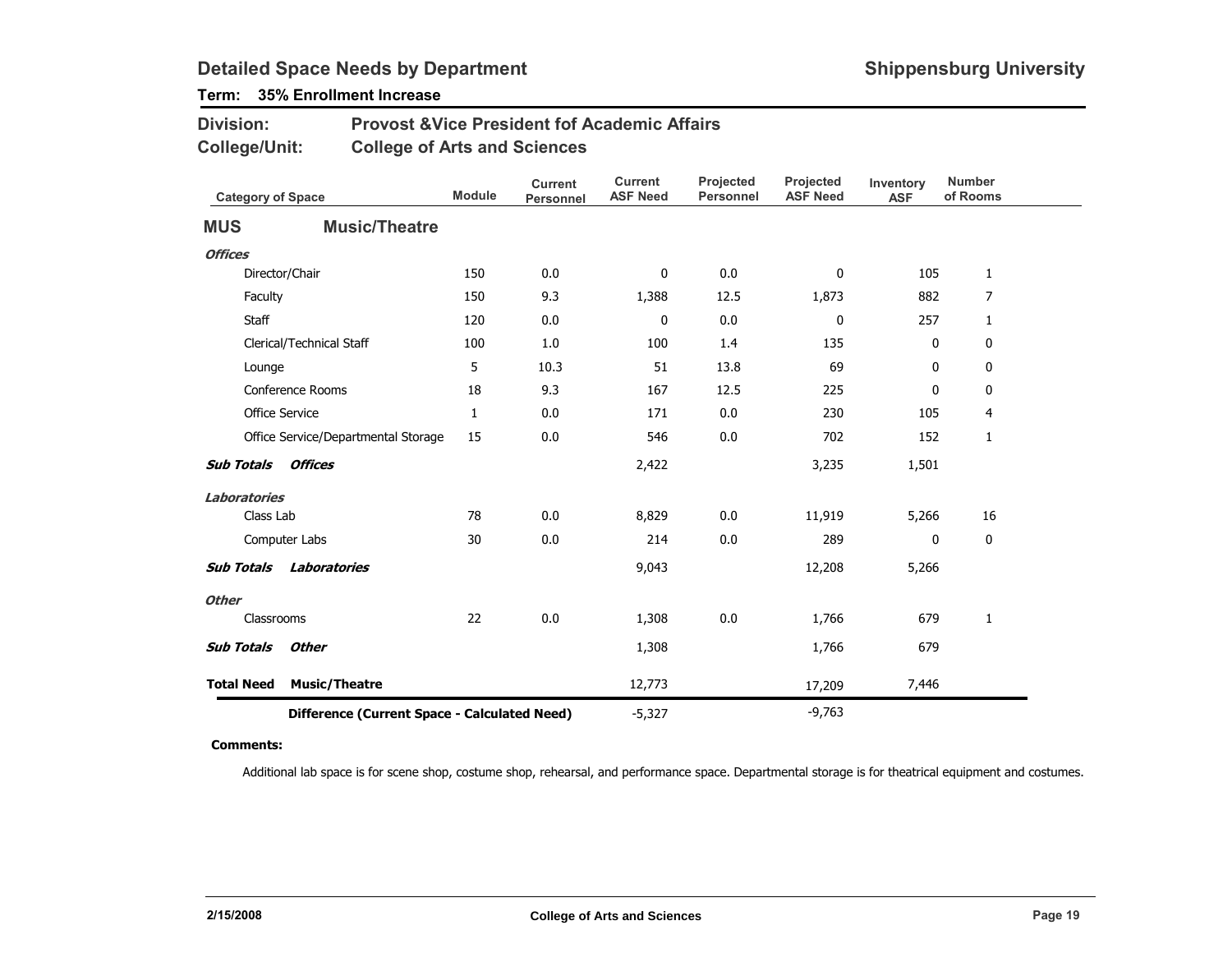## Term: 35% Enrollment Increase

| <b>Division:</b>     | <b>Provost &amp; Vice President fof Academic Affairs</b> |
|----------------------|----------------------------------------------------------|
| <b>College/Unit:</b> | <b>College of Arts and Sciences</b>                      |

| <b>Category of Space</b> |                                 | <b>Module</b> | <b>Current</b><br>Personnel | <b>Current</b><br><b>ASF Need</b> | Projected<br><b>Personnel</b> | Projected<br><b>ASF Need</b> | Inventory<br><b>ASF</b> | <b>Number</b><br>of Rooms |  |
|--------------------------|---------------------------------|---------------|-----------------------------|-----------------------------------|-------------------------------|------------------------------|-------------------------|---------------------------|--|
| <b>PHY</b>               | <b>Physics</b>                  |               |                             |                                   |                               |                              |                         |                           |  |
| <b>Offices</b>           |                                 |               |                             |                                   |                               |                              |                         |                           |  |
|                          | Director/Chair                  | 150           | 1.0                         | 150                               | 1.0                           | 150                          | 176                     | $\mathbf{1}$              |  |
|                          | Faculty                         | 115           | 5.0                         | 575                               | 6.8                           | 776                          | 520                     | $\overline{4}$            |  |
|                          | Clerical/Technical Staff        | 100           | 0.5                         | 50                                | 0.7                           | 68                           | 170                     | $\mathbf{1}$              |  |
|                          | Lounge                          | 5             | 6.5                         | 33                                | 8.4                           | 42                           | 0                       | $\mathbf 0$               |  |
|                          | Conference Rooms                | 18            | 6.0                         | 108                               | 7.8                           | 140                          | 0                       | $\mathbf 0$               |  |
|                          | Office Service                  | $\mathbf{1}$  | 0.0                         | 92                                | 0.0                           | 118                          | 120                     | $\mathbf{1}$              |  |
|                          | <b>Sub Totals Offices</b>       |               |                             | 1,007                             |                               | 1,293                        | 986                     |                           |  |
| <b>Laboratories</b>      |                                 |               |                             |                                   |                               |                              |                         |                           |  |
|                          | Class Lab                       | 65            | 0.0                         | 2,987                             | 0.0                           | 4,035                        | 5,830                   | 8                         |  |
|                          | Computer Labs                   | 35            | 0.0                         | 318                               | 0.0                           | 429                          | $\mathbf 0$             | 0                         |  |
|                          | Research Labs                   | 300           | 5.0                         | 1,500                             | 7.0                           | 2,100                        | 568                     | 3                         |  |
|                          | <b>Undergrad Researchers</b>    | 100           | 90.0                        | 450                               | 120.0                         | 600                          | 0                       | $\mathbf 0$               |  |
|                          | Special Use                     | 0             | 0.0                         | 747                               | 0.0                           | 747                          | 747                     | $\overline{4}$            |  |
| <b>Sub Totals</b>        | Laboratories                    |               |                             | 6,002                             |                               | 7,911                        | 7,145                   |                           |  |
| <b>Other</b>             |                                 |               |                             |                                   |                               |                              |                         |                           |  |
|                          | Classrooms                      | 22            | 0.0                         | 1,003                             | 0.0                           | 1,355                        | 2,818                   | 3                         |  |
|                          | Library/Study Area              | $\mathbf{1}$  | 0.0                         | 800                               | 0.0                           | 900                          | 767                     | 2                         |  |
|                          | <b>Demonstration Facilities</b> | 0             | 0.0                         | 971                               | 0.0                           | 971                          | 971                     | $\mathbf{1}$              |  |
|                          | Exhibition                      | 1             | 0.0                         | 1,236                             | 0.0                           | 1,236                        | 1,236                   | 4                         |  |
| <b>Sub Totals</b>        | Other                           |               |                             | 4,010                             |                               | 4,462                        | 5,792                   |                           |  |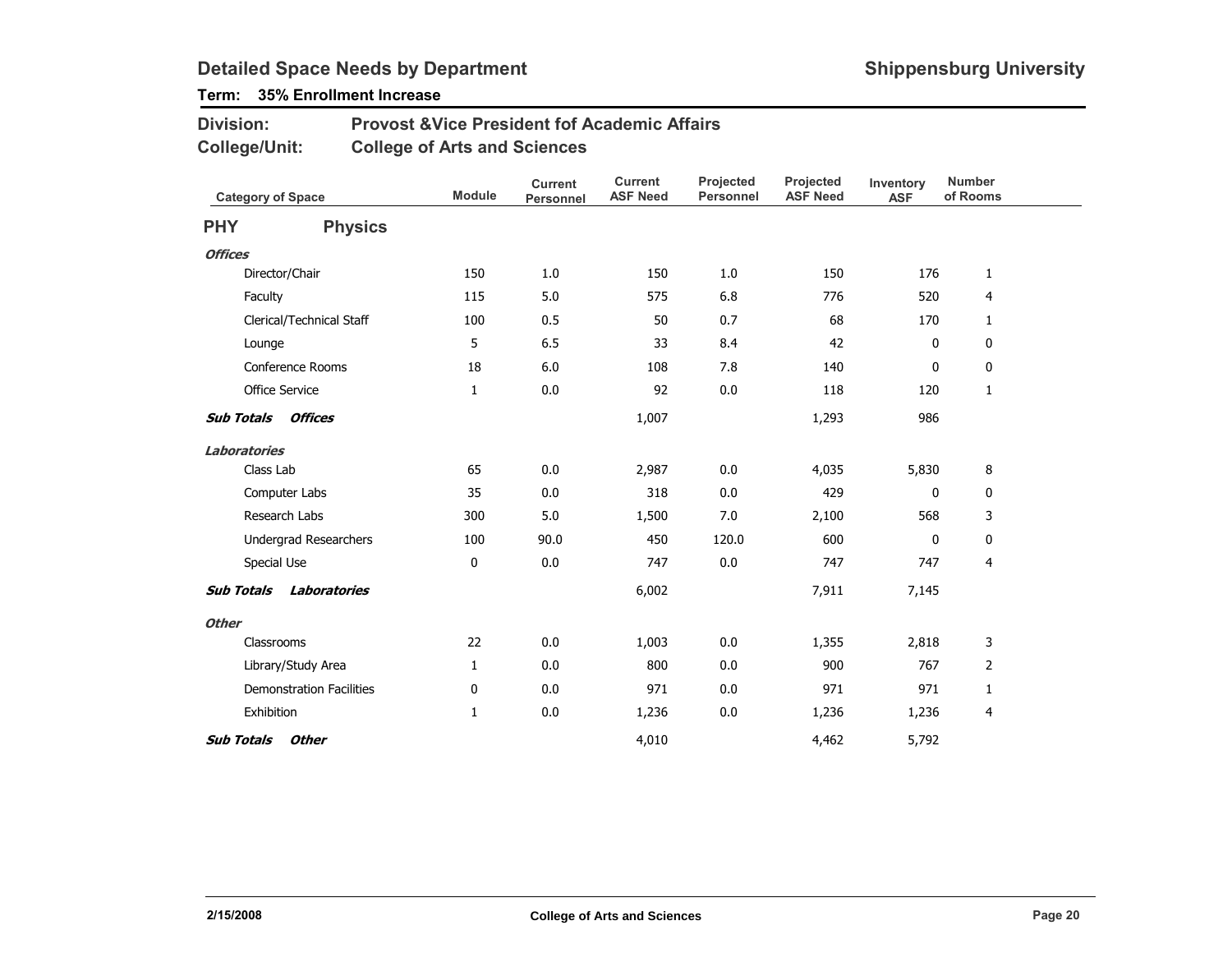### Term: 35% Enrollment Increase

| <b>Division:</b> | <b>Provost &amp; Vice President fof Academic Affairs</b> |
|------------------|----------------------------------------------------------|
| College/Unit:    | <b>College of Arts and Sciences</b>                      |

| <b>Category of Space</b> |                                              | <b>Module</b> | <b>Current</b><br><b>Personnel</b> | Current<br><b>ASF Need</b> | <b>Projected</b><br>Personnel | <b>Projected</b><br><b>ASF Need</b> | Inventory<br><b>ASF</b> | <b>Number</b><br>of Rooms |  |
|--------------------------|----------------------------------------------|---------------|------------------------------------|----------------------------|-------------------------------|-------------------------------------|-------------------------|---------------------------|--|
| <b>Total Need</b>        | <b>Physics</b>                               |               |                                    | 11,019                     |                               | 13,667                              | 13,923                  |                           |  |
|                          | Difference (Current Space - Calculated Need) |               |                                    | 2,904                      |                               | 256                                 |                         |                           |  |

#### Comments:

Exhibition space is Planetarium. Demonstration is science teaching lab/classroom FSC110. Laboratories which are initially built for 12 students are now used to accommodate 24 studens The physics department tdesires at least four more large rooms for our laboratories with capacities of 20 seats in each. Room FSC 216 (the Computer room for BCP and is not much in use) could be reassigned to Physics department as a class laboratory for Intermediate Physics II Electromagnetism Lab. 2. The department advocates for building a new big lecture hall that will accommodate 2-3 sections (about 150 students) of Gen. Ed. courses such as Astronomy and Physics for Society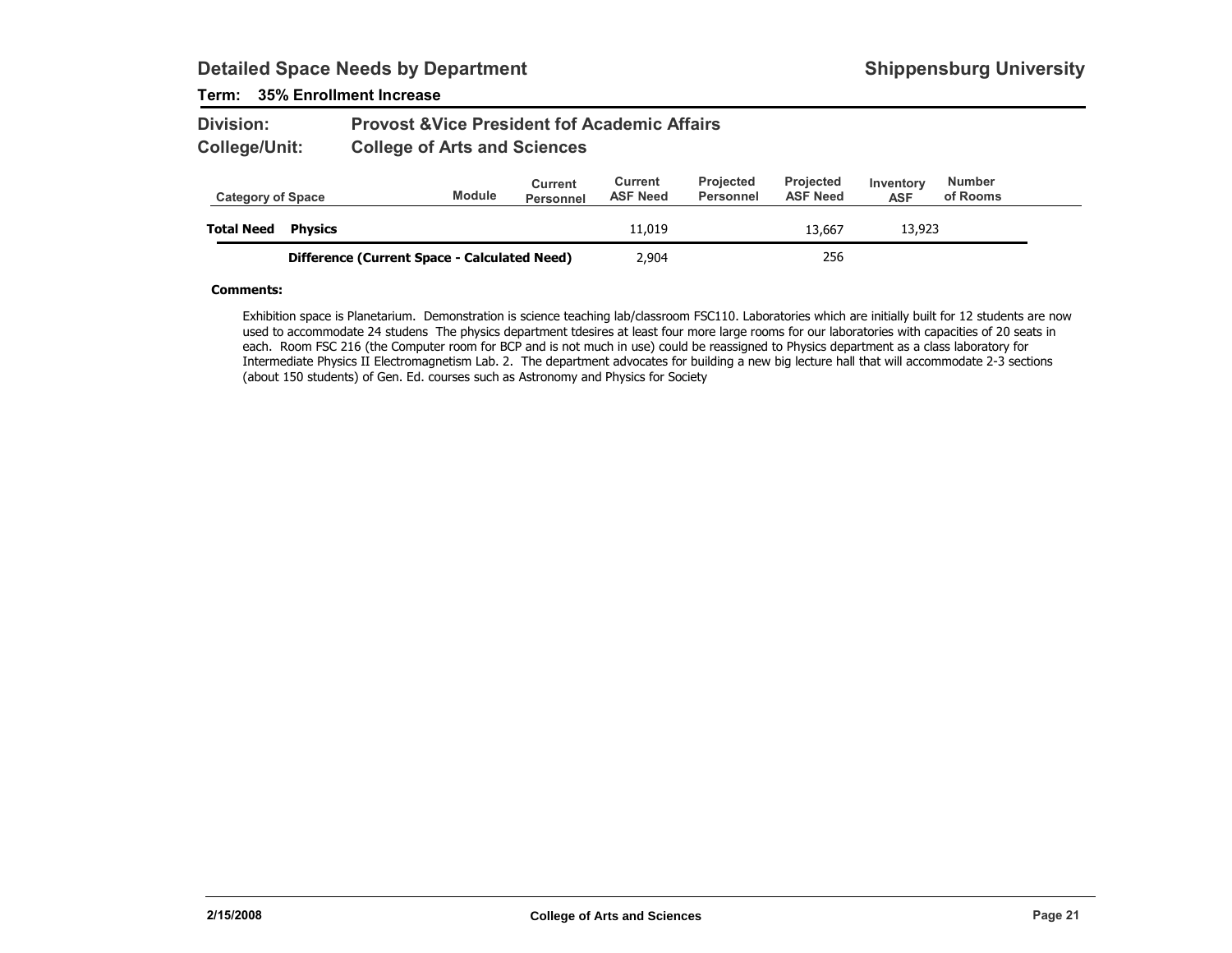## Term: 35% Enrollment Increase

| <b>Division:</b> | <b>Provost &amp; Vice President fof Academic Affairs</b> |
|------------------|----------------------------------------------------------|
| College/Unit:    | <b>College of Arts and Sciences</b>                      |

| <b>Category of Space</b> |                                              | <b>Module</b> | <b>Current</b><br><b>Personnel</b> | <b>Current</b><br><b>ASF Need</b> | Projected<br>Personnel | Projected<br><b>ASF Need</b> | Inventory<br><b>ASF</b> | <b>Number</b><br>of Rooms |
|--------------------------|----------------------------------------------|---------------|------------------------------------|-----------------------------------|------------------------|------------------------------|-------------------------|---------------------------|
| <b>PLS</b>               | <b>Political Science</b>                     |               |                                    |                                   |                        |                              |                         |                           |
| <b>Offices</b>           |                                              |               |                                    |                                   |                        |                              |                         |                           |
|                          | Director/Chair                               | 150           | 0.0                                | 0                                 | 0.0                    | 0                            | 136                     | $\mathbf{1}$              |
| Faculty                  |                                              | 115           | 13.8                               | 1,581                             | 18.6                   | 2,135                        | 1,250                   | 10                        |
|                          | Clerical/Technical Staff                     | 100           | 1.0                                | 100                               | 1.4                    | 135                          | 212                     | $\mathbf{1}$              |
|                          | <b>Graduate Assistants</b>                   | 40            | 2.0                                | 80                                | 2.7                    | 108                          | 0                       | 0                         |
| Lounge                   |                                              | 5             | 14.8                               | 74                                | 19.9                   | 100                          | 0                       | 0                         |
|                          | <b>Conference Rooms</b>                      | 18            | 13.8                               | 248                               | 18.6                   | 334                          | $\mathbf{0}$            | 0                         |
|                          | <b>Office Service</b>                        | $\mathbf{1}$  | 0.0                                | 208                               | 0.0                    | 281                          | 60                      | 1                         |
| <b>Sub Totals</b>        | <b>Offices</b>                               |               |                                    | 2,291                             |                        | 3,093                        | 1,658                   |                           |
| <b>Laboratories</b>      |                                              |               |                                    |                                   |                        |                              |                         |                           |
|                          | Computer Labs                                | 31            | 0.0                                | 530                               | 0.0                    | 715                          | 0                       | 0                         |
|                          | Project Room                                 | $\mathbf{1}$  | 0.0                                | 200                               | 0.0                    | 200                          | 0                       | $\mathbf 0$               |
| <b>Sub Totals</b>        | Laboratories                                 |               |                                    | 730                               |                        | 915                          | 0                       |                           |
| <b>Other</b>             |                                              |               |                                    |                                   |                        |                              |                         |                           |
| Classrooms               |                                              | 22            | 0.0                                | 3,079                             | 0.0                    | 4,156                        | 2,600                   | 4                         |
|                          | Resource Room                                | $\mathbf{1}$  | 0.0                                | 125                               | 0.0                    | 125                          | 0                       | $\mathbf 0$               |
| <b>Sub Totals</b>        | <b>Other</b>                                 |               |                                    | 3,204                             |                        | 4,281                        | 2,600                   |                           |
| <b>Total Need</b>        | <b>Political Science</b>                     |               |                                    | 6,224                             |                        | 8,289                        | 4,258                   |                           |
|                          | Difference (Current Space - Calculated Need) |               | $-1,966$                           |                                   | $-4,031$               |                              |                         |                           |

#### Comments:

Project room is for undergraduate research activities. The department would like to create more of a sense of community and foster more informal interaction with students. This will lead to more formal collaboration between students and faculty and among faculty. A quality seminar room would be a great place for bag lunches and intellectual interaction between everyone.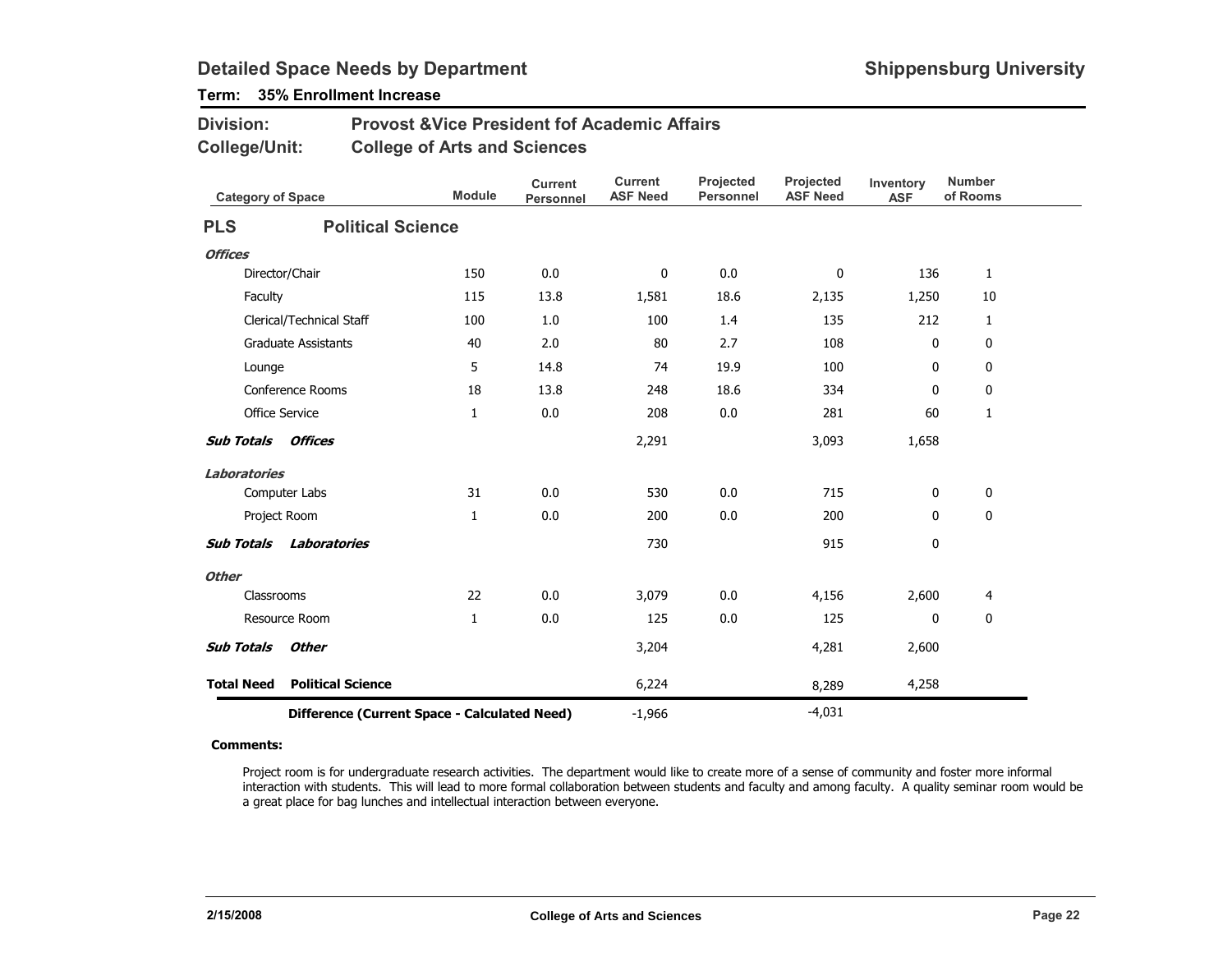## Term: 35% Enrollment Increase

#### Provost &Vice President fof Academic AffairsCollege of Arts and SciencesDivision:College/Unit:

| <b>Category of Space</b> |                                     | <b>Module</b> | <b>Current</b><br><b>Personnel</b> | <b>Current</b><br><b>ASF Need</b> | Projected<br><b>Personnel</b> | Projected<br><b>ASF Need</b> | Inventory<br><b>ASF</b> | <b>Number</b><br>of Rooms |  |
|--------------------------|-------------------------------------|---------------|------------------------------------|-----------------------------------|-------------------------------|------------------------------|-------------------------|---------------------------|--|
| <b>PSY</b>               | <b>Psychology</b>                   |               |                                    |                                   |                               |                              |                         |                           |  |
| <b>Offices</b>           |                                     |               |                                    |                                   |                               |                              |                         |                           |  |
|                          | Director/Chair                      | 150           | 1.0                                | 150                               | 1.0                           | 150                          | 190                     | $\mathbf{1}$              |  |
| Faculty                  |                                     | 115           | 17.3                               | 1,984                             | 23.3                          | 2,678                        | 2,132                   | 17                        |  |
|                          | Clerical/Technical Staff            | 100           | 1.0                                | 100                               | 1.4                           | 135                          | 164                     | $\mathbf{1}$              |  |
|                          | <b>Graduate Assistants</b>          | 40            | 3.0                                | 120                               | 4.1                           | 162                          | 265                     | $\mathbf{1}$              |  |
| Lounge                   |                                     | 5             | 19.3                               | 96                                | 25.6                          | 128                          | 0                       | 0                         |  |
|                          | Conference Rooms                    | 18            | 18.3                               | 329                               | 24.3                          | 437                          | 405                     | 1                         |  |
|                          | <b>Office Service</b>               | $\mathbf{1}$  | 0.0                                | 278                               | 0.0                           | 369                          | 478                     | 6                         |  |
|                          | Office Service/Departmental Storage | 10            | 0.0                                | 698                               | 0.0                           | 896                          | 163                     | 1                         |  |
| <b>Sub Totals</b>        | Offices                             |               |                                    | 3,754                             |                               | 4,956                        | 3,797                   |                           |  |
| Laboratories             |                                     |               |                                    |                                   |                               |                              |                         |                           |  |
| Class Lab                |                                     | 28            | 0.0                                | 900                               | 0.0                           | 900                          | 963                     | 3                         |  |
|                          | Computer Labs                       | 35            | 0.0                                | 473                               | 0.0                           | 639                          | 0                       | 0                         |  |
|                          | Research Labs                       | 150           | 20.0                               | 3,000                             | 26.0                          | 3,900                        | 2,170                   | 26                        |  |
|                          | Undergrad Researchers               | 50            | 395.0                              | 988                               | 533.0                         | 1,333                        | 0                       | 0                         |  |
| <b>Sub Totals</b>        | Laboratories                        |               |                                    | 5,361                             |                               | 6,772                        | 3,133                   |                           |  |
| <b>Other</b>             |                                     |               |                                    |                                   |                               |                              |                         |                           |  |
|                          | Classrooms                          | 22            | 0.0                                | 5,037                             | 0.0                           | 6,800                        | 4,818                   | 6                         |  |
|                          | Library/Study Area                  | 1             | 0.0                                | 750                               | 0.0                           | 750                          | $\mathbf{0}$            | 0                         |  |
|                          | Animal Facility                     | 1             | 0.0                                | 1,600                             | 0.0                           | 1,800                        | 0                       | $\mathbf 0$               |  |
| <b>Sub Totals</b>        | <b>Other</b>                        |               |                                    | 7,387                             |                               | 9,350                        | 4,818                   |                           |  |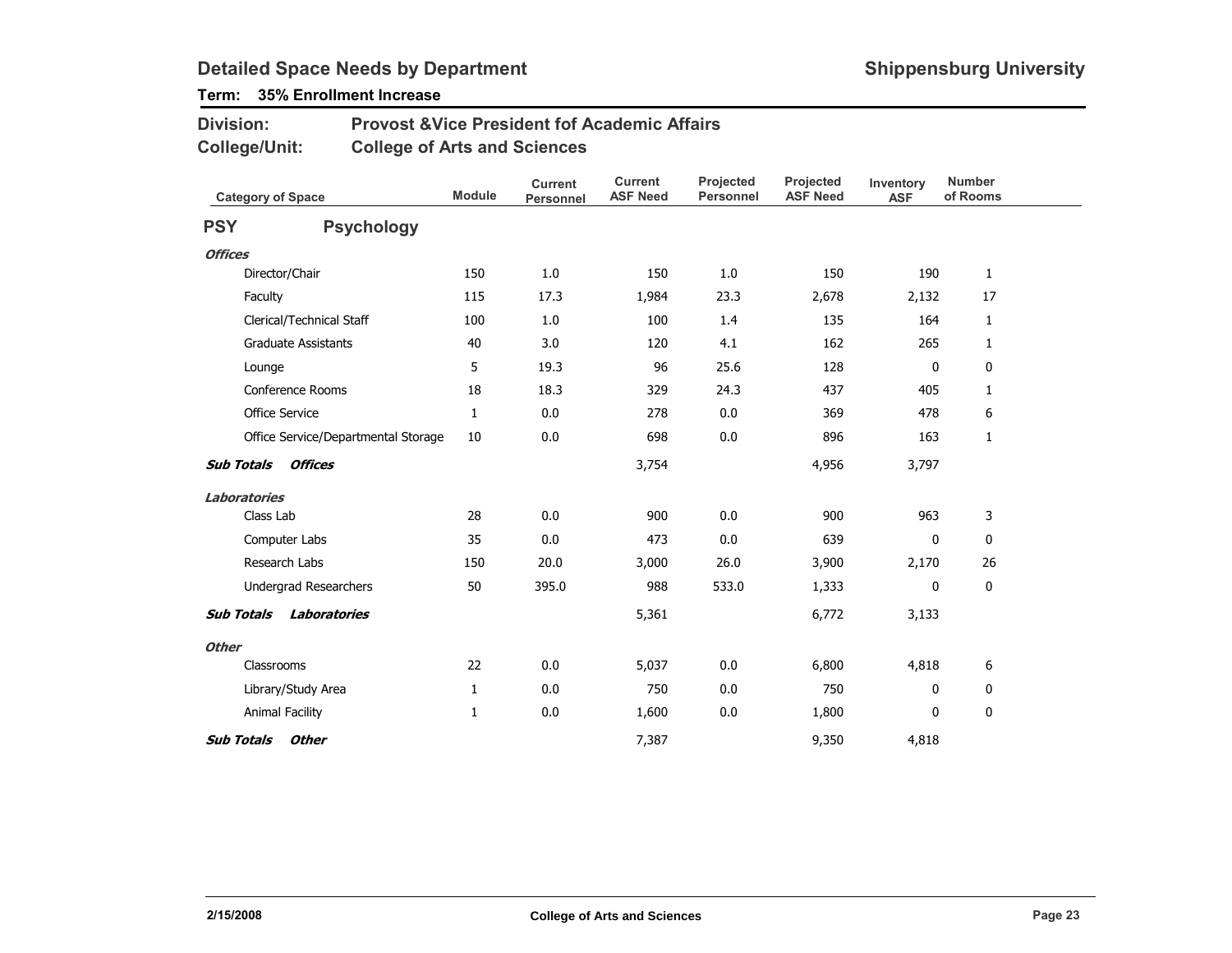### Term: 35% Enrollment Increase

| <b>Division:</b> | <b>Provost &amp; Vice President fof Academic Affairs</b> |
|------------------|----------------------------------------------------------|
| College/Unit:    | <b>College of Arts and Sciences</b>                      |

| <b>Category of Space</b> |                                              | <b>Module</b> | Current<br>Personnel | Current<br><b>ASF Need</b> | <b>Projected</b><br>Personnel | <b>Projected</b><br><b>ASF Need</b> | Inventory<br><b>ASF</b> | <b>Number</b><br>of Rooms |
|--------------------------|----------------------------------------------|---------------|----------------------|----------------------------|-------------------------------|-------------------------------------|-------------------------|---------------------------|
| <b>Total Need</b>        | Psychology                                   |               |                      | 16,501                     |                               | 21.078                              | 11,748                  |                           |
|                          | Difference (Current Space - Calculated Need) |               |                      | $-4.753$                   |                               | $-9,330$                            |                         |                           |

#### Comments:

Animal Facility provides space for holding rooms, food/bedding storage, cage wash, and proceedure room with office area. The department would like a video room that can be scheduled for classes and it has a minimum usable size of 12 ft. by 16 ft. In addition to that space there is a storage closet. Both the HVAC and the lights for the room, as well as nearby areas, are QUIET so that audio recording can take place. The room provides a video monitor and audio/video recording equipment. Undergraduate and Student Research space is desired. A Human Psychophysiology Lab is needed, with space to run group studies (with mirror and audio equipped and attached observation room) Space (soundproof) to interview, tape and observe individuals and groups Space to run individuals in studies (with mirrors, audio equipped, and a centralized observation room, e.g., several individual rooms around the observation room)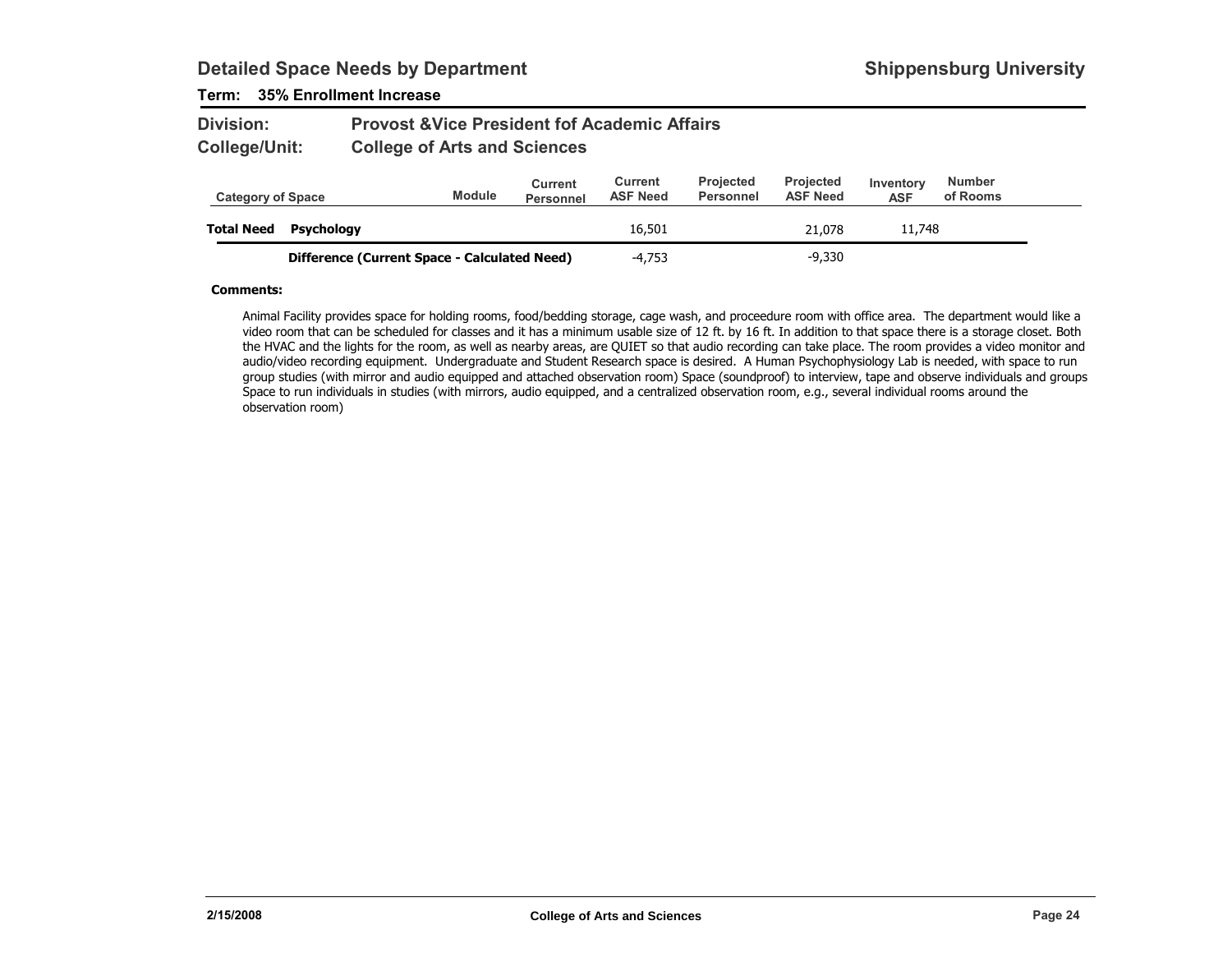| <b>Division:</b>                    | <b>Provost &amp; Vice President fof Academic Affairs</b> |               |                             |                            |                               |                              |                         |                           |
|-------------------------------------|----------------------------------------------------------|---------------|-----------------------------|----------------------------|-------------------------------|------------------------------|-------------------------|---------------------------|
| <b>College/Unit:</b>                | <b>College of Arts and Sciences</b>                      |               |                             |                            |                               |                              |                         |                           |
| <b>Category of Space</b>            |                                                          | <b>Module</b> | <b>Current</b><br>Personnel | Current<br><b>ASF Need</b> | Projected<br><b>Personnel</b> | Projected<br><b>ASF Need</b> | Inventory<br><b>ASF</b> | <b>Number</b><br>of Rooms |
| <b>SOC</b>                          | Sociology/Anthropology                                   |               |                             |                            |                               |                              |                         |                           |
| <b>Offices</b>                      |                                                          |               |                             |                            |                               |                              |                         |                           |
| Director/Chair                      |                                                          | 150           | 0.0                         | 0                          | 0.0                           | 0                            | 133                     | $\mathbf{1}$              |
| Faculty                             |                                                          | 115           | 12.8                        | 1,466                      | 17.2                          | 1,979                        | 1,381                   | 11                        |
| Clerical/Technical Staff            |                                                          | 100           | 1.0                         | 100                        | 1.4                           | 135                          | 211                     | $\mathbf{1}$              |
| <b>Graduate Assistants</b>          |                                                          | 40            | 1.0                         | 40                         | 1.4                           | 54                           | $\Omega$                | 0                         |
| Lounge                              |                                                          | 5             | 13.8                        | 69                         | 18.6                          | 93                           | $\mathbf{0}$            | 0                         |
| Conference Rooms                    |                                                          | 18            | 12.8                        | 230                        | 17.2                          | 310                          | $\mathbf{0}$            | 0                         |
| <b>Office Service</b>               |                                                          | $\mathbf{1}$  | 0.0                         | 190                        | 0.0                           | 257                          | 58                      | $\mathbf{1}$              |
|                                     | Office Service/Departmental Storage                      | 15            | 0.0                         | 719                        | 0.0                           | 935                          | 0                       | 0                         |
| <b>Sub Totals</b><br><b>Offices</b> |                                                          |               |                             | 2,814                      |                               | 3,763                        | 1,783                   |                           |
| <b>Laboratories</b>                 |                                                          |               |                             |                            |                               |                              |                         |                           |
| Class Lab                           |                                                          | 30            | 0.0                         | 624                        | 0.0                           | 843                          | 0                       | 0                         |
| Computer Labs                       |                                                          | 30            | 0.0                         | 304                        | 0.0                           | 411                          | $\mathbf{0}$            | 0                         |
| Research Labs                       |                                                          | 180           | 6.0                         | 1,080                      | 10.0                          | 1,800                        | 349                     | $\overline{2}$            |
| Project Room                        |                                                          | $\mathbf{1}$  | 0.0                         | 200                        | 0.0                           | 200                          | $\mathbf{0}$            | 0                         |
| <b>Sub Totals</b>                   | Laboratories                                             |               |                             | 2,209                      |                               | 3,253                        | 349                     |                           |
| <b>Other</b>                        |                                                          |               |                             |                            |                               |                              |                         |                           |
| Classrooms                          |                                                          | 22            | 0.0                         | 4,055                      | 0.0                           | 5,473                        | 3,373                   | 6                         |
| <b>Sub Totals</b><br><b>Other</b>   |                                                          |               |                             | 4,055                      |                               | 5,473                        | 3,373                   |                           |
| <b>Total Need</b>                   | Sociology/Anthropology                                   |               |                             | 9,077                      |                               | 12,490                       | 5,505                   |                           |

## Term: 35% Enrollment Increase

Difference (Current Space - Calculated Need)-3,572

#### Comments:

Class lab is for archaeology lab. Project room is for undergraduate research activities. Seminar Rooms conducive to discussion-oriented classes assigned to the department are needed. The growth of the graduate program in organizational development and leadership has increased the need for such space. The department needs a place for storing, analyzing, and exhibiting archeological artifacts and specimens also is absent impacting instruction in physical anthropology.

-6,985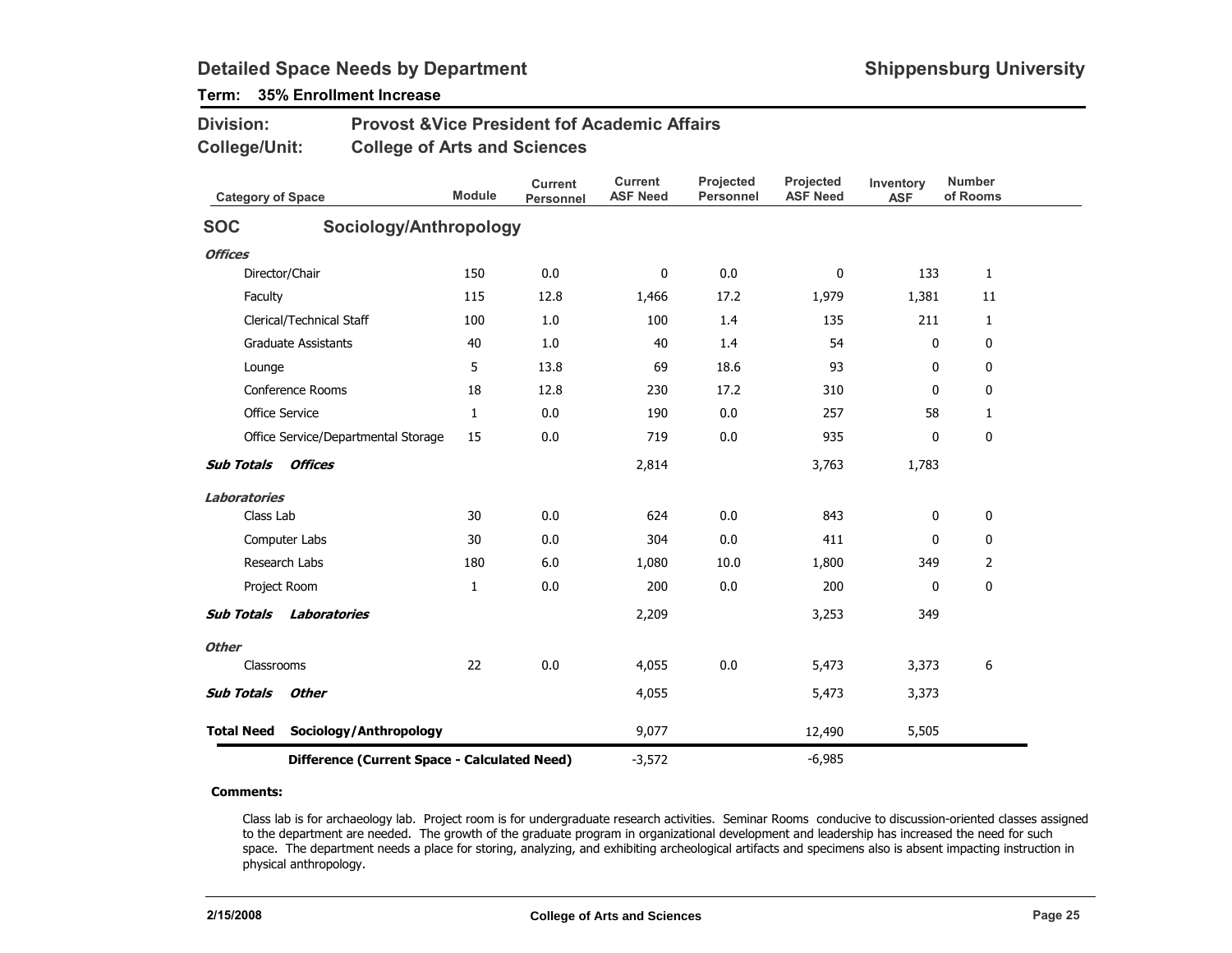## Term: 35% Enrollment Increase

| <b>Division:</b> | <b>Provost &amp; Vice President fof Academic Affairs</b> |
|------------------|----------------------------------------------------------|
| College/Unit:    | <b>College of Arts and Sciences</b>                      |

|                                              | <b>Category of Space</b>            |              | <b>Current</b><br><b>Personnel</b> | <b>Current</b><br><b>ASF Need</b> | Projected<br><b>Personnel</b> | <b>Projected</b><br><b>ASF Need</b> | Inventory<br><b>ASF</b> | <b>Number</b><br>of Rooms |
|----------------------------------------------|-------------------------------------|--------------|------------------------------------|-----------------------------------|-------------------------------|-------------------------------------|-------------------------|---------------------------|
| <b>WST</b>                                   | <b>Womens' Studies</b>              |              |                                    |                                   |                               |                                     |                         |                           |
| <b>Offices</b>                               |                                     |              |                                    |                                   |                               |                                     |                         |                           |
|                                              | Director/Chair                      | 150          | 2.0                                | 300                               | 2.0                           | 300                                 | 314                     | 2                         |
| Staff                                        |                                     | 120          | 1.0                                | 120                               | 1.4                           | 162                                 | 201                     | 1                         |
|                                              | <b>Graduate Assistants</b>          | 40           | 1.0                                | 40                                | 1.4                           | 54                                  | 193                     | 1                         |
| Lounge                                       |                                     | 5            | 3.0                                | 15                                | 3.4                           | 17                                  | $\mathbf 0$             | 0                         |
|                                              | Conference Rooms                    | 18           | 3.0                                | 500                               | 3.4                           | 500                                 | 495                     | 1                         |
|                                              | Office Service                      | $\mathbf{1}$ | 0.0                                | 128                               | 0.0                           | 133                                 | 31                      | 3                         |
|                                              | Office Service/Departmental Storage | 15           | 0.0                                | 280                               | 0.0                           | 301                                 | 174                     | 1                         |
|                                              | Student Organization                | 150          | 2.0                                | 300                               | 2.0                           | 300                                 | 175                     | 3                         |
| <b>Sub Totals</b>                            | <b>Offices</b>                      |              |                                    | 1,683                             |                               | 1,767                               | 1,583                   |                           |
| <b>Other</b>                                 |                                     |              |                                    |                                   |                               |                                     |                         |                           |
| Classrooms                                   |                                     | 22           | 0.0                                | 47                                | 0.0                           | 64                                  | 0                       | 0                         |
|                                              | Student Lounge                      | 2            | 0.0                                | 265                               | 0.0                           | 265                                 | 265                     | 1                         |
| <b>Sub Totals</b>                            | <b>Other</b>                        |              |                                    | 312                               |                               | 329                                 | 265                     |                           |
| <b>Total Need</b>                            | <b>Womens' Studies</b>              |              |                                    | 1,995                             |                               | 2,096                               | 1,848                   |                           |
| Difference (Current Space - Calculated Need) |                                     |              |                                    | $-147$                            |                               | $-248$                              |                         |                           |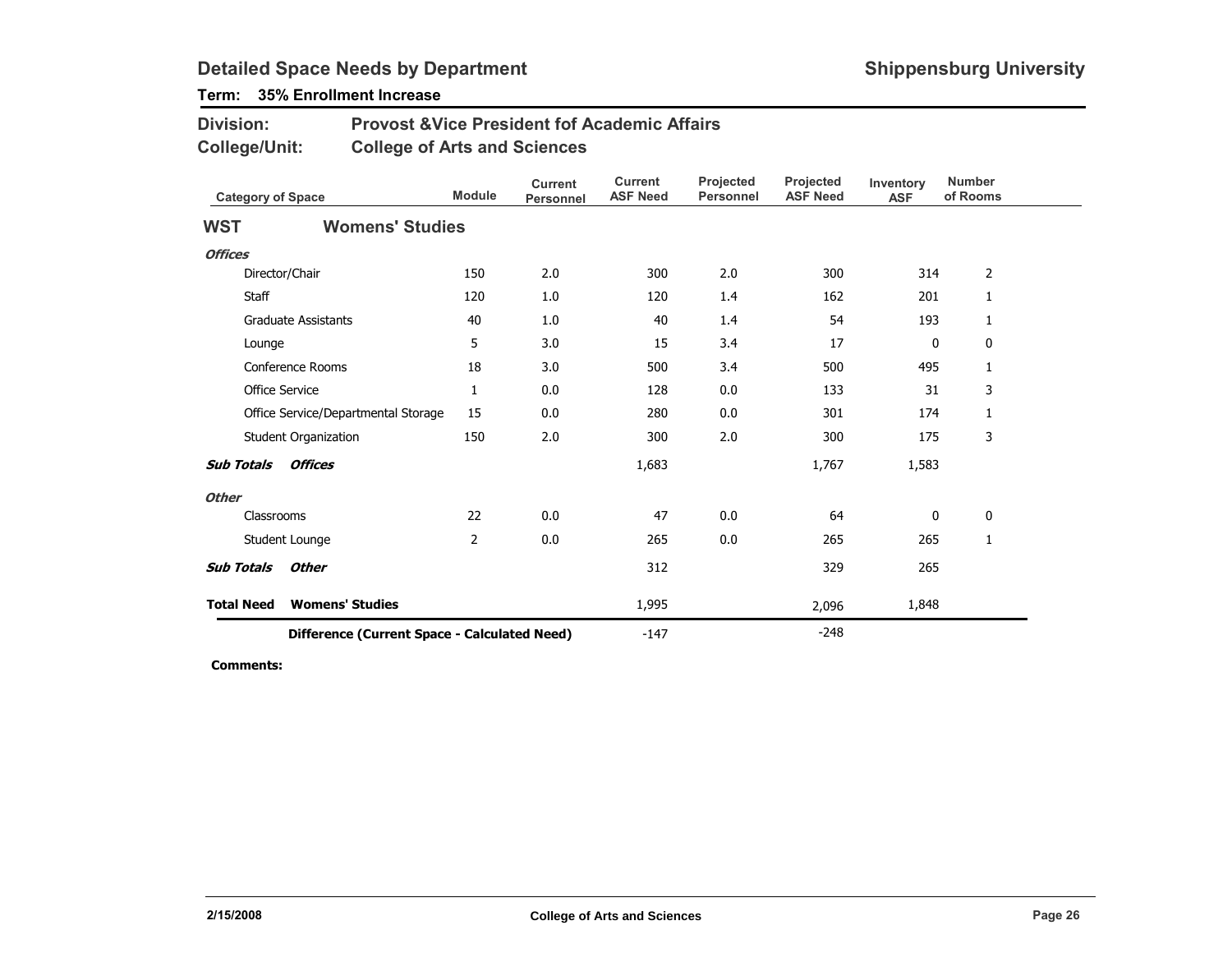### Term: 35% Enrollment Increase

| <b>Division:</b>     | <b>Provost &amp; Vice President fof Academic Affairs</b> |
|----------------------|----------------------------------------------------------|
| <b>College/Unit:</b> | <b>College of Arts and Sciences</b>                      |

| <b>Module</b><br><b>Category of Space</b> | <b>Personnel</b> | <b>ASF Need</b> | Personnel | <b>ASF Need</b> | Inventory<br><b>ASF</b> | of Rooms |  |
|-------------------------------------------|------------------|-----------------|-----------|-----------------|-------------------------|----------|--|
| <b>Grand Total</b>                        |                  | 203,882         |           | 266,176         | 179,399                 |          |  |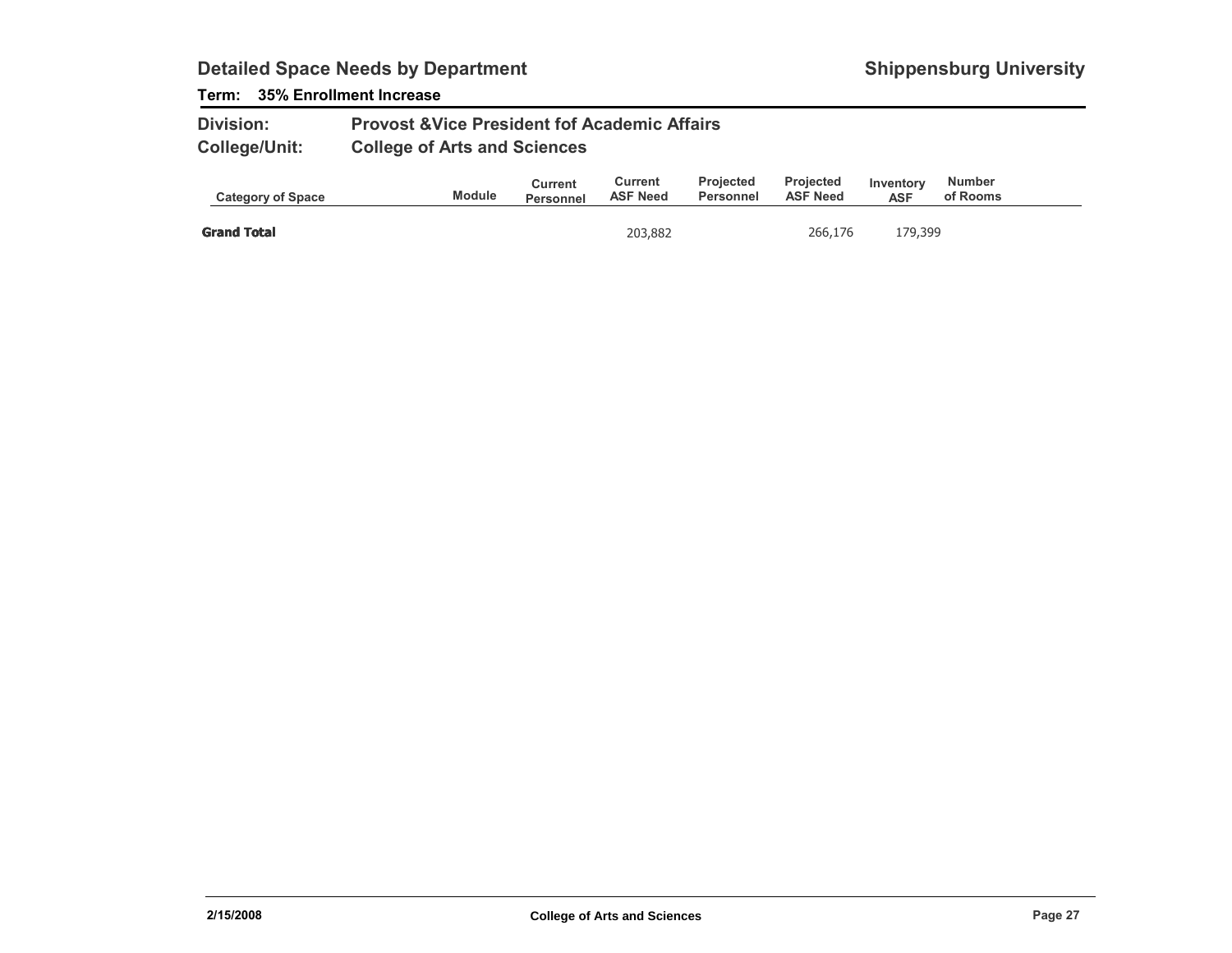| <b>Division:</b><br><b>Provost &amp; Vice President fof Academic Affairs</b><br><b>College/Unit:</b><br><b>School of Academic Programs and Services</b> |                                                            |                                  |                                    |                                   |                               |                              |                         |                           |  |
|---------------------------------------------------------------------------------------------------------------------------------------------------------|------------------------------------------------------------|----------------------------------|------------------------------------|-----------------------------------|-------------------------------|------------------------------|-------------------------|---------------------------|--|
| <b>Category of Space</b>                                                                                                                                |                                                            | <b>Module</b>                    | <b>Current</b><br><b>Personnel</b> | <b>Current</b><br><b>ASF Need</b> | Projected<br><b>Personnel</b> | Projected<br><b>ASF Need</b> | Inventory<br><b>ASF</b> | <b>Number</b><br>of Rooms |  |
| <b>SUC</b>                                                                                                                                              |                                                            | <b>Academic Success Programs</b> |                                    |                                   |                               |                              |                         |                           |  |
| <b>Offices</b>                                                                                                                                          |                                                            |                                  |                                    |                                   |                               |                              |                         |                           |  |
|                                                                                                                                                         | Director/Chair                                             | 150                              | 1.0                                | 150                               | 1.0                           | 150                          | $\bf{0}$                | $\mathbf 0$               |  |
| Faculty                                                                                                                                                 |                                                            | 115                              | 3.0                                | 345                               | 4.1                           | 466                          | 522                     | 3                         |  |
| Staff                                                                                                                                                   |                                                            | 120                              | 1.0                                | 120                               | 1.4                           | 162                          | 386                     | 2                         |  |
|                                                                                                                                                         | Clerical/Technical Staff                                   | 100                              | 1.0                                | 100                               | 1.4                           | 135                          | 197                     | 1                         |  |
|                                                                                                                                                         | <b>Graduate Assistants</b>                                 | 40                               | 5.0                                | 200                               | 6.8                           | 270                          | 591                     | 3                         |  |
| Lounge                                                                                                                                                  |                                                            | 5                                | 6.0                                | 30                                | 7.8                           | 39                           | 0                       | 0                         |  |
|                                                                                                                                                         | Conference Rooms                                           | 18                               | 5.0                                | 200                               | 6.4                           | 200                          | 221                     | 1                         |  |
|                                                                                                                                                         | <b>Office Service</b>                                      | $\mathbf{1}$                     | 0.0                                | 115                               | 0.0                           | 142                          | 218                     | 1                         |  |
| <b>Sub Totals</b>                                                                                                                                       | <b>Offices</b>                                             |                                  |                                    | 1,260                             |                               | 1,564                        | 2,135                   |                           |  |
| <b>Total Need</b>                                                                                                                                       |                                                            | <b>Academic Success Programs</b> |                                    | 1,260                             |                               | 1,564                        | 2,135                   |                           |  |
|                                                                                                                                                         | 571<br>876<br>Difference (Current Space - Calculated Need) |                                  |                                    |                                   |                               |                              |                         |                           |  |

## Term: 35% Enrollment Increase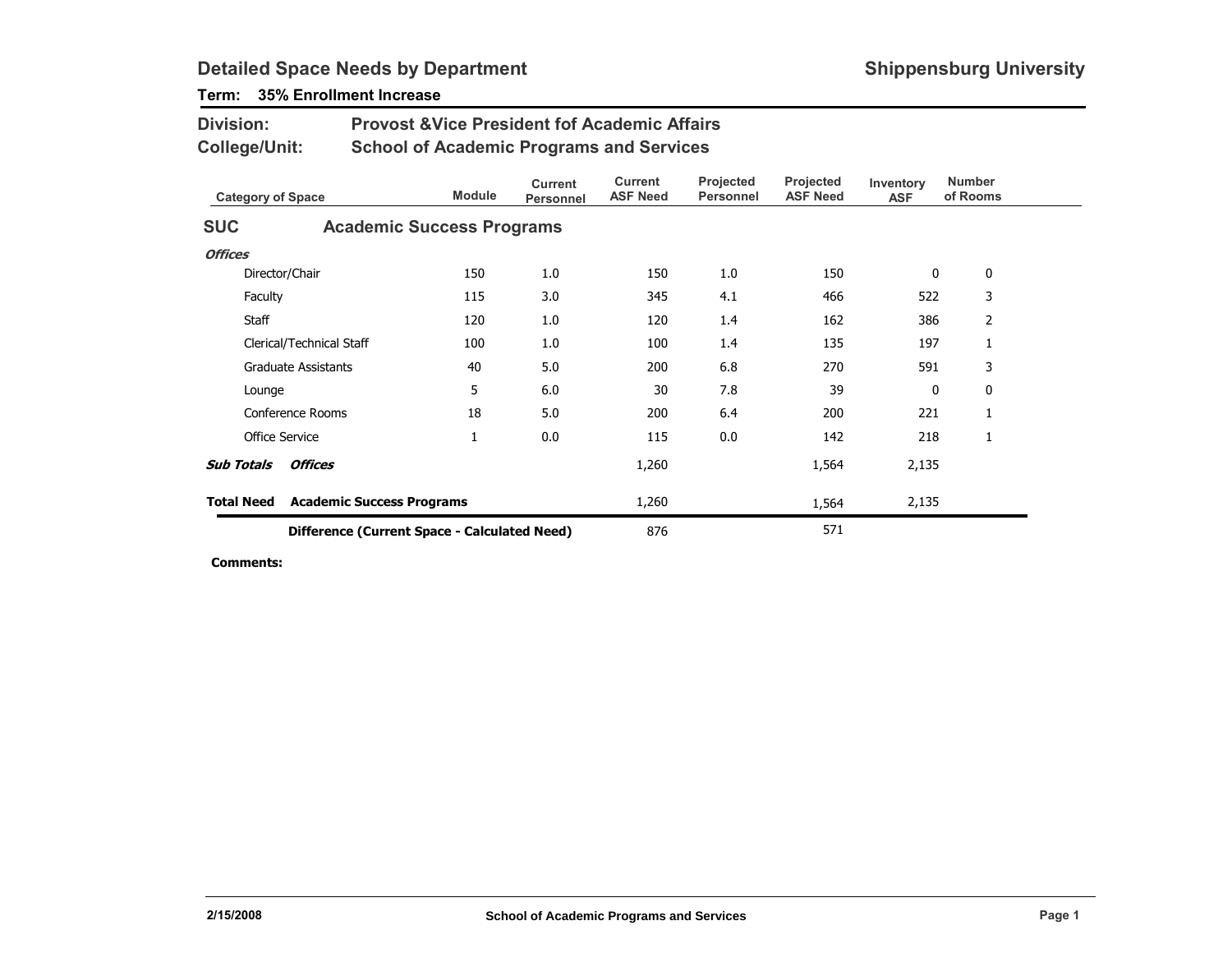| <b>Division:</b>                                                 |                                              | <b>Provost &amp; Vice President fof Academic Affairs</b> |                                    |                                   |                               |                              |                         |                           |  |  |  |
|------------------------------------------------------------------|----------------------------------------------|----------------------------------------------------------|------------------------------------|-----------------------------------|-------------------------------|------------------------------|-------------------------|---------------------------|--|--|--|
| <b>College/Unit:</b>                                             |                                              | <b>School of Academic Programs and Services</b>          |                                    |                                   |                               |                              |                         |                           |  |  |  |
| <b>Category of Space</b>                                         |                                              | <b>Module</b>                                            | <b>Current</b><br><b>Personnel</b> | <b>Current</b><br><b>ASF Need</b> | Projected<br><b>Personnel</b> | Projected<br><b>ASF Need</b> | Inventory<br><b>ASF</b> | <b>Number</b><br>of Rooms |  |  |  |
| <b>APS</b>                                                       | Dean, School Academic Programs and Services  |                                                          |                                    |                                   |                               |                              |                         |                           |  |  |  |
| <b>Offices</b>                                                   |                                              |                                                          |                                    |                                   |                               |                              |                         |                           |  |  |  |
| Dean                                                             |                                              | 200                                                      | 1.0                                | 200                               | 1.0                           | 200                          | 0                       | 0                         |  |  |  |
| Director/Chair                                                   |                                              | 150                                                      | 1.0                                | 150                               | 1.0                           | 150                          | 0                       | 0                         |  |  |  |
| <b>Asst Director</b>                                             |                                              | 130                                                      | 1.0                                | 130                               | 1.0                           | 130                          | 0                       | $\mathbf 0$               |  |  |  |
| Faculty                                                          |                                              | 115                                                      | 1.0                                | 115                               | 2.0                           | 230                          | 0                       | 0                         |  |  |  |
| <b>Staff</b>                                                     |                                              | 120                                                      | 3.0                                | 360                               | 4.0                           | 480                          | 1,442                   | 14                        |  |  |  |
|                                                                  | Clerical/Technical Staff                     | 100                                                      | 1.0                                | 100                               | 2.0                           | 200                          | 204                     | $\mathbf{1}$              |  |  |  |
|                                                                  | <b>Graduate Assistants</b>                   | 40                                                       | 7.0                                | 280                               | 7.0                           | 280                          | 0                       | 0                         |  |  |  |
| Lounge                                                           |                                              | 5                                                        | 8.0                                | 40                                | 11.0                          | 55                           | $\mathbf 0$             | 0                         |  |  |  |
|                                                                  | Conference Rooms                             | 18                                                       | 7.0                                | 126                               | 9.0                           | 162                          | 0                       | $\mathbf 0$               |  |  |  |
| <b>Office Service</b>                                            |                                              | $\mathbf{1}$                                             | 0.0                                | 300                               | 0.0                           | 377                          | 400                     | 10                        |  |  |  |
|                                                                  | Office Service/Waiting Room                  | 120                                                      | 0.0                                | 120                               | 0.0                           | 120                          | 0                       | $\mathbf 0$               |  |  |  |
| <b>Sub Totals</b>                                                | <b>Offices</b>                               |                                                          |                                    | 1,921                             |                               | 2,384                        | 2,046                   |                           |  |  |  |
| <b>Other</b>                                                     |                                              |                                                          |                                    |                                   |                               |                              |                         |                           |  |  |  |
| Classrooms                                                       |                                              | 22                                                       | 0.0                                | 0                                 | 0.0                           | 0                            | 501                     | 2                         |  |  |  |
| <b>Testing Room</b>                                              |                                              | 1                                                        | 0.0                                | 800                               | 0.0                           | 800                          | 772                     | 4                         |  |  |  |
| <b>Sub Totals</b>                                                | <b>Other</b>                                 |                                                          |                                    | 800                               |                               | 800                          | 1,273                   |                           |  |  |  |
| <b>Total Need</b><br>Dean, School Academic Programs and Services |                                              |                                                          |                                    | 2,721                             |                               | 3,184                        | 3,319                   |                           |  |  |  |
|                                                                  | Difference (Current Space - Calculated Need) | 598                                                      |                                    | 135                               |                               |                              |                         |                           |  |  |  |

## Term: 35% Enrollment Increase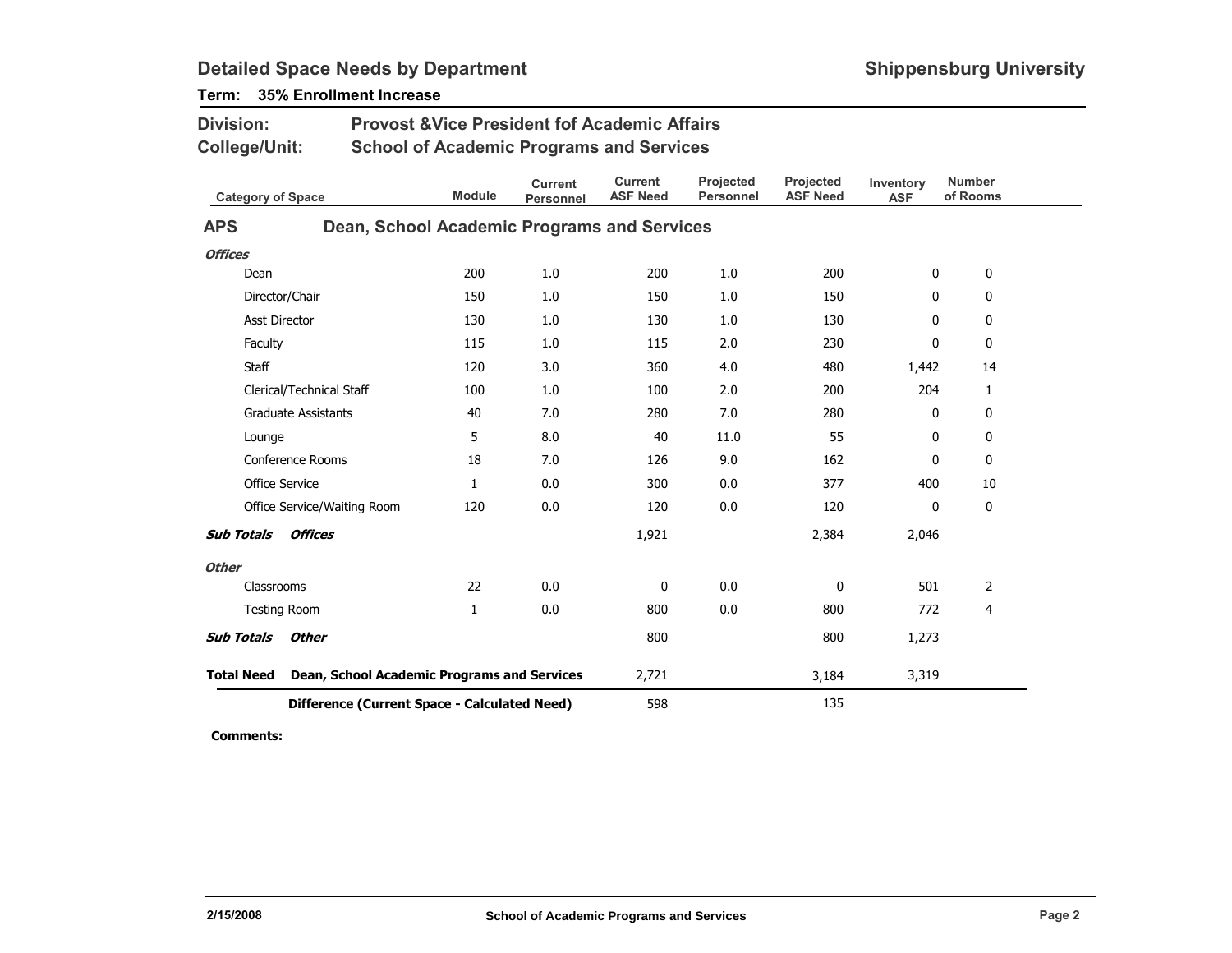## Term: 35% Enrollment Increase

Division:

| College/Unit:            |                                              | <b>School of Academic Programs and Services</b> |                             |                                   |                               |                              |                         |                           |
|--------------------------|----------------------------------------------|-------------------------------------------------|-----------------------------|-----------------------------------|-------------------------------|------------------------------|-------------------------|---------------------------|
| <b>Category of Space</b> |                                              | <b>Module</b>                                   | <b>Current</b><br>Personnel | <b>Current</b><br><b>ASF Need</b> | Projected<br><b>Personnel</b> | Projected<br><b>ASF Need</b> | Inventory<br><b>ASF</b> | <b>Number</b><br>of Rooms |
| <b>LC</b>                | <b>Learning Center</b>                       |                                                 |                             |                                   |                               |                              |                         |                           |
| <b>Offices</b>           |                                              |                                                 |                             |                                   |                               |                              |                         |                           |
|                          | Director/Chair                               | 150                                             | 1.0                         | 150                               | 1.0                           | 150                          | 0                       | 0                         |
| Faculty                  |                                              | 115                                             | 1.0                         | 115                               | 1.4                           | 155                          | 254                     | $\overline{2}$            |
| <b>Staff</b>             |                                              | 120                                             | 2.0                         | 240                               | 2.7                           | 324                          | 641                     | 4                         |
|                          | Clerical/Technical Staff                     | 100                                             | 1.0                         | 100                               | 1.4                           | 135                          | 0                       | 0                         |
|                          | <b>Graduate Assistants</b>                   | 40                                              | 7.0                         | 280                               | 9.5                           | 378                          | 0                       | 0                         |
| Lounge                   |                                              | 5                                               | 5.0                         | 25                                | 6.4                           | 32                           | 0                       | 0                         |
|                          | Conference Rooms                             | 18                                              | 4.0                         | 72                                | 5.1                           | 91                           | 0                       | $\mathbf 0$               |
|                          | <b>Office Service</b>                        | 1                                               | 0.0                         | 98                                | 0.0                           | 127                          | 0                       | 0                         |
| <b>Sub Totals</b>        | <b>Offices</b>                               |                                                 |                             | 1,080                             |                               | 1,392                        | 895                     |                           |
| <b>Other</b>             |                                              |                                                 |                             |                                   |                               |                              |                         |                           |
|                          | Library/Study Area                           | 1                                               | 0.0                         | 1,231                             | 0.0                           | 1,231                        | 1,231                   | 1                         |
|                          | <b>Tutoring Room</b>                         | 1                                               | 0.0                         | 4,000                             | 0.0                           | 4,500                        | 3,500                   | 1                         |
| <b>Sub Totals</b>        | <b>Other</b>                                 |                                                 |                             | 5,231                             |                               | 5,731                        | 4,731                   |                           |
| <b>Total Need</b>        | <b>Learning Center</b>                       |                                                 |                             | 6,311                             |                               | 7,123                        | 5,626                   |                           |
|                          | Difference (Current Space - Calculated Need) |                                                 |                             | $-685$                            |                               | $-1,497$                     |                         |                           |

Provost &Vice President fof Academic Affairs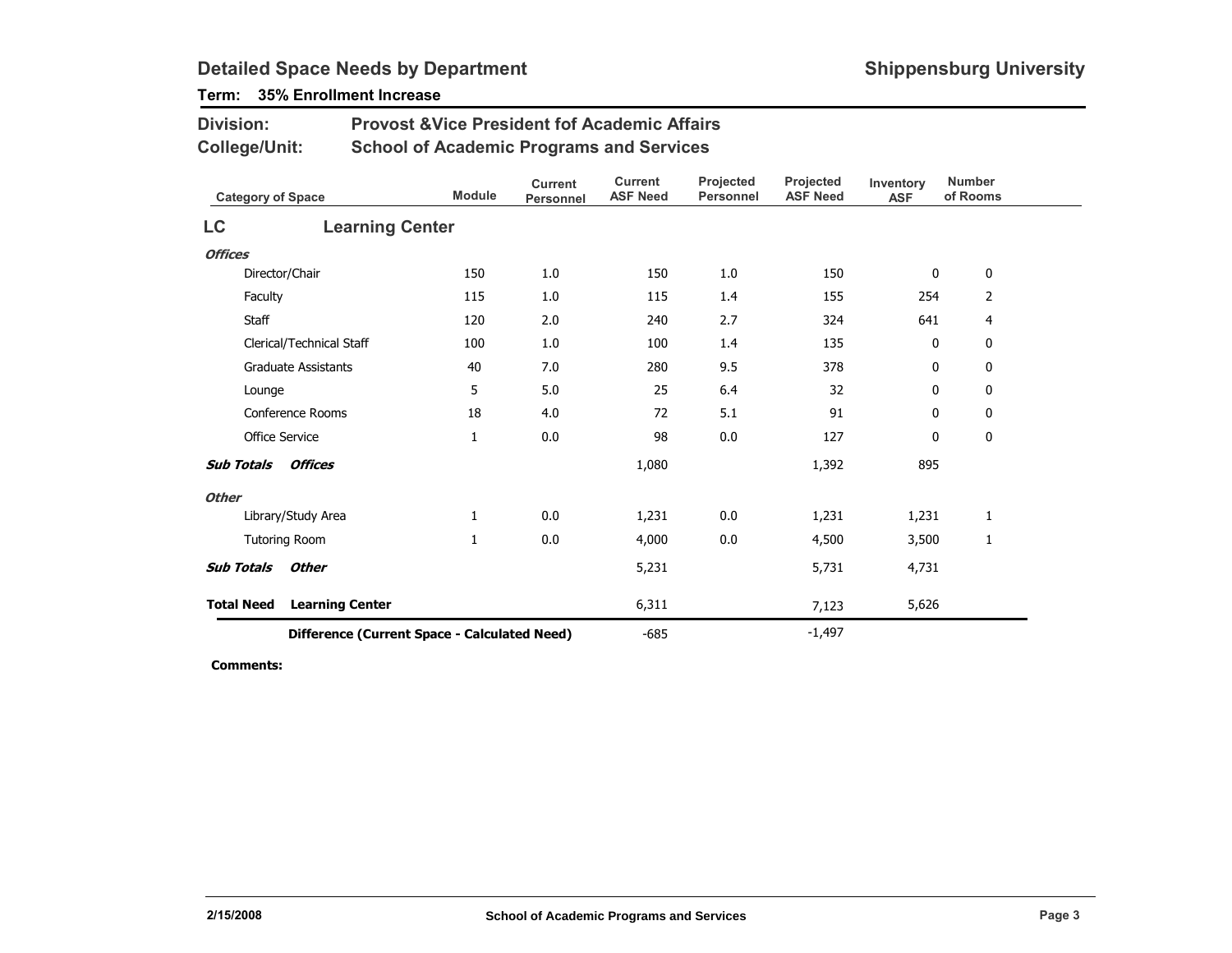### Term: 35% Enrollment Increase

| <b>Division:</b>     | <b>Provost &amp; Vice President fof Academic Affairs</b> |
|----------------------|----------------------------------------------------------|
| <b>College/Unit:</b> | <b>School of Academic Programs and Services</b>          |

| <b>Category of Space</b> | <b>Module</b> | Current<br><b>Personnel</b> | Current<br><b>ASF Need</b> | <b>Projected</b><br>Personnel | <b>Projected</b><br><b>ASF Need</b> | Inventory<br><b>ASF</b> | Number<br>of Rooms |
|--------------------------|---------------|-----------------------------|----------------------------|-------------------------------|-------------------------------------|-------------------------|--------------------|
| <b>Grand Total</b>       |               |                             | 10,292                     |                               | 11,871                              | 11,080                  |                    |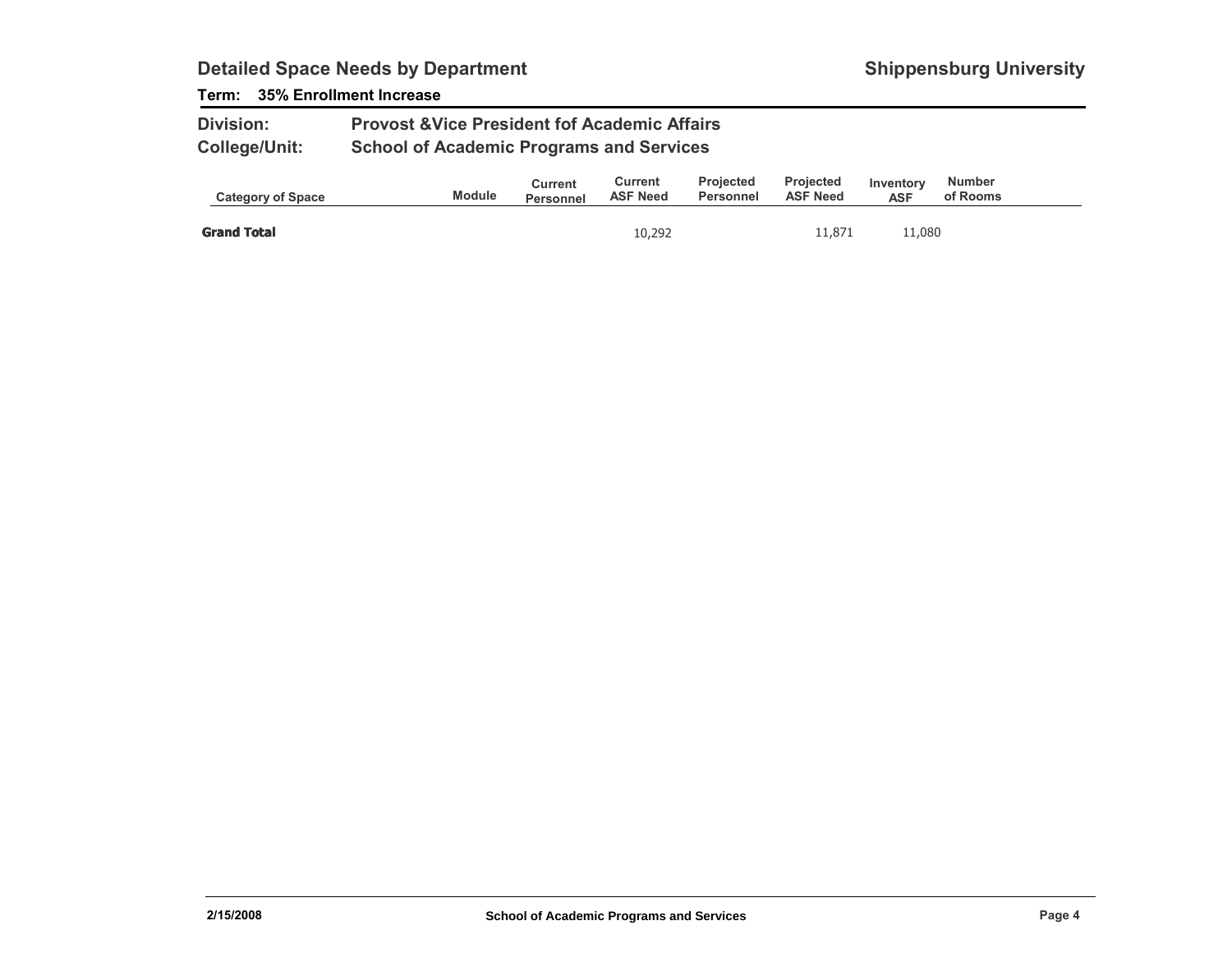| <b>Division:</b>         |                                | <b>Provost &amp; Vice President fof Academic Affairs</b>      |                                    |                                   |                               |                              |                         |                           |
|--------------------------|--------------------------------|---------------------------------------------------------------|------------------------------------|-----------------------------------|-------------------------------|------------------------------|-------------------------|---------------------------|
| <b>College/Unit:</b>     |                                | John L. Grove College of Business                             |                                    |                                   |                               |                              |                         |                           |
| <b>Category of Space</b> |                                | <b>Module</b>                                                 | <b>Current</b><br><b>Personnel</b> | <b>Current</b><br><b>ASF Need</b> | Projected<br><b>Personnel</b> | Projected<br><b>ASF Need</b> | Inventory<br><b>ASF</b> | <b>Number</b><br>of Rooms |
| <b>ACC</b>               |                                | <b>Accounting and Management Information Systems</b>          |                                    |                                   |                               |                              |                         |                           |
| <b>Offices</b>           |                                |                                                               |                                    |                                   |                               |                              |                         |                           |
|                          | Director/Chair                 | 150                                                           | 1.0                                | 150                               | 1.0                           | 150                          | 132                     | $\mathbf{1}$              |
| Faculty                  |                                | 115                                                           | 14.5                               | 1,668                             | 19.6                          | 2,251                        | 1,402                   | 11                        |
|                          | Clerical/Technical Staff       | 100                                                           | 1.0                                | 100                               | 1.4                           | 135                          | 210                     | $\mathbf{1}$              |
|                          | <b>Graduate Assistants</b>     | 40                                                            | 2.0                                | 80                                | 2.7                           | 108                          | 0                       | $\mathbf 0$               |
| Lounge                   |                                | 5                                                             | 16.5                               | 83                                | 21.9                          | 110                          | $\mathbf 0$             | 0                         |
|                          | Conference Rooms               | 18                                                            | 15.5                               | 279                               | 20.6                          | 370                          | $\mathbf{0}$            | 0                         |
|                          | <b>Office Service</b>          | $\mathbf{1}$                                                  | 0.0                                | 236                               | 0.0                           | 312                          | 134                     | 3                         |
| <b>Sub Totals</b>        | Offices                        |                                                               |                                    | 2,595                             |                               | 3,437                        | 1,878                   |                           |
| <b>Laboratories</b>      |                                |                                                               |                                    |                                   |                               |                              |                         |                           |
| Class Lab                |                                | 0                                                             | 0.0                                | 0                                 | 0.0                           | 0                            | 22                      | 3                         |
|                          | Computer Labs                  | 33                                                            | 0.0                                | 2,545                             | 0.0                           | 3,436                        | 2,261                   | 2                         |
|                          | Project Room                   | 250                                                           | 0.0                                | 250                               | 0.0                           | 250                          | 0                       | $\bf{0}$                  |
|                          | <b>Sub Totals Laboratories</b> |                                                               |                                    | 2,795                             |                               | 3,686                        | 2,283                   |                           |
| <b>Other</b>             |                                |                                                               |                                    |                                   |                               |                              |                         |                           |
| Classrooms               |                                | 22                                                            | 0.0                                | 1,702                             | 0.0                           | 2,298                        | 1,567                   | 4                         |
| <b>Sub Totals</b>        | <b>Other</b>                   |                                                               |                                    | 1,702                             |                               | 2,298                        | 1,567                   |                           |
|                          |                                | <b>Total Need</b> Accounting and Management Information Syste |                                    | 7,092                             |                               | 9,421                        | 5,728                   |                           |
|                          |                                | Difference (Current Space - Calculated Need)                  | $-1,364$                           |                                   | $-3,693$                      |                              |                         |                           |

Term: 35% Enrollment Increase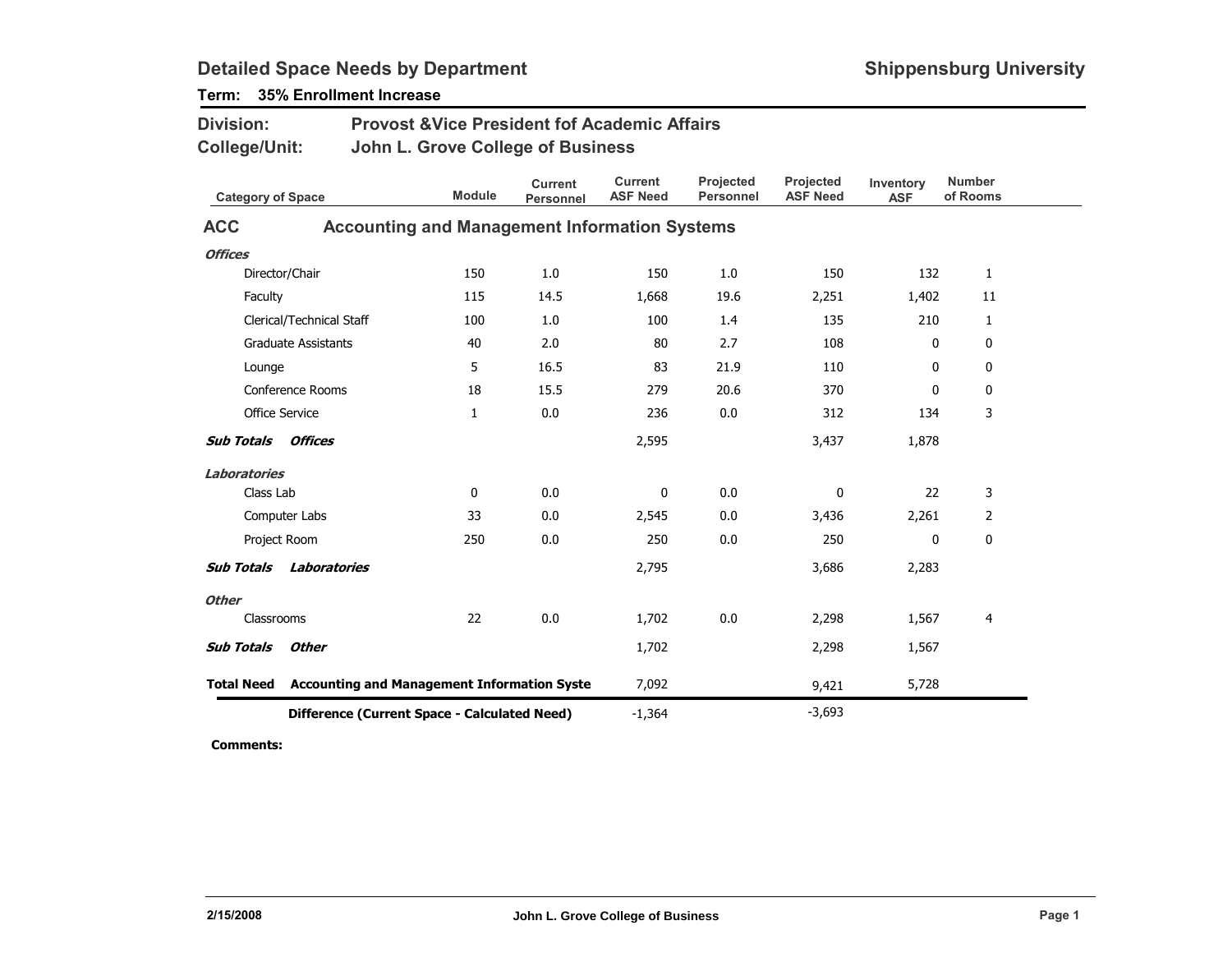| <b>Division:</b><br><b>Provost &amp; Vice President fof Academic Affairs</b><br><b>College/Unit:</b><br>John L. Grove College of Business |                                  |                                              |                                    |                                   |                               |                              |                         |                           |
|-------------------------------------------------------------------------------------------------------------------------------------------|----------------------------------|----------------------------------------------|------------------------------------|-----------------------------------|-------------------------------|------------------------------|-------------------------|---------------------------|
| <b>Category of Space</b>                                                                                                                  |                                  | <b>Module</b>                                | <b>Current</b><br><b>Personnel</b> | <b>Current</b><br><b>ASF Need</b> | Projected<br><b>Personnel</b> | Projected<br><b>ASF Need</b> | Inventory<br><b>ASF</b> | <b>Number</b><br>of Rooms |
| <b>BUS</b>                                                                                                                                |                                  | <b>Dean, College of Business</b>             |                                    |                                   |                               |                              |                         |                           |
| <b>Offices</b>                                                                                                                            |                                  |                                              |                                    |                                   |                               |                              |                         |                           |
| Dean                                                                                                                                      |                                  | 200                                          | 1.0                                | 200                               | 1.0                           | 200                          | $\mathbf 0$             | 0                         |
|                                                                                                                                           | Assoc./Asst Administrator        | 180                                          | 1.0                                | 180                               | 1.0                           | 180                          | 0                       | 0                         |
|                                                                                                                                           | Director/Chair                   | 150                                          | 0.0                                | $\mathbf 0$                       | 0.0                           | 0                            | 244                     | 1                         |
| Staff                                                                                                                                     |                                  | 120                                          | 2.0                                | 240                               | 3.0                           | 360                          | 1,445                   | 5                         |
|                                                                                                                                           | Clerical/Technical Staff         | 100                                          | 1.0                                | 100                               | 2.0                           | 200                          | 1,061                   | 6                         |
|                                                                                                                                           | <b>Graduate Assistants</b>       | 40                                           | 3.0                                | 120                               | 3.0                           | 120                          | 81                      | 1                         |
| Lounge                                                                                                                                    |                                  | 5                                            | 5.0                                | 25                                | 7.0                           | 35                           | 0                       | $\mathbf 0$               |
|                                                                                                                                           | Conference Rooms                 | 18                                           | 4.0                                | 815                               | 5.0                           | 815                          | 815                     | 3                         |
| <b>Office Service</b>                                                                                                                     |                                  | $\mathbf{1}$                                 | 0.0                                | 336                               | 0.0                           | 382                          | 478                     | 9                         |
|                                                                                                                                           | Office Service/Waiting Room      | 120                                          | 0.0                                | 120                               | 0.0                           | 120                          | 0                       | 0                         |
| <b>Sub Totals</b>                                                                                                                         | <b>Offices</b>                   |                                              |                                    | 2,136                             |                               | 2,412                        | 4,124                   |                           |
| <b>Other</b>                                                                                                                              |                                  |                                              |                                    |                                   |                               |                              |                         |                           |
| Classrooms                                                                                                                                |                                  | 22                                           | 0.0                                | 591                               | 0.0                           | 798                          | 0                       | 0                         |
|                                                                                                                                           | Meeting Room                     | $\overline{2}$                               | 0.0                                | 1,800                             | 0.0                           | 1,800                        | 1,800                   | $\mathbf{1}$              |
| <b>Sub Totals</b>                                                                                                                         | <b>Other</b>                     |                                              |                                    | 2,391                             |                               | 2,598                        | 1,800                   |                           |
| <b>Total Need</b>                                                                                                                         | <b>Dean, College of Business</b> |                                              |                                    | 4,527                             |                               | 5,010                        | 5,924                   |                           |
|                                                                                                                                           |                                  | Difference (Current Space - Calculated Need) |                                    | 1,397                             |                               | 914                          |                         |                           |

Term: 35% Enrollment Increase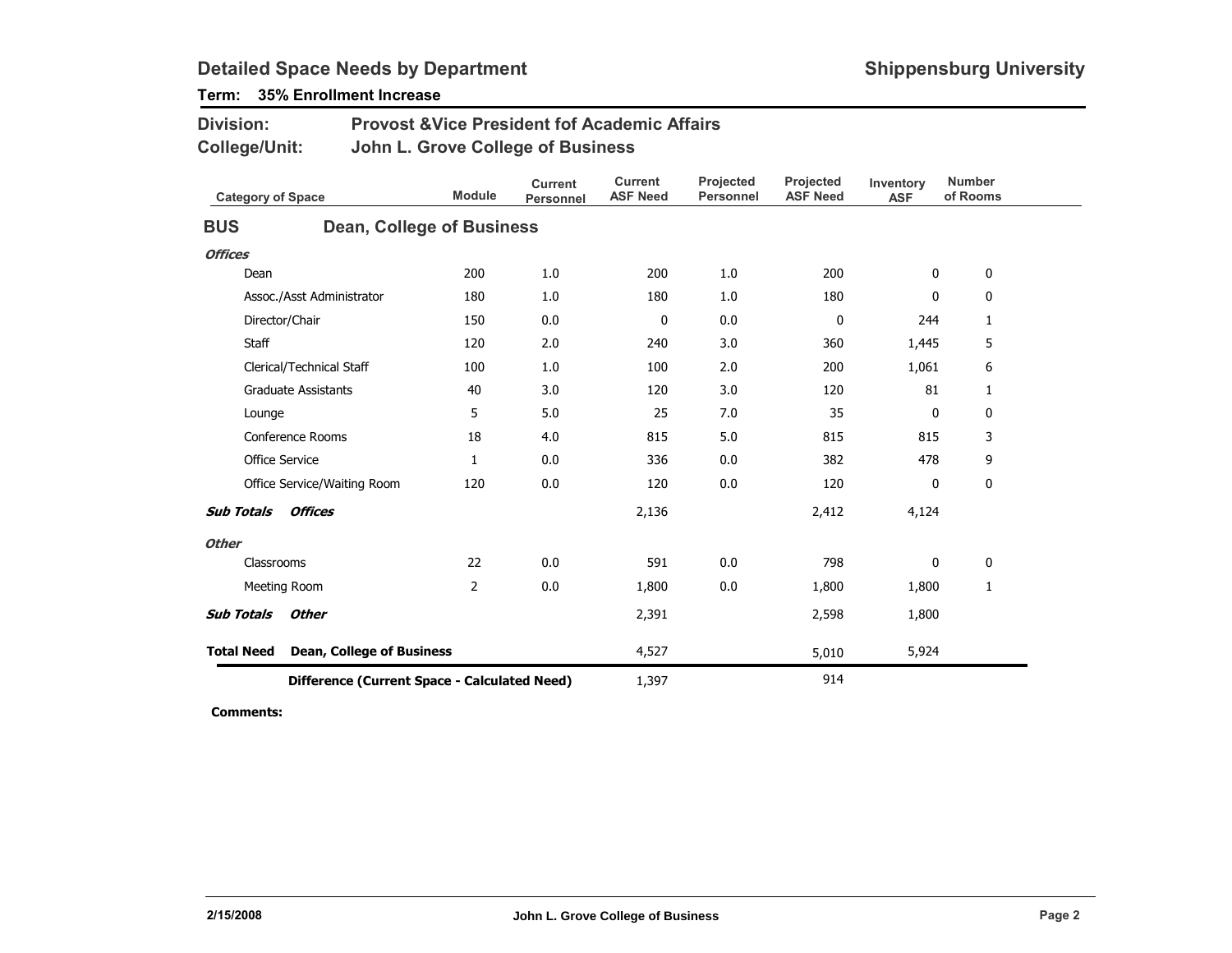| <b>Division:</b><br>College/Unit: |                            |                                              | <b>Provost &amp; Vice President fof Academic Affairs</b><br>John L. Grove College of Business |                                   |                               |                                     |                         |                           |  |  |
|-----------------------------------|----------------------------|----------------------------------------------|-----------------------------------------------------------------------------------------------|-----------------------------------|-------------------------------|-------------------------------------|-------------------------|---------------------------|--|--|
| <b>Category of Space</b>          |                            | <b>Module</b>                                | <b>Current</b><br><b>Personnel</b>                                                            | <b>Current</b><br><b>ASF Need</b> | Projected<br><b>Personnel</b> | <b>Projected</b><br><b>ASF Need</b> | Inventory<br><b>ASF</b> | <b>Number</b><br>of Rooms |  |  |
| <b>FIN</b>                        |                            | <b>Finance and Supply Chain Management</b>   |                                                                                               |                                   |                               |                                     |                         |                           |  |  |
| <b>Offices</b>                    |                            |                                              |                                                                                               |                                   |                               |                                     |                         |                           |  |  |
|                                   | Director/Chair             | 150                                          | 1.0                                                                                           | 150                               | 1.0                           | 150                                 | 132                     | $\mathbf{1}$              |  |  |
| Faculty                           |                            | 115                                          | 9.0                                                                                           | 1,035                             | 12.2                          | 1,397                               | 1,136                   | 9                         |  |  |
|                                   | Clerical/Technical Staff   | 100                                          | 1.0                                                                                           | 100                               | 1.4                           | 135                                 | 209                     | 1                         |  |  |
|                                   | <b>Graduate Assistants</b> | 40                                           | 1.0                                                                                           | 40                                | 1.4                           | 54                                  | $\mathbf{0}$            | 0                         |  |  |
| Lounge                            |                            | 5                                            | 11.0                                                                                          | 55                                | 14.5                          | 73                                  | 0                       | 0                         |  |  |
|                                   | Conference Rooms           | 18                                           | 10.0                                                                                          | 180                               | 13.2                          | 237                                 | $\mathbf{0}$            | $\mathbf{0}$              |  |  |
|                                   | <b>Office Service</b>      | $\mathbf{1}$                                 | 0.0                                                                                           | 156                               | 0.0                           | 205                                 | 59                      | $\mathbf{1}$              |  |  |
| <b>Sub Totals</b>                 | Offices                    |                                              |                                                                                               | 1,716                             |                               | 2,250                               | 1,536                   |                           |  |  |
| <b>Laboratories</b>               |                            |                                              |                                                                                               |                                   |                               |                                     |                         |                           |  |  |
|                                   | Computer Labs              | 30                                           | 0.0                                                                                           | 1,523                             | 0.0                           | 2,056                               | 1,469                   | 3                         |  |  |
| Project Room                      |                            | 250                                          | 0.0                                                                                           | 250                               | 0.0                           | 250                                 | $\mathbf{0}$            | 0                         |  |  |
| <b>Sub Totals</b>                 | Laboratories               |                                              |                                                                                               | 1,773                             |                               | 2,306                               | 1,469                   |                           |  |  |
| <b>Other</b>                      |                            |                                              |                                                                                               |                                   |                               |                                     |                         |                           |  |  |
| Classrooms                        |                            | 22                                           | 0.0                                                                                           | 1,256                             | 0.0                           | 1,696                               | 763                     | $\overline{2}$            |  |  |
| <b>Sub Totals</b>                 | <b>Other</b>               |                                              |                                                                                               | 1,256                             |                               | 1,696                               | 763                     |                           |  |  |
| <b>Total Need</b>                 |                            | <b>Finance and Supply Chain Management</b>   |                                                                                               | 4,745                             |                               | 6,252                               | 3,768                   |                           |  |  |
|                                   |                            | Difference (Current Space - Calculated Need) |                                                                                               | $-977$                            |                               | $-2,484$                            |                         |                           |  |  |

Term: 35% Enrollment Increase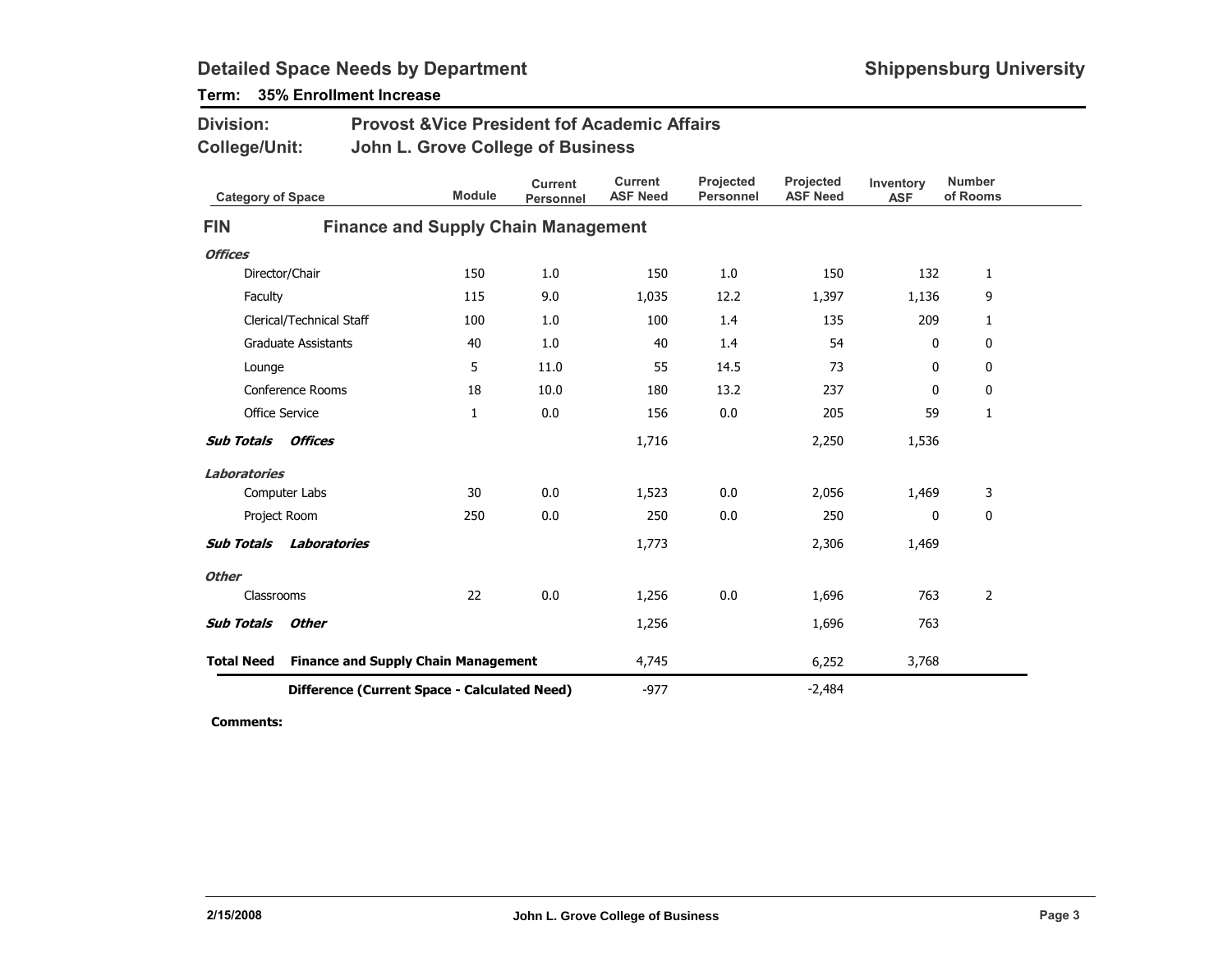Term: 35% Enrollment Increase

| <b>Division:</b><br><b>College/Unit:</b> |                                              | <b>Provost &amp; Vice President fof Academic Affairs</b><br>John L. Grove College of Business |                                    |                                   |                               |                              |                         |                           |  |  |
|------------------------------------------|----------------------------------------------|-----------------------------------------------------------------------------------------------|------------------------------------|-----------------------------------|-------------------------------|------------------------------|-------------------------|---------------------------|--|--|
| <b>Category of Space</b>                 |                                              | <b>Module</b>                                                                                 | <b>Current</b><br><b>Personnel</b> | <b>Current</b><br><b>ASF Need</b> | Projected<br><b>Personnel</b> | Projected<br><b>ASF Need</b> | Inventory<br><b>ASF</b> | <b>Number</b><br>of Rooms |  |  |
| <b>MGT</b>                               |                                              | <b>Management and Marketing</b>                                                               |                                    |                                   |                               |                              |                         |                           |  |  |
| <b>Offices</b>                           |                                              |                                                                                               |                                    |                                   |                               |                              |                         |                           |  |  |
|                                          | Director/Chair                               | 150                                                                                           | 0.0                                | 0                                 | 0.0                           | 0                            | 133                     | $\mathbf{1}$              |  |  |
| Faculty                                  |                                              | 115                                                                                           | 18.8                               | 2,156                             | 25.3                          | 2,911                        | 2,039                   | 16                        |  |  |
|                                          | Clerical/Technical Staff                     | 100                                                                                           | 1.0                                | 100                               | 1.4                           | 135                          | 206                     | $\mathbf{1}$              |  |  |
|                                          | <b>Graduate Assistants</b>                   | 40                                                                                            | 1.0                                | 40                                | 1.4                           | 54                           | 0                       | 0                         |  |  |
| Lounge                                   |                                              | 5                                                                                             | 19.8                               | 99                                | 26.7                          | 133                          | 0                       | 0                         |  |  |
|                                          | Conference Rooms                             | 18                                                                                            | 18.8                               | 338                               | 25.3                          | 456                          | 0                       | 0                         |  |  |
|                                          | <b>Office Service</b>                        | 1                                                                                             | 0.0                                | 273                               | 0.0                           | 369                          | 59                      | $\mathbf{1}$              |  |  |
| <b>Sub Totals</b>                        | Offices                                      |                                                                                               |                                    | 3,006                             |                               | 4,058                        | 2,437                   |                           |  |  |
| <b>Laboratories</b>                      |                                              |                                                                                               |                                    |                                   |                               |                              |                         |                           |  |  |
|                                          | Computer Labs                                | 35                                                                                            | 0.0                                | 632                               | 0.0                           | 853                          | 1,910                   | 4                         |  |  |
|                                          | Project Room                                 | 250                                                                                           | 0.0                                | 250                               | 0.0                           | 250                          | $\mathbf{0}$            | $\mathbf{0}$              |  |  |
| <b>Sub Totals</b>                        | Laboratories                                 |                                                                                               |                                    | 882                               |                               | 1,103                        | 1,910                   |                           |  |  |
| <b>Other</b>                             |                                              |                                                                                               |                                    |                                   |                               |                              |                         |                           |  |  |
| Classrooms                               |                                              | 22                                                                                            | 0.0                                | 3,603                             | 0.0                           | 4,864                        | 3,835                   | 9                         |  |  |
| <b>Sub Totals</b>                        | <b>Other</b>                                 |                                                                                               |                                    | 3,603                             |                               | 4,864                        | 3,835                   |                           |  |  |
| <b>Total Need</b>                        |                                              | <b>Management and Marketing</b>                                                               |                                    | 7,490                             |                               | 10,024                       | 8,182                   |                           |  |  |
|                                          | Difference (Current Space - Calculated Need) |                                                                                               |                                    |                                   |                               | $-1,842$                     |                         |                           |  |  |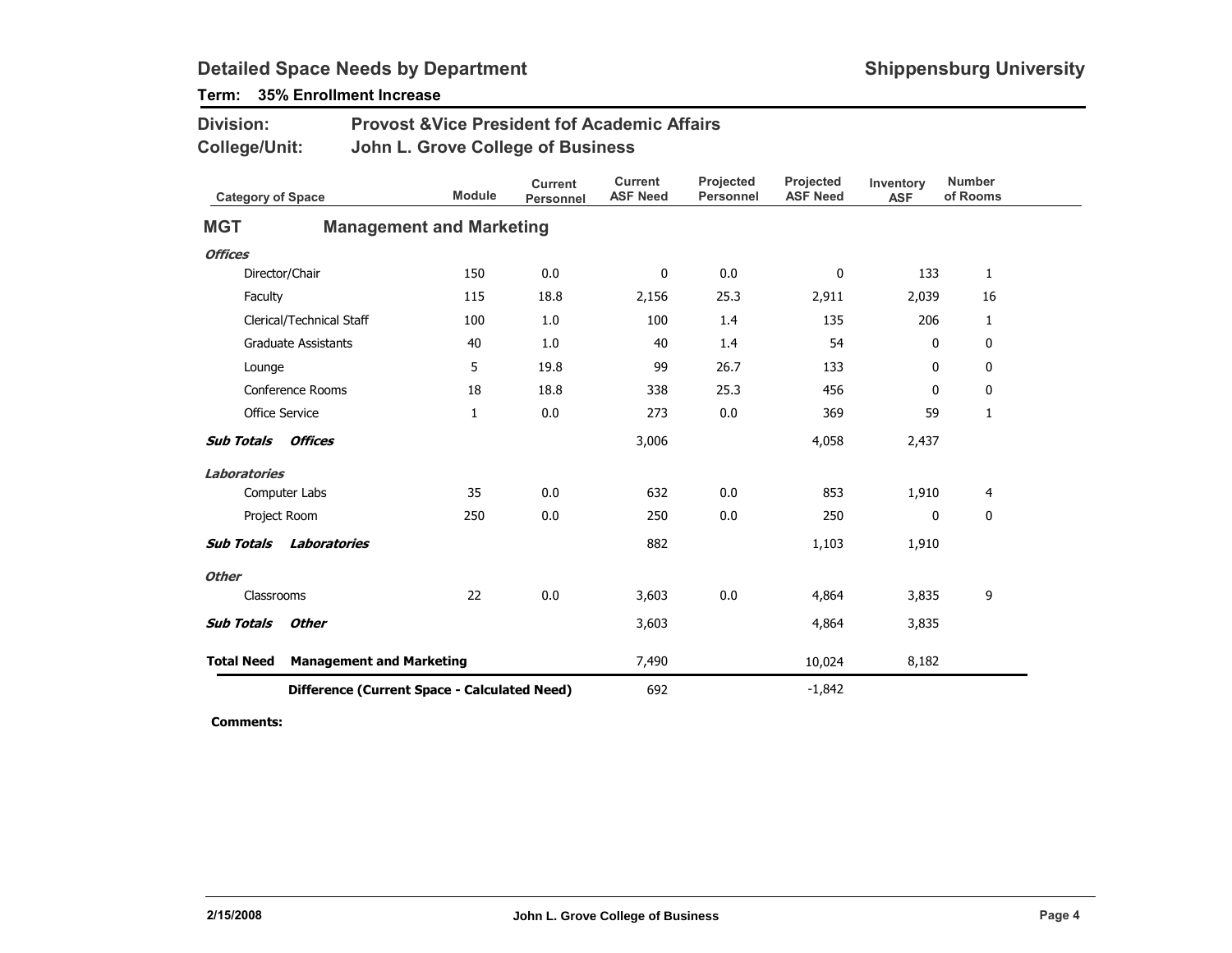## Term: 35% Enrollment Increase

| <b>Division:</b> | <b>Provost &amp; Vice President fof Academic Affairs</b> |
|------------------|----------------------------------------------------------|
| College/Unit:    | John L. Grove College of Business                        |

|                   | <b>Category of Space</b>                     |              | <b>Current</b><br>Personnel | <b>Current</b><br><b>ASF Need</b> | Projected<br><b>Personnel</b> | Projected<br><b>ASF Need</b> | Inventory<br><b>ASF</b> | <b>Number</b><br>of Rooms |
|-------------------|----------------------------------------------|--------------|-----------------------------|-----------------------------------|-------------------------------|------------------------------|-------------------------|---------------------------|
| <b>MBA</b>        | <b>MBA</b>                                   |              |                             |                                   |                               |                              |                         |                           |
| <b>Offices</b>    |                                              |              |                             |                                   |                               |                              |                         |                           |
| Faculty           |                                              | 115          | 1.0                         | 115                               | 1.0                           | 115                          | 124                     | 1                         |
|                   | <b>Graduate Assistants</b>                   | 40           | 1.0                         | 40                                | 1.0                           | 40                           | 118                     | 1                         |
| Lounge            |                                              | 5            | 1.0                         | 5                                 | 1.0                           | 5                            | $\mathbf 0$             | $\mathbf 0$               |
|                   | Conference Rooms                             | 18           | 1.0                         | 18                                | 1.0                           | 18                           | 0                       | 0                         |
|                   | <b>Office Service</b>                        | $\mathbf{1}$ | 0.0                         | 18                                | 0.0                           | 18                           | 0                       | 0                         |
| Sub Totals        | Offices                                      |              |                             | 196                               |                               | 196                          | 242                     |                           |
| Laboratories      |                                              |              |                             |                                   |                               |                              |                         |                           |
| Class Lab         |                                              | 30           | 0.0                         | 1,106                             | 0.0                           | 1,498                        | 649                     | $\overline{2}$            |
|                   | Computer Labs                                | 30           | 0.0                         | 86                                | 0.0                           | 116                          | $\mathbf 0$             | $\mathbf 0$               |
|                   | Project Room                                 | 250          | 0.0                         | 250                               | 0.0                           | 250                          | $\mathbf 0$             | $\mathbf 0$               |
| <b>Sub Totals</b> | <b>Laboratories</b>                          |              |                             | 1,442                             |                               | 1,864                        | 649                     |                           |
| <b>Total Need</b> | <b>MBA</b>                                   |              |                             | 1,638                             |                               | 2,060                        | 891                     |                           |
|                   | Difference (Current Space - Calculated Need) |              |                             | $-747$                            |                               | $-1,169$                     |                         |                           |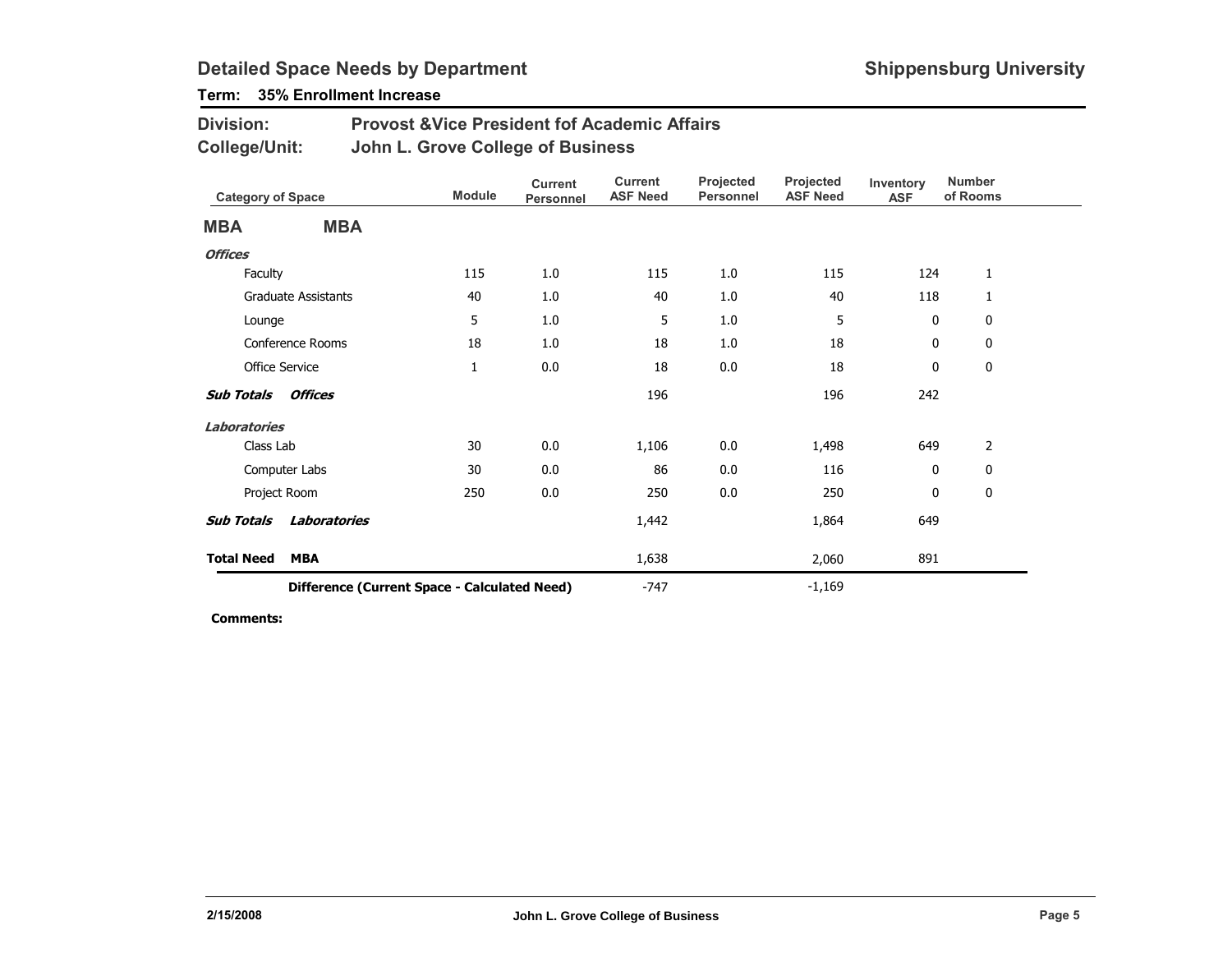### Term: 35% Enrollment Increase

| <b>Division:</b>     | <b>Provost &amp; Vice President fof Academic Affairs</b> |
|----------------------|----------------------------------------------------------|
| <b>College/Unit:</b> | John L. Grove College of Business                        |

| <b>Category of Space</b> | <b>Module</b> | Current<br><b>Personnel</b> | Current<br><b>ASF Need</b> | <b>Projected</b><br>Personnel | <b>Projected</b><br><b>ASF Need</b> | Inventory<br><b>ASF</b> | Number<br>of Rooms |
|--------------------------|---------------|-----------------------------|----------------------------|-------------------------------|-------------------------------------|-------------------------|--------------------|
| <b>Grand Total</b>       |               |                             | 25,492                     |                               | 32,767                              | 24,493                  |                    |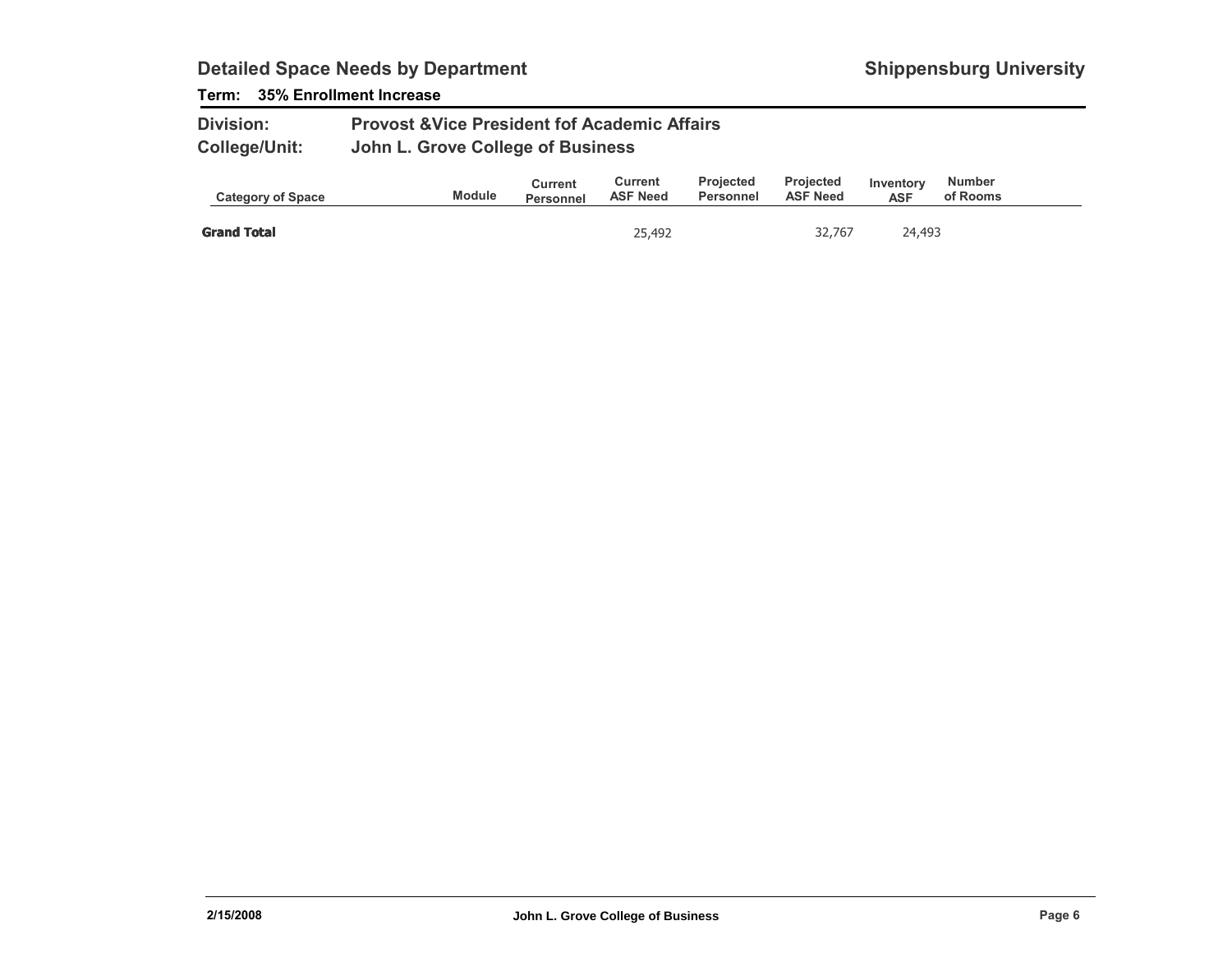| <b>Provost &amp; Vice President fof Academic Affairs</b><br><b>Division:</b> |                                                 |                                                |                                    |                                   |                               |                              |                         |                           |
|------------------------------------------------------------------------------|-------------------------------------------------|------------------------------------------------|------------------------------------|-----------------------------------|-------------------------------|------------------------------|-------------------------|---------------------------|
| <b>College/Unit:</b>                                                         |                                                 | <b>College of Education and Human Services</b> |                                    |                                   |                               |                              |                         |                           |
| <b>Category of Space</b>                                                     |                                                 | <b>Module</b>                                  | <b>Current</b><br><b>Personnel</b> | <b>Current</b><br><b>ASF Need</b> | Projected<br><b>Personnel</b> | Projected<br><b>ASF Need</b> | Inventory<br><b>ASF</b> | <b>Number</b><br>of Rooms |
| <b>CNS</b>                                                                   | <b>Counseling and College Student Personnel</b> |                                                |                                    |                                   |                               |                              |                         |                           |
| <b>Offices</b>                                                               |                                                 |                                                |                                    |                                   |                               |                              |                         |                           |
|                                                                              | Director/Chair                                  | 150                                            | 0.0                                | $\mathbf 0$                       | 0.0                           | 0                            | 114                     | 1                         |
| Faculty                                                                      |                                                 | 115                                            | 13.5                               | 1,553                             | 18.2                          | 2,096                        | 901                     | 8                         |
| <b>Staff</b>                                                                 |                                                 | 120                                            | 0.0                                | 0                                 | 0.0                           | 0                            | 107                     | $\mathbf{1}$              |
|                                                                              | Clerical/Technical Staff                        | 100                                            | 1.0                                | 100                               | 1.4                           | 135                          | 125                     | 1                         |
|                                                                              | <b>Graduate Assistants</b>                      | 40                                             | 9.0                                | 360                               | 12.2                          | 486                          | 0                       | 0                         |
| Lounge                                                                       |                                                 | 5                                              | 14.5                               | 73                                | 19.6                          | 98                           | 0                       | 0                         |
|                                                                              | Conference Rooms                                | 18                                             | 13.5                               | 243                               | 18.2                          | 328                          | 234                     | 1                         |
| <b>Office Service</b>                                                        |                                                 | $\mathbf{1}$                                   | 0.0                                | 233                               | 0.0                           | 314                          | 0                       | 0                         |
|                                                                              | Office Service/Departmental Storage             | 0                                              | 0.0                                | 350                               | 0.0                           | 350                          | 0                       | 0                         |
| <b>Sub Totals</b>                                                            | <b>Offices</b>                                  |                                                |                                    | 2,911                             |                               | 3,807                        | 1,481                   |                           |
| <b>Laboratories</b>                                                          |                                                 |                                                |                                    |                                   |                               |                              |                         |                           |
| Class Lab                                                                    |                                                 | 40                                             | 0.0                                | 1,210                             | 0.0                           | 1,634                        | 1,816                   | 7                         |
|                                                                              | Computer Labs                                   | 33                                             | 0.0                                | 83                                | 0.0                           | 112                          | $\mathbf{0}$            | $\mathbf 0$               |
| <b>Sub Totals</b>                                                            | Laboratories                                    |                                                |                                    | 1,293                             |                               | 1,746                        | 1,816                   |                           |
| <b>Other</b>                                                                 |                                                 |                                                |                                    |                                   |                               |                              |                         |                           |
| Classrooms                                                                   |                                                 | 22                                             | 0.0                                | 490                               | 0.0                           | 662                          | 449                     | 1                         |
| <b>Sub Totals</b>                                                            | <b>Other</b>                                    |                                                |                                    | 490                               |                               | 662                          | 449                     |                           |
| <b>Total Need</b>                                                            | <b>Counseling and College Student Personnel</b> |                                                |                                    | 4,694                             |                               | 6,215                        | 3,746                   |                           |
|                                                                              | Difference (Current Space - Calculated Need)    |                                                |                                    | $-948$                            |                               | $-2,469$                     |                         |                           |

## Term: 35% Enrollment Increase

#### Comments:

The instructional labs are used for counseling practice. Departmental storage is for recording equipment used in the instructional labs.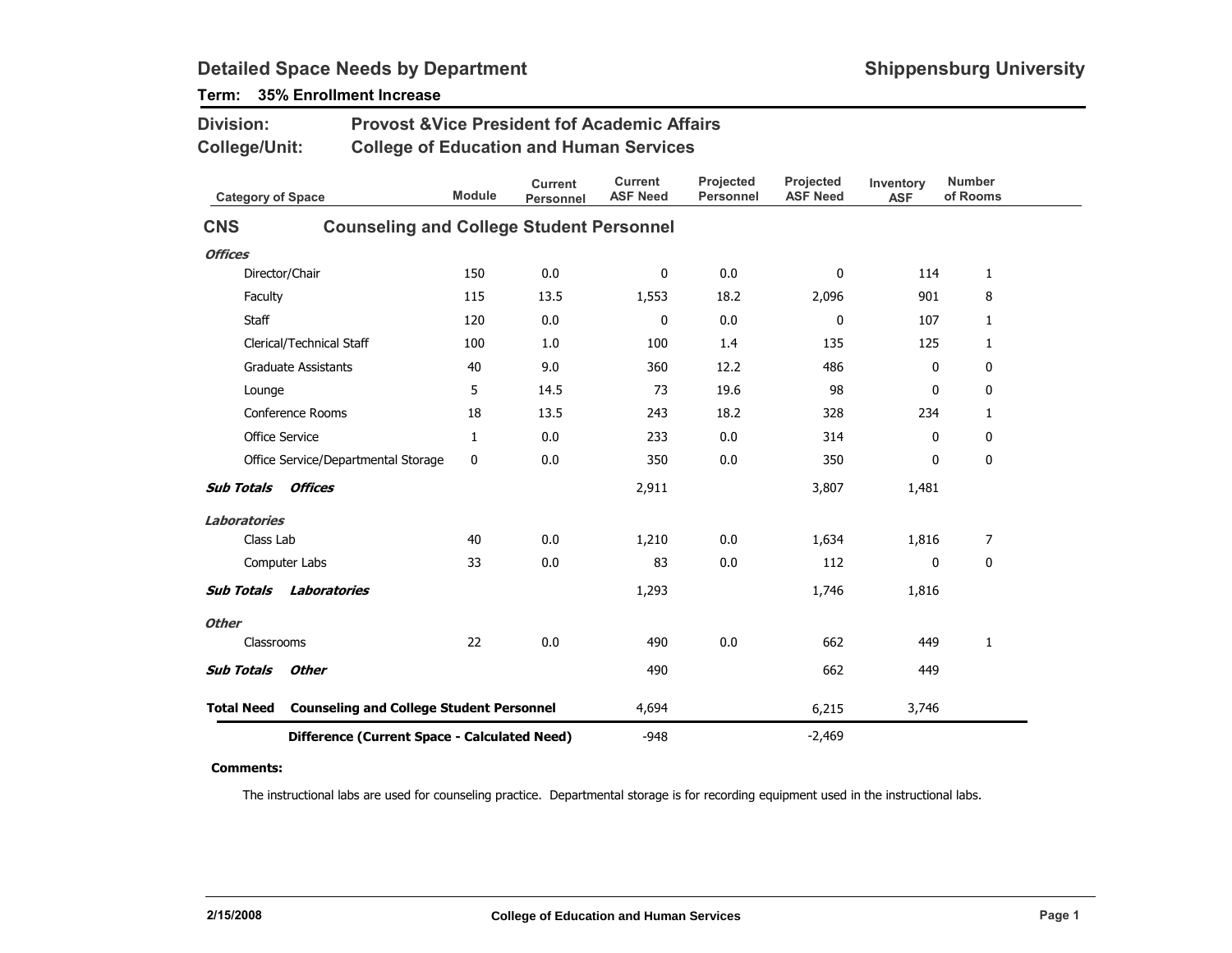### Term: 35% Enrollment Increase

| <b>Division:</b>          | <b>Provost &amp; Vice President fof Academic Affairs</b> |                                                |                                    |                                   |                               |                              |                         |                           |  |  |  |  |
|---------------------------|----------------------------------------------------------|------------------------------------------------|------------------------------------|-----------------------------------|-------------------------------|------------------------------|-------------------------|---------------------------|--|--|--|--|
| <b>College/Unit:</b>      |                                                          | <b>College of Education and Human Services</b> |                                    |                                   |                               |                              |                         |                           |  |  |  |  |
| <b>Category of Space</b>  |                                                          | <b>Module</b>                                  | <b>Current</b><br><b>Personnel</b> | <b>Current</b><br><b>ASF Need</b> | Projected<br><b>Personnel</b> | Projected<br><b>ASF Need</b> | Inventory<br><b>ASF</b> | <b>Number</b><br>of Rooms |  |  |  |  |
| <b>CRJ</b>                |                                                          | <b>Criminal Justice</b>                        |                                    |                                   |                               |                              |                         |                           |  |  |  |  |
| <b>Offices</b>            |                                                          |                                                |                                    |                                   |                               |                              |                         |                           |  |  |  |  |
| Director/Chair            |                                                          | 150                                            | 1.0                                | 150                               | 1.0                           | 150                          | 125                     | $\mathbf{1}$              |  |  |  |  |
| Faculty                   |                                                          | 115                                            | 9.0                                | 1,035                             | 12.2                          | 1,397                        | 1,025                   | 9                         |  |  |  |  |
|                           | Clerical/Technical Staff                                 | 100                                            | 1.0                                | 100                               | 1.4                           | 135                          | 115                     | $\mathbf{1}$              |  |  |  |  |
|                           | <b>Graduate Assistants</b>                               | 40                                             | 4.0                                | 160                               | 5.4                           | 216                          | 249                     | $\mathbf{1}$              |  |  |  |  |
| Lounge                    |                                                          | 5                                              | 11.0                               | 55                                | 14.5                          | 73                           | 0                       | 0                         |  |  |  |  |
|                           | Conference Rooms                                         | 18                                             | 10.0                               | 180                               | 13.2                          | 237                          | 250                     | 1                         |  |  |  |  |
| <b>Office Service</b>     |                                                          | $\mathbf{1}$                                   | 0.0                                | 168                               | 0.0                           | 221                          | 0                       | 0                         |  |  |  |  |
| <b>Sub Totals Offices</b> |                                                          |                                                |                                    | 1,848                             |                               | 2,428                        | 1,764                   |                           |  |  |  |  |
| <b>Laboratories</b>       |                                                          |                                                |                                    |                                   |                               |                              |                         |                           |  |  |  |  |
| Computer Labs             |                                                          | 30                                             | 0.0                                | 312                               | 0.0                           | 421                          | 0                       | $\mathbf 0$               |  |  |  |  |
| <b>Sub Totals</b>         | Laboratories                                             |                                                |                                    | 312                               |                               | 421                          | 0                       |                           |  |  |  |  |
| <b>Other</b>              |                                                          |                                                |                                    |                                   |                               |                              |                         |                           |  |  |  |  |
| Classrooms                |                                                          | 22                                             | 0.0                                | 1,991                             | 0.0                           | 2,688                        | 2,240                   | 3                         |  |  |  |  |
| <b>Sub Totals</b>         | <b>Other</b>                                             |                                                |                                    | 1,991                             |                               | 2,688                        | 2,240                   |                           |  |  |  |  |
| <b>Total Need</b>         | <b>Criminal Justice</b>                                  |                                                |                                    | 4,151                             |                               | 5,537                        | 4,004                   |                           |  |  |  |  |
|                           |                                                          | Difference (Current Space - Calculated Need)   |                                    | $-147$                            |                               | $-1,533$                     |                         |                           |  |  |  |  |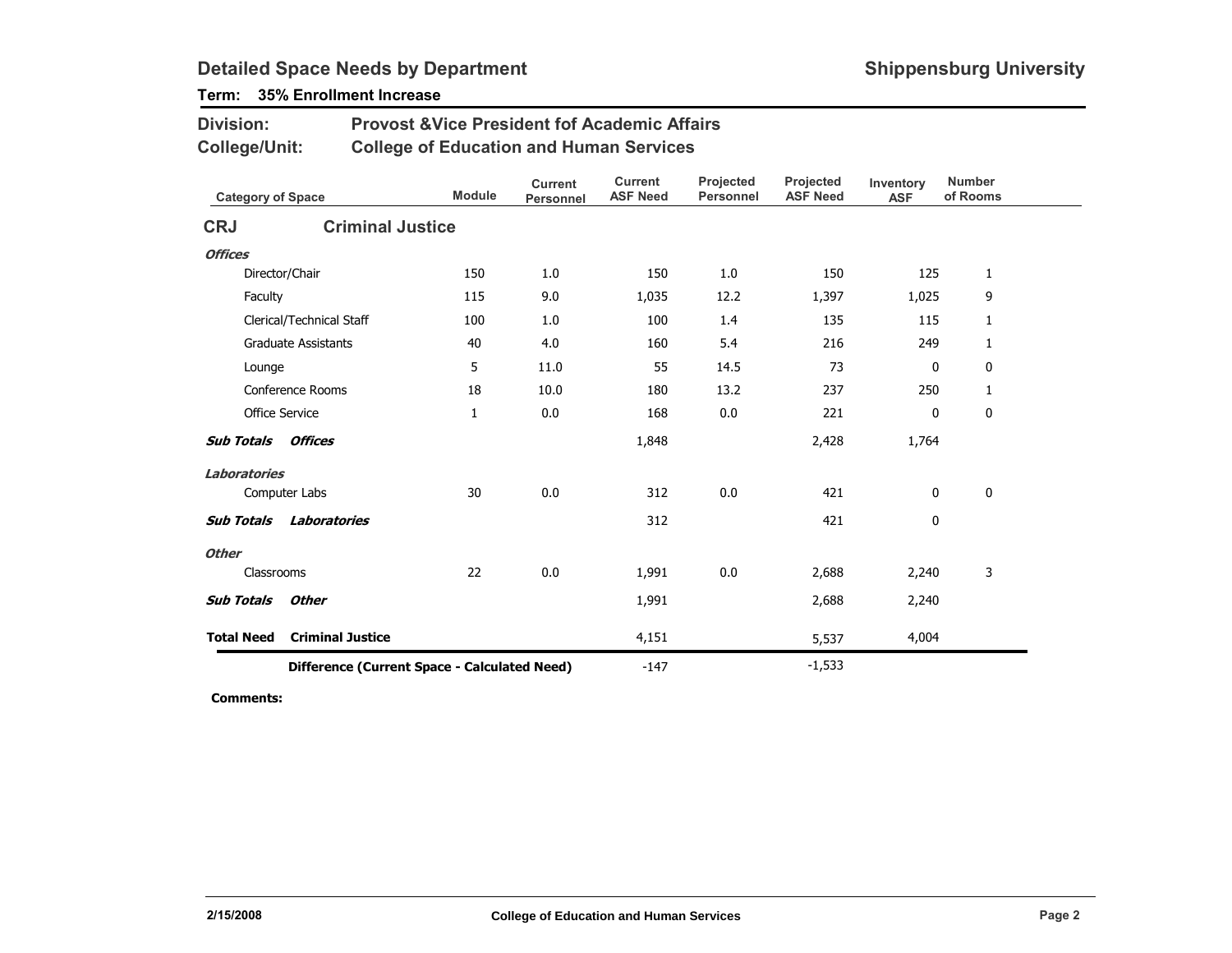| Division:                | <b>Provost &amp; Vice President fof Academic Affairs</b><br><b>College/Unit:</b><br><b>College of Education and Human Services</b> |                                              |                                    |                                   |                               |                              |                         |                           |  |
|--------------------------|------------------------------------------------------------------------------------------------------------------------------------|----------------------------------------------|------------------------------------|-----------------------------------|-------------------------------|------------------------------|-------------------------|---------------------------|--|
| <b>Category of Space</b> |                                                                                                                                    | <b>Module</b>                                | <b>Current</b><br><b>Personnel</b> | <b>Current</b><br><b>ASF Need</b> | Projected<br><b>Personnel</b> | Projected<br><b>ASF Need</b> | Inventory<br><b>ASF</b> | <b>Number</b><br>of Rooms |  |
| <b>EDU</b>               |                                                                                                                                    | Dean, College of Education                   |                                    |                                   |                               |                              |                         |                           |  |
| <b>Offices</b>           |                                                                                                                                    |                                              |                                    |                                   |                               |                              |                         |                           |  |
| Dean                     |                                                                                                                                    | 200                                          | 1.0                                | 200                               | 1.0                           | 200                          | 0                       | 0                         |  |
|                          | Assoc./Asst Administrator                                                                                                          | 180                                          | 1.0                                | 180                               | 1.0                           | 180                          | 0                       | 0                         |  |
| Faculty                  |                                                                                                                                    | 115                                          | 0.0                                | 0                                 | 0.0                           | $\mathbf 0$                  | 330                     | 3                         |  |
| Staff                    |                                                                                                                                    | 120                                          | 2.0                                | 240                               | 3.0                           | 360                          | 1,056                   | 4                         |  |
|                          | Clerical/Technical Staff                                                                                                           | 100                                          | 1.0                                | 100                               | 2.0                           | 200                          | 632                     | $\overline{2}$            |  |
|                          | <b>Graduate Assistants</b>                                                                                                         | 40                                           | 1.0                                | 40                                | 1.0                           | 40                           | 0                       | 0                         |  |
| Lounge                   |                                                                                                                                    | 5                                            | 5.0                                | 25                                | 7.0                           | 35                           | 0                       | 0                         |  |
|                          | Conference Rooms                                                                                                                   | 18                                           | 4.0                                | 200                               | 5.0                           | 200                          | 189                     | $\mathbf{1}$              |  |
|                          | <b>Office Service</b>                                                                                                              | $\mathbf{1}$                                 | 0.0                                | 197                               | 0.0                           | 243                          | 220                     | $\overline{2}$            |  |
|                          | Office Service/Waiting Room                                                                                                        | 120                                          | 0.0                                | 120                               | 0.0                           | 120                          | 0                       | 0                         |  |
| <b>Sub Totals</b>        | <b>Offices</b>                                                                                                                     |                                              |                                    | 1,302                             |                               | 1,578                        | 2,427                   |                           |  |
| <b>Other</b>             |                                                                                                                                    |                                              |                                    |                                   |                               |                              |                         |                           |  |
|                          | <b>Demonstration Facilities</b>                                                                                                    | 0                                            | 0.0                                | 805                               | 0.0                           | 805                          | 805                     | 2                         |  |
|                          | <b>Support Facilities</b>                                                                                                          | $\mathbf{1}$                                 | 0.0                                | 182                               | 0.0                           | 182                          | 182                     | 2                         |  |
| <b>Sub Totals</b>        | Other                                                                                                                              |                                              |                                    | 987                               |                               | 987                          | 987                     |                           |  |
| <b>Total Need</b>        | Dean, College of Education                                                                                                         |                                              |                                    | 2,289                             |                               | 2,565                        | 3,414                   |                           |  |
|                          |                                                                                                                                    | Difference (Current Space - Calculated Need) |                                    | 1,125                             |                               | 849                          |                         |                           |  |

## Term: 35% Enrollment Increase

#### Comments:

The support space is a receiving dock in Shippen Hall. Demonstration space is the Little Red School House.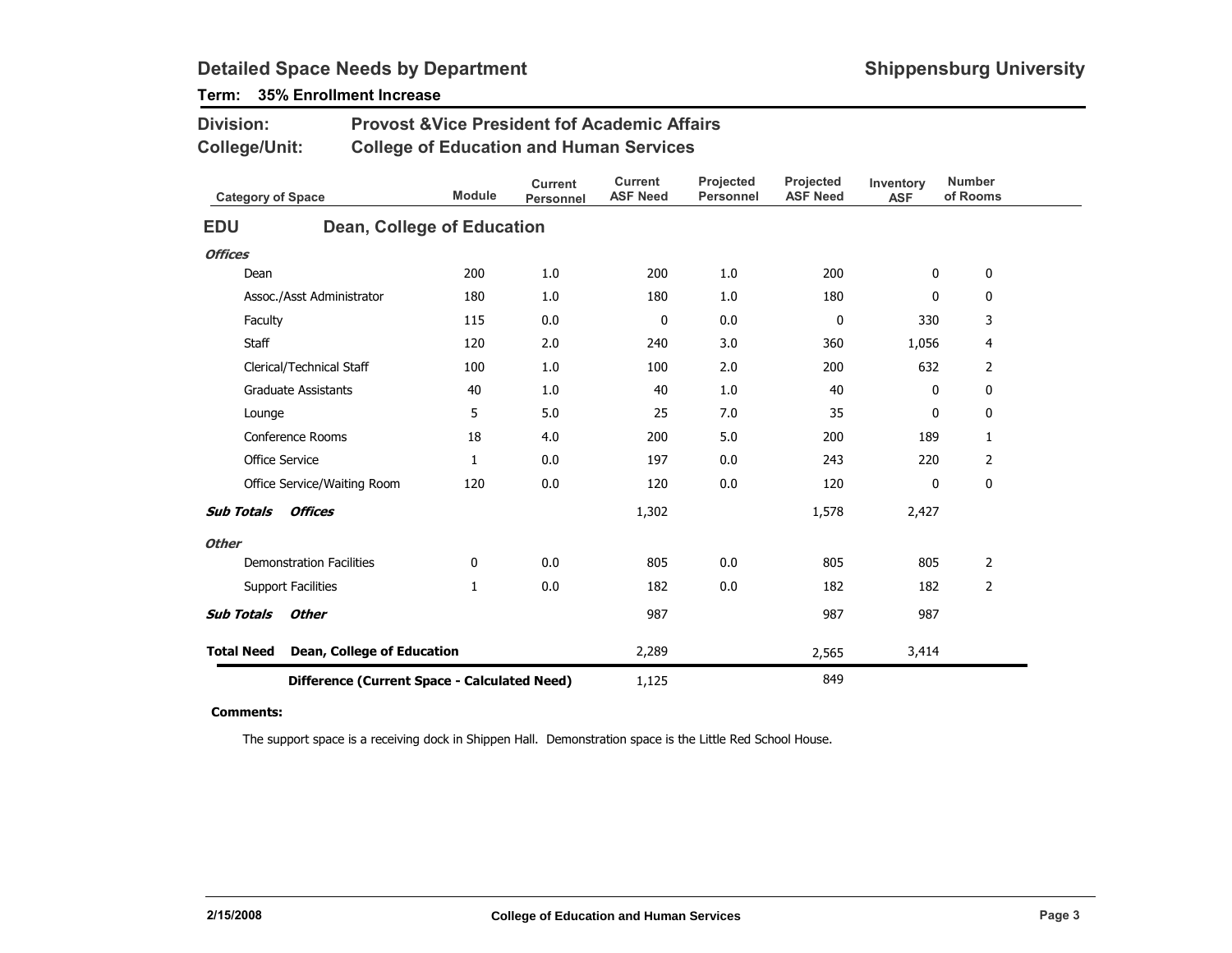| <b>Division:</b>         |                                                     | <b>Provost &amp; Vice President fof Academic Affairs</b> |                                    |                                   |                               |                              |                         |                           |
|--------------------------|-----------------------------------------------------|----------------------------------------------------------|------------------------------------|-----------------------------------|-------------------------------|------------------------------|-------------------------|---------------------------|
| <b>College/Unit:</b>     |                                                     | <b>College of Education and Human Services</b>           |                                    |                                   |                               |                              |                         |                           |
| <b>Category of Space</b> |                                                     | <b>Module</b>                                            | <b>Current</b><br><b>Personnel</b> | <b>Current</b><br><b>ASF Need</b> | Projected<br><b>Personnel</b> | Projected<br><b>ASF Need</b> | Inventory<br><b>ASF</b> | <b>Number</b><br>of Rooms |
| <b>ELP</b>               |                                                     | <b>Educational Leadership and Special Education</b>      |                                    |                                   |                               |                              |                         |                           |
| <b>Offices</b>           |                                                     |                                                          |                                    |                                   |                               |                              |                         |                           |
|                          | Director/Chair                                      | 150                                                      | 3.0                                | 450                               | 3.0                           | 450                          | 126                     | $\mathbf{1}$              |
| Faculty                  |                                                     | 115                                                      | 12.5                               | 1,438                             | 16.9                          | 1,941                        | 682                     | 6                         |
|                          | Clerical/Technical Staff                            | 100                                                      | 1.0                                | 100                               | 1.4                           | 135                          | 114                     | 1                         |
|                          | <b>Graduate Assistants</b>                          | 40                                                       | 3.0                                | 120                               | 4.1                           | 162                          | 0                       | 0                         |
| Lounge                   |                                                     | 5                                                        | 16.5                               | 83                                | 21.2                          | 106                          | 0                       | 0                         |
|                          | Conference Rooms                                    | 18                                                       | 15.5                               | 279                               | 19.9                          | 358                          | 238                     | 1                         |
|                          | Office Service                                      | 1                                                        | 0.0                                | 247                               | 0.0                           | 315                          | 304                     | 1                         |
| <b>Sub Totals</b>        | Offices                                             |                                                          |                                    | 2,716                             |                               | 3,467                        | 1,464                   |                           |
| <b>Laboratories</b>      |                                                     |                                                          |                                    |                                   |                               |                              |                         |                           |
| Class Lab                |                                                     | 40                                                       | 0.0                                | 800                               | 0.0                           | 1,000                        | 634                     | $\mathbf{1}$              |
|                          | Computer Labs                                       | 30                                                       | 0.0                                | 87                                | 0.0                           | 117                          | 0                       | 0                         |
| <b>Sub Totals</b>        | Laboratories                                        |                                                          |                                    | 887                               |                               | 1,117                        | 634                     |                           |
| <b>Other</b>             |                                                     |                                                          |                                    |                                   |                               |                              |                         |                           |
| Classrooms               |                                                     | 22                                                       | 0.0                                | 1,053                             | 0.0                           | 1,422                        | 1,515                   | $\overline{2}$            |
|                          | <b>Testing Room</b>                                 | 1                                                        | 0.0                                | 200                               | 0.0                           | 200                          | 0                       | 0                         |
| <b>Sub Totals</b>        | <b>Other</b>                                        |                                                          |                                    | 1,253                             |                               | 1,622                        | 1,515                   |                           |
| <b>Total Need</b>        | <b>Educational Leadership and Special Education</b> |                                                          |                                    | 4,855                             |                               | 6,205                        | 3,613                   |                           |
|                          | Difference (Current Space - Calculated Need)        |                                                          | $-1,242$                           |                                   | $-2,592$                      |                              |                         |                           |

## Term: 35% Enrollment Increase

#### Comments:

Faculty offices should be in close proximety to each other. The department office should be larger with adequate space for files and office equipment. The testing room is for psychological testing with one way mirror for observations.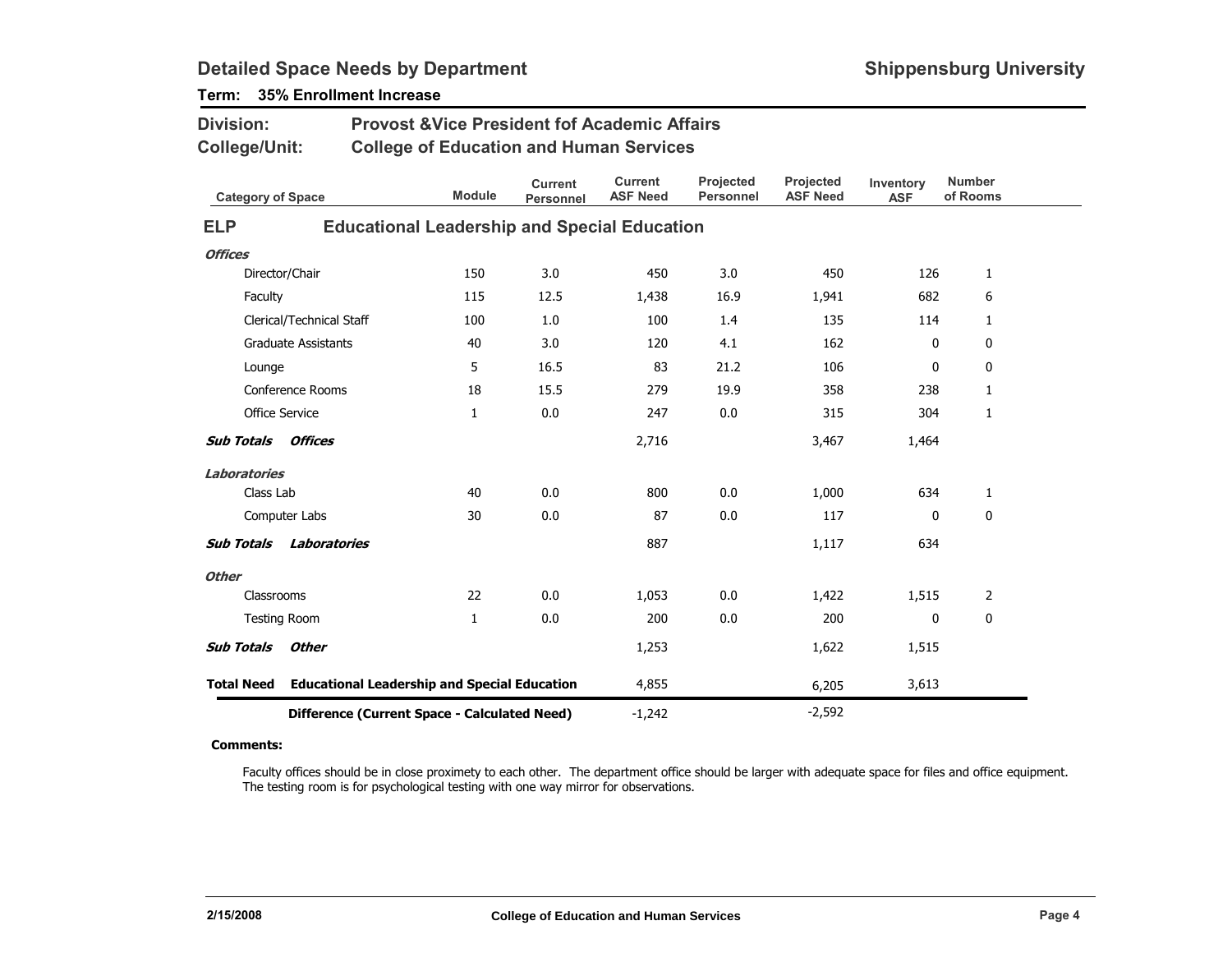### Term: 35% Enrollment Increase

Division:

| <b>College/Unit:</b>      |                                              | <b>College of Education and Human Services</b> |                             |                                   |                               |                              |                         |                           |
|---------------------------|----------------------------------------------|------------------------------------------------|-----------------------------|-----------------------------------|-------------------------------|------------------------------|-------------------------|---------------------------|
| <b>Category of Space</b>  |                                              | <b>Module</b>                                  | <b>Current</b><br>Personnel | <b>Current</b><br><b>ASF Need</b> | Projected<br><b>Personnel</b> | Projected<br><b>ASF Need</b> | Inventory<br><b>ASF</b> | <b>Number</b><br>of Rooms |
| <b>ESC</b>                | <b>Exercise Science</b>                      |                                                |                             |                                   |                               |                              |                         |                           |
| <b>Offices</b>            |                                              |                                                |                             |                                   |                               |                              |                         |                           |
|                           | Director/Chair                               | 150                                            | 1.0                         | 150                               | 1.0                           | 150                          | 0                       | 0                         |
| Faculty                   |                                              | 115                                            | 4.0                         | 460                               | 5.4                           | 621                          | 623                     | 5                         |
|                           | Clerical/Technical Staff                     | 100                                            | 1.0                         | 100                               | 1.4                           | 135                          | 232                     | $\mathbf{1}$              |
| Lounge                    |                                              | 5                                              | 6.0                         | 30                                | 7.8                           | 39                           | 0                       | 0                         |
|                           | Conference Rooms                             | 18                                             | 5.0                         | 90                                | 6.4                           | 115                          | 149                     | $\mathbf{1}$              |
| Office Service            |                                              | $\mathbf{1}$                                   | 0.0                         | 83                                | 0.0                           | 106                          | 108                     | $\mathbf{1}$              |
| <b>Sub Totals Offices</b> |                                              |                                                |                             | 913                               |                               | 1,166                        | 1,112                   |                           |
| <b>Laboratories</b>       |                                              |                                                |                             |                                   |                               |                              |                         |                           |
| Class Lab                 |                                              | 63                                             | 0.0                         | 1,736                             | 0.0                           | 2,344                        | 1,417                   | $\mathbf{1}$              |
|                           | Computer Labs                                | 35                                             | 0.0                         | 82                                | 0.0                           | 111                          | 0                       | 0                         |
|                           | Research Labs                                | 200                                            | 3.0                         | 600                               | 4.0                           | 800                          | 0                       | 0                         |
| <b>Sub Totals</b>         | Laboratories                                 |                                                |                             | 2,418                             |                               | 3,254                        | 1,417                   |                           |
| <b>Other</b>              |                                              |                                                |                             |                                   |                               |                              |                         |                           |
| Classrooms                |                                              | 22                                             | 0.0                         | 935                               | $0.0\,$                       | 1,262                        | 1,337                   | $\overline{2}$            |
| <b>Sub Totals</b>         | <b>Other</b>                                 |                                                |                             | 935                               |                               | 1,262                        | 1,337                   |                           |
| <b>Total Need</b>         | <b>Exercise Science</b>                      |                                                |                             | 4,266                             |                               | 5,682                        | 3,866                   |                           |
|                           | Difference (Current Space - Calculated Need) |                                                |                             | $-400$                            |                               | $-1,816$                     |                         |                           |

Provost &Vice President fof Academic Affairs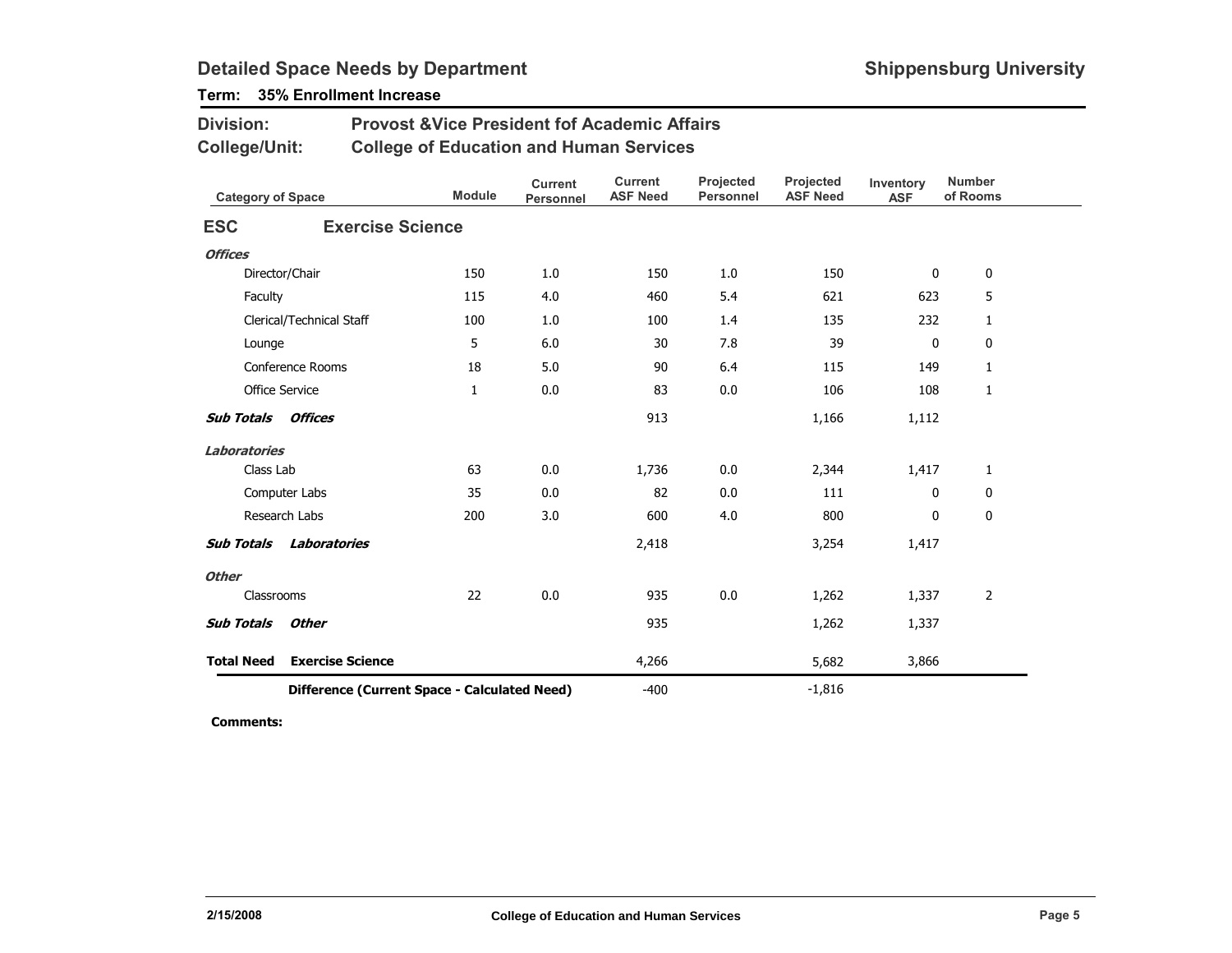## Term: 35% Enrollment Increase

| <b>Division:</b>             |                                                | <b>Provost &amp; Vice President fof Academic Affairs</b> |                                    |                                   |                               |                                     |                         |                           |  |  |
|------------------------------|------------------------------------------------|----------------------------------------------------------|------------------------------------|-----------------------------------|-------------------------------|-------------------------------------|-------------------------|---------------------------|--|--|
| <b>College/Unit:</b>         | <b>College of Education and Human Services</b> |                                                          |                                    |                                   |                               |                                     |                         |                           |  |  |
| <b>Category of Space</b>     |                                                | <b>Module</b>                                            | <b>Current</b><br><b>Personnel</b> | <b>Current</b><br><b>ASF Need</b> | Projected<br><b>Personnel</b> | <b>Projected</b><br><b>ASF Need</b> | Inventory<br><b>ASF</b> | <b>Number</b><br>of Rooms |  |  |
| MIL                          | <b>Military Science</b>                        |                                                          |                                    |                                   |                               |                                     |                         |                           |  |  |
| <b>Offices</b>               |                                                |                                                          |                                    |                                   |                               |                                     |                         |                           |  |  |
| Faculty                      |                                                | 115                                                      | 9.0                                | 1,035                             | 12.2                          | 1,397                               | 0                       | 0                         |  |  |
| Staff                        |                                                | 120                                                      | 1.0                                | 120                               | 1.4                           | 162                                 | 0                       | 0                         |  |  |
| Clerical/Technical Staff     |                                                | 100                                                      | 0.0                                | 0                                 | $0.0\,$                       | 0                                   | 197                     | 1                         |  |  |
| Lounge                       |                                                | 5                                                        | 10.0                               | 50                                | 13.5                          | 68                                  | 0                       | 0                         |  |  |
| Conference Rooms             |                                                | 18                                                       | 10.0                               | 180                               | 13.5                          | 243                                 | $\mathbf{0}$            | 0                         |  |  |
| <b>Office Service</b>        |                                                | 1                                                        | 0.0                                | 139                               | 0.0                           | 187                                 | 0                       | 0                         |  |  |
| Offices<br><b>Sub Totals</b> |                                                |                                                          |                                    | 1,524                             |                               | 2,057                               | 197                     |                           |  |  |
| <b>Other</b>                 |                                                |                                                          |                                    |                                   |                               |                                     |                         |                           |  |  |
| Classrooms                   |                                                | 22                                                       | 0.0                                | 123                               | 0.0                           | 166                                 | 616                     | 1                         |  |  |
| Armory                       |                                                | 1                                                        | 0.0                                | 1,930                             | 0.0                           | 1,930                               | 1,930                   | 6                         |  |  |
| <b>Sub Totals</b><br>Other   |                                                |                                                          |                                    | 2,053                             |                               | 2,096                               | 2,546                   |                           |  |  |
| <b>Total Need</b>            | <b>Military Science</b>                        |                                                          |                                    | 3,577                             |                               | 4,153                               | 2,743                   |                           |  |  |
|                              | Difference (Current Space - Calculated Need)   |                                                          |                                    | $-834$                            |                               | $-1,410$                            |                         |                           |  |  |

#### Comments:

Where are the current offices for the faculty?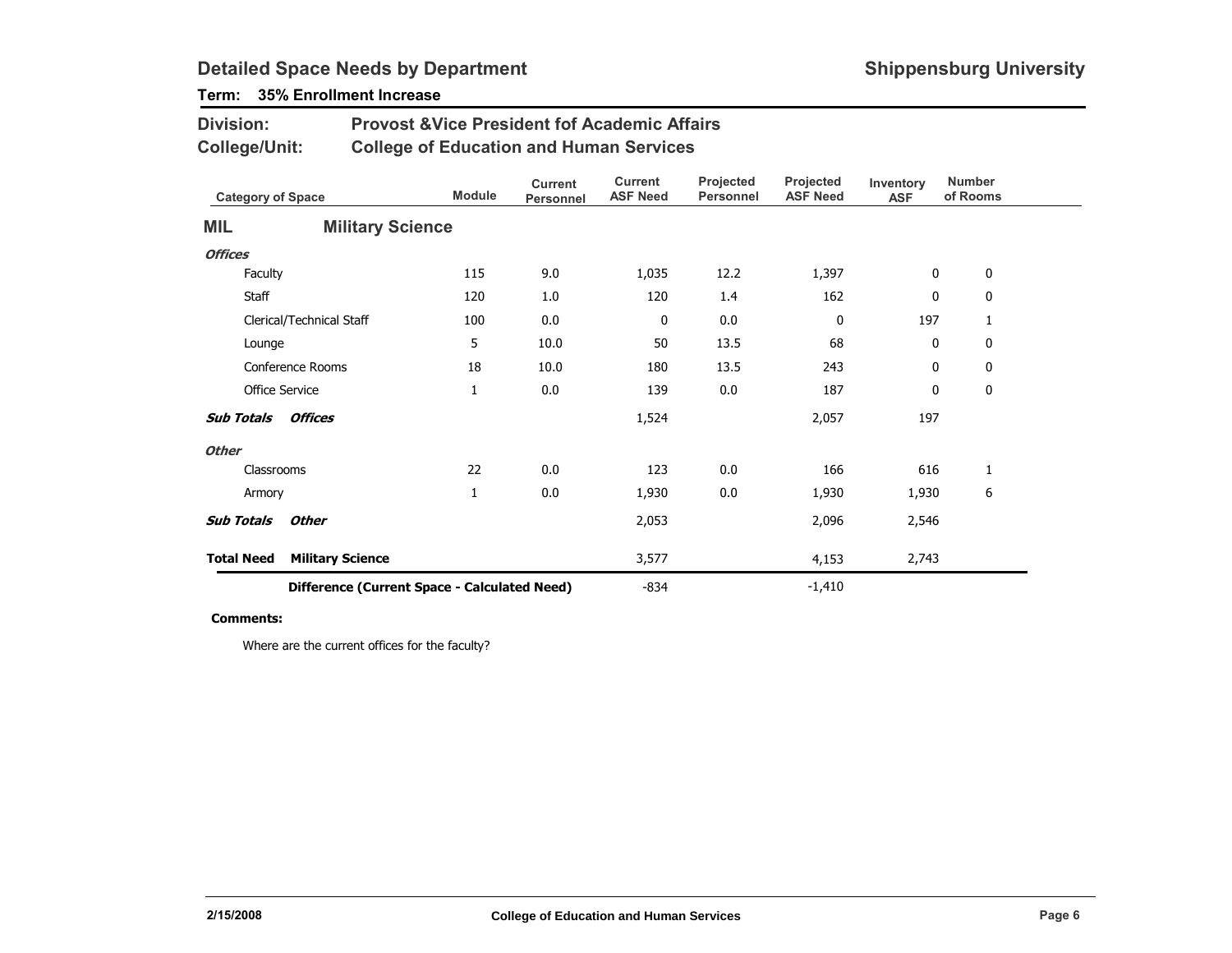| <b>Division:</b>         |                            | <b>Provost &amp;Vice President fof Academic Affairs</b> |                                    |                                   |                               |                              |                         |                           |  |  |  |
|--------------------------|----------------------------|---------------------------------------------------------|------------------------------------|-----------------------------------|-------------------------------|------------------------------|-------------------------|---------------------------|--|--|--|
| College/Unit:            |                            | <b>College of Education and Human Services</b>          |                                    |                                   |                               |                              |                         |                           |  |  |  |
| <b>Category of Space</b> |                            | <b>Module</b>                                           | <b>Current</b><br><b>Personnel</b> | <b>Current</b><br><b>ASF Need</b> | Projected<br><b>Personnel</b> | Projected<br><b>ASF Need</b> | Inventory<br><b>ASF</b> | <b>Number</b><br>of Rooms |  |  |  |
| <b>SWK</b>               |                            | <b>Social Work/Gerontology</b>                          |                                    |                                   |                               |                              |                         |                           |  |  |  |
| <b>Offices</b>           |                            |                                                         |                                    |                                   |                               |                              |                         |                           |  |  |  |
|                          | Director/Chair             | 150                                                     | 0.0                                | 0                                 | 0.0                           | $\mathbf{0}$                 | 189                     | $\mathbf{1}$              |  |  |  |
| Faculty                  |                            | 115                                                     | 9.3                                | 1,064                             | 12.5                          | 1,436                        | 934                     | 8                         |  |  |  |
|                          | Clerical/Technical Staff   | 100                                                     | 1.0                                | 100                               | 1.4                           | 135                          | 366                     | 1                         |  |  |  |
|                          | <b>Graduate Assistants</b> | 40                                                      | 1.0                                | 40                                | 1.4                           | 54                           | 0                       | $\mathbf 0$               |  |  |  |
| Lounge                   |                            | 5                                                       | 10.3                               | 51                                | 13.8                          | 69                           | 0                       | 0                         |  |  |  |
|                          | Conference Rooms           | 18                                                      | 9.3                                | 167                               | 12.5                          | 225                          | $\mathbf{0}$            | 0                         |  |  |  |
|                          | <b>Office Service</b>      | $\mathbf{1}$                                            | 0.0                                | 142                               | 0.0                           | 192                          | 0                       | 0                         |  |  |  |
| <b>Sub Totals</b>        | Offices                    |                                                         |                                    | 1,564                             |                               | 2,111                        | 1,489                   |                           |  |  |  |
| Laboratories             |                            |                                                         |                                    |                                   |                               |                              |                         |                           |  |  |  |
| Class Lab                |                            | 12                                                      | 0.0                                | 765                               | 0.0                           | 1,035                        | 816                     | $\mathbf{1}$              |  |  |  |
|                          | Computer Labs              | 30                                                      | 0.0                                | 199                               | 0.0                           | 269                          | $\mathbf{0}$            | 0                         |  |  |  |
| <b>Sub Totals</b>        | Laboratories               |                                                         |                                    | 964                               |                               | 1,304                        | 816                     |                           |  |  |  |
| <b>Other</b>             |                            |                                                         |                                    |                                   |                               |                              |                         |                           |  |  |  |
| Classrooms               |                            | 22                                                      | 0.0                                | 930                               | 0.0                           | 1,256                        | 1,659                   | 2                         |  |  |  |
|                          | Library/Study Area         | 1                                                       | 0.0                                | 330                               | 0.0                           | 330                          | 330                     | $\mathbf{1}$              |  |  |  |
| <b>Sub Totals</b>        | <b>Other</b>               |                                                         |                                    | 1,260                             |                               | 1,586                        | 1,989                   |                           |  |  |  |
| <b>Total Need</b>        |                            | <b>Social Work/Gerontology</b>                          |                                    | 3,788                             |                               | 5,001                        | 4,294                   |                           |  |  |  |
|                          |                            | Difference (Current Space - Calculated Need)            |                                    | 506                               |                               | $-707$                       |                         |                           |  |  |  |

## Term: 35% Enrollment Increase

#### Comments:

Department would like a behavioral lab with a 2-way mirror for group and individual sessions. Social Work computer lab should have 8-10 stations.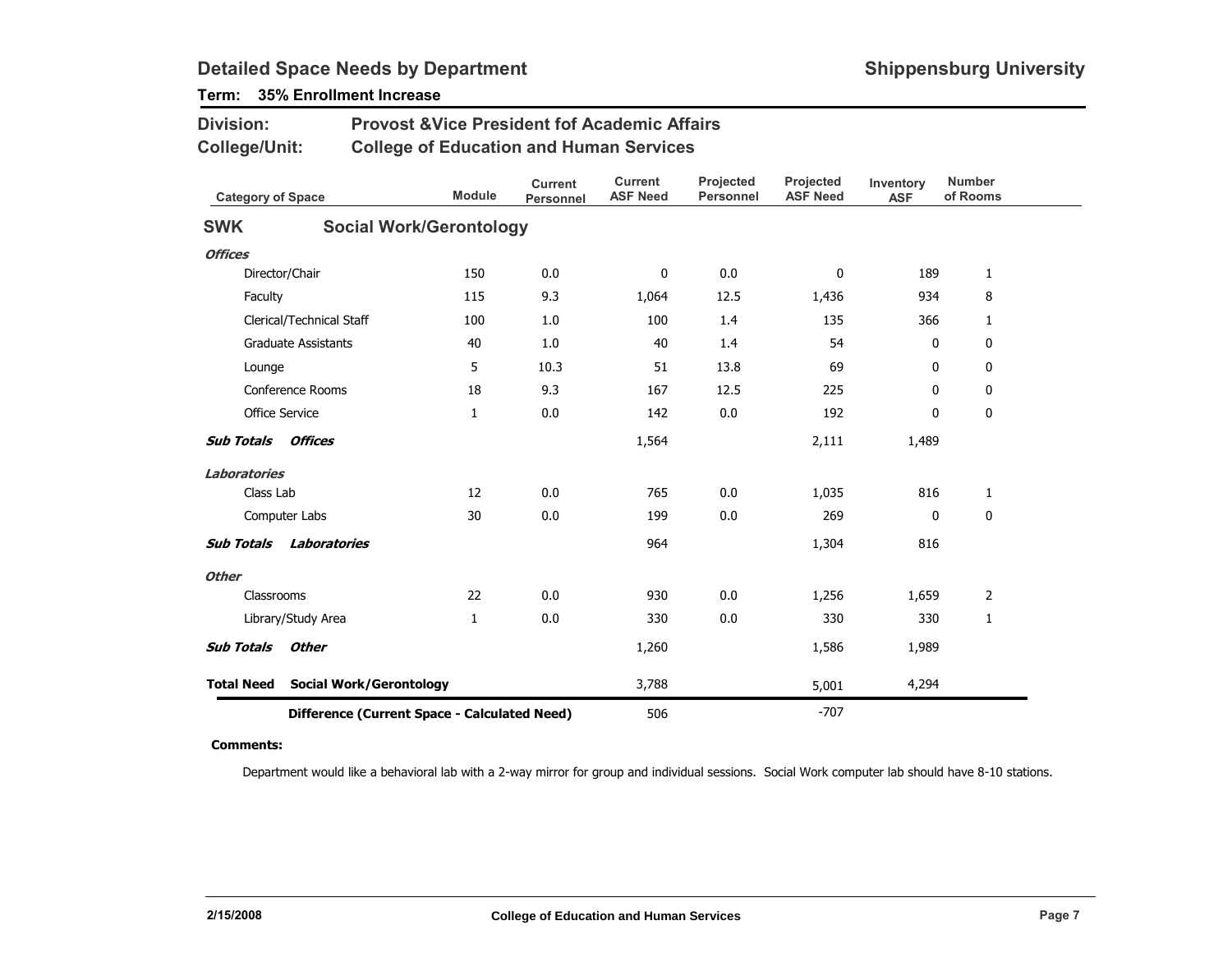### Term: 35% Enrollment Increase

Division:

| <b>College/Unit:</b>     |                                              |               | <b>College of Education and Human Services</b> |                                   |                               |                              |                         |                           |
|--------------------------|----------------------------------------------|---------------|------------------------------------------------|-----------------------------------|-------------------------------|------------------------------|-------------------------|---------------------------|
| <b>Category of Space</b> |                                              | <b>Module</b> | <b>Current</b><br>Personnel                    | <b>Current</b><br><b>ASF Need</b> | Projected<br><b>Personnel</b> | Projected<br><b>ASF Need</b> | Inventory<br><b>ASF</b> | <b>Number</b><br>of Rooms |
| <b>TCH</b>               | <b>Teacher Education</b>                     |               |                                                |                                   |                               |                              |                         |                           |
| <b>Offices</b>           |                                              |               |                                                |                                   |                               |                              |                         |                           |
|                          | Director/Chair                               | 150           | 1.0                                            | 150                               | 1.0                           | 150                          | 153                     | $\mathbf{1}$              |
| Faculty                  |                                              | 115           | 21.8                                           | 2,501                             | 29.4                          | 3,377                        | 2,073                   | 18                        |
|                          | Clerical/Technical Staff                     | 100           | 1.5                                            | 150                               | 2.0                           | 203                          | 467                     | $\mathbf{1}$              |
|                          | <b>Graduate Assistants</b>                   | 40            | 5.0                                            | 200                               | 6.8                           | 270                          | 0                       | 0                         |
| Lounge                   |                                              | 5             | 24.3                                           | 121                               | 32.4                          | 162                          | 0                       | 0                         |
|                          | <b>Conference Rooms</b>                      | 18            | 22.8                                           | 410                               | 30.4                          | 547                          | 250                     | $\mathbf{1}$              |
| Office Service           |                                              | 1             | 0.0                                            | 353                               | 0.0                           | 471                          | 0                       | $\mathbf 0$               |
| <b>Sub Totals</b>        | Offices                                      |               |                                                | 3,885                             |                               | 5,178                        | 2,943                   |                           |
| <b>Laboratories</b>      |                                              |               |                                                |                                   |                               |                              |                         |                           |
| Class Lab                |                                              | 35            | 0.0                                            | 2,580                             | 0.0                           | 3,482                        | 644                     | $\mathbf{1}$              |
|                          | Computer Labs                                | 32            | 0.0                                            | 616                               | 0.0                           | 832                          | 1,134                   | 1                         |
| <b>Sub Totals</b>        | Laboratories                                 |               |                                                | 3,196                             |                               | 4,314                        | 1,778                   |                           |
| <b>Other</b>             |                                              |               |                                                |                                   |                               |                              |                         |                           |
| Classrooms               |                                              | 22            | 0.0                                            | 4,965                             | 0.0                           | 6,703                        | 5,977                   | 11                        |
|                          | Meeting Room                                 | 2             | 0.0                                            | 400                               | 0.0                           | 400                          | 376                     | $\mathbf{1}$              |
|                          | <b>Resource Center</b>                       | 1             | 0.0                                            | 150                               | 0.0                           | 150                          | 0                       | $\boldsymbol{0}$          |
| <b>Sub Totals</b>        | <b>Other</b>                                 |               |                                                | 5,515                             |                               | 7,253                        | 6,353                   |                           |
| <b>Total Need</b>        | <b>Teacher Education</b>                     |               |                                                | 12,595                            |                               | 16,745                       | 11,074                  |                           |
|                          | Difference (Current Space - Calculated Need) |               |                                                | $-1,521$                          |                               | $-5,671$                     |                         |                           |

Provost &Vice President fof Academic Affairs

#### Comments:

The resource center is for materials and equipment used in the classrooms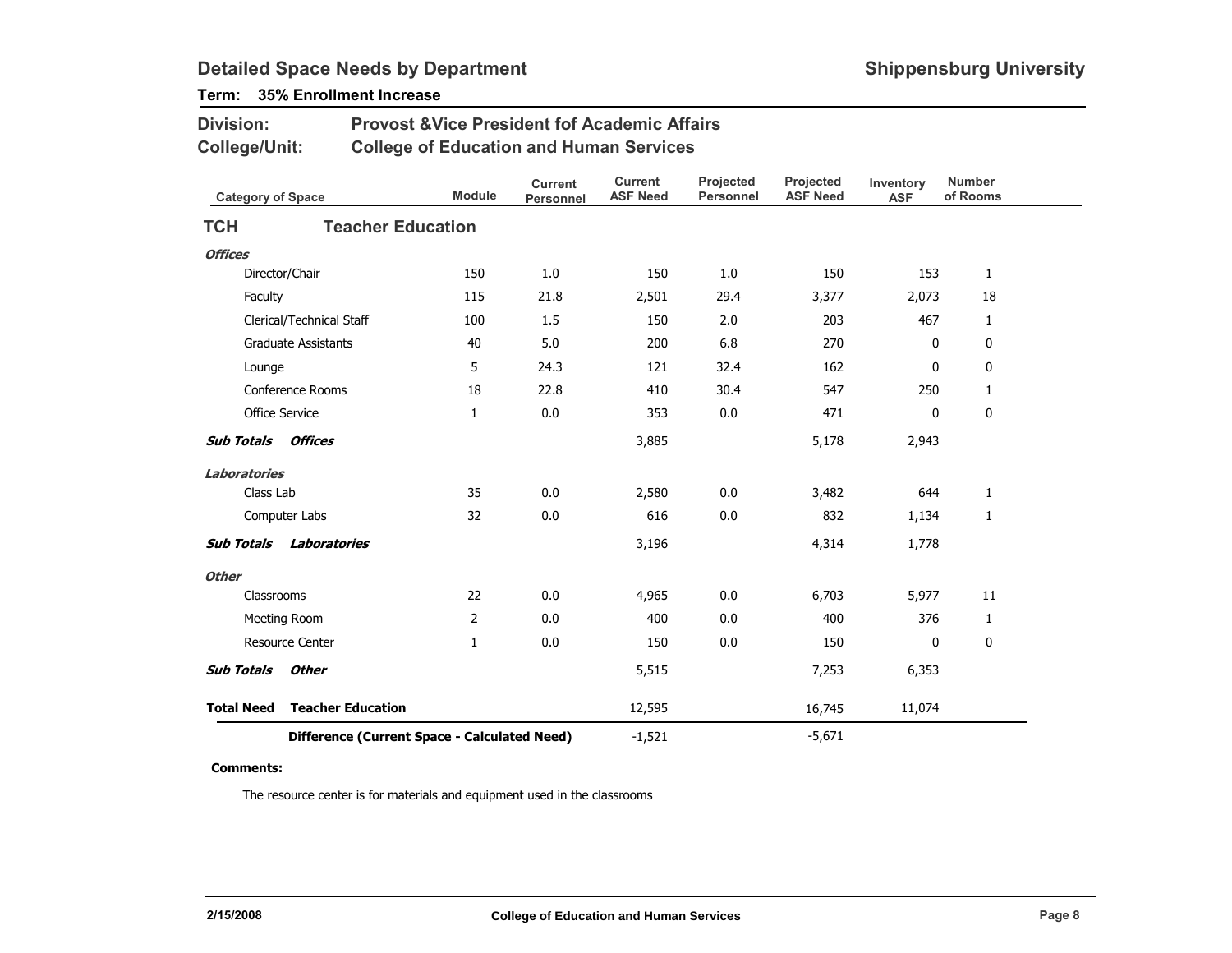### Term: 35% Enrollment Increase

| <b>Division:</b>     | <b>Provost &amp; Vice President fof Academic Affairs</b> |
|----------------------|----------------------------------------------------------|
| <b>College/Unit:</b> | <b>College of Education and Human Services</b>           |

| <b>Category of Space</b> | <b>Module</b> | Current<br><b>Personnel</b> | Current<br><b>ASF Need</b> | <b>Projected</b><br>Personnel | <b>Projected</b><br><b>ASF Need</b> | Inventory<br>ASF | <b>Number</b><br>of Rooms |  |
|--------------------------|---------------|-----------------------------|----------------------------|-------------------------------|-------------------------------------|------------------|---------------------------|--|
| <b>Grand Total</b>       |               |                             | 40,216                     |                               | 52,103                              | 36,754           |                           |  |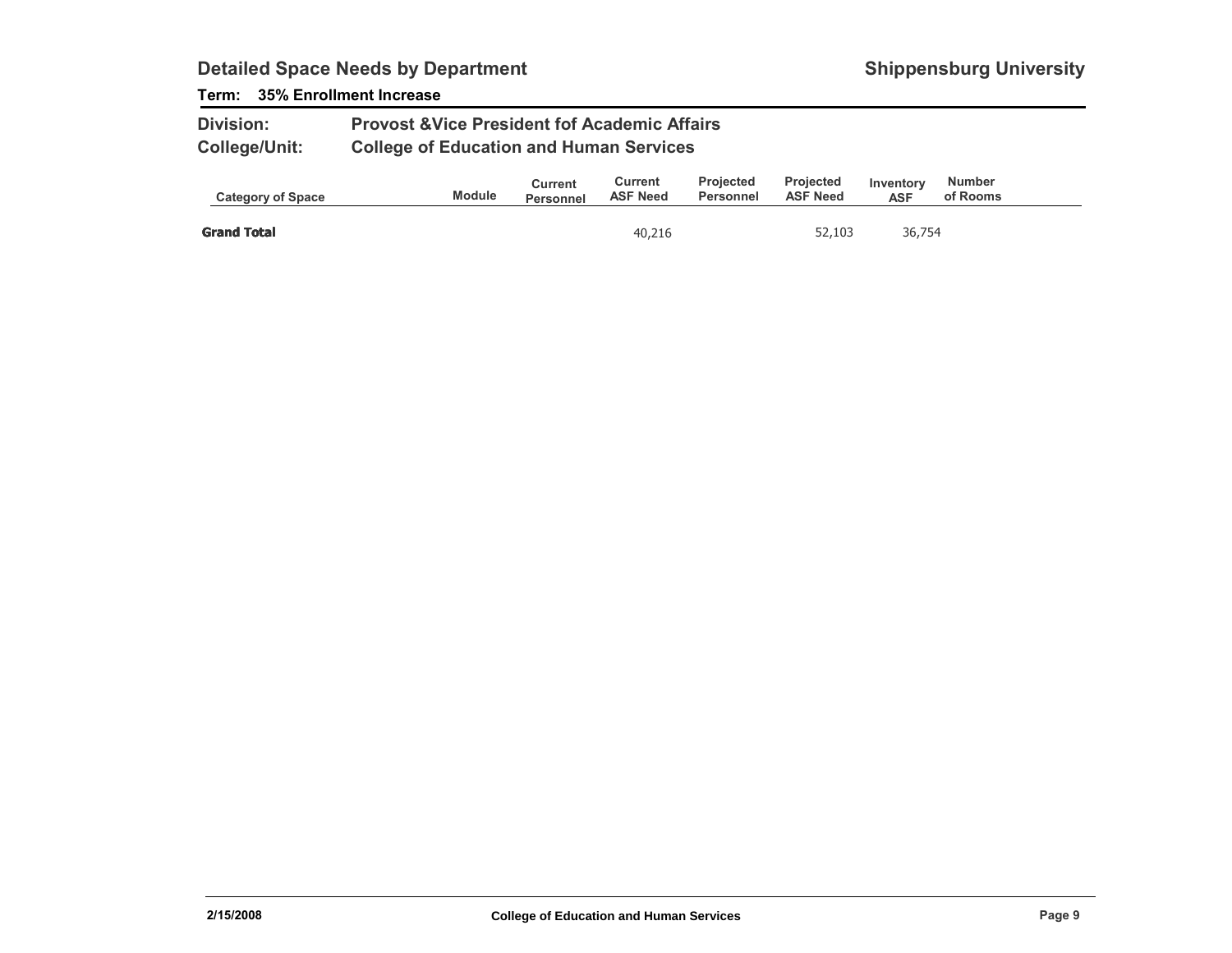## Term: 35% Enrollment Increase

| <b>Division:</b> | Vice President for Information Technologies & Services |
|------------------|--------------------------------------------------------|
| College/Unit:    | <b>Library and Multimedia Services</b>                 |

| <b>Category of Space</b> |                                              | <b>Module</b>  | <b>Current</b><br><b>Personnel</b> | <b>Current</b><br><b>ASF Need</b> | Projected<br><b>Personnel</b> | Projected<br><b>ASF Need</b> | Inventory<br><b>ASF</b> | <b>Number</b><br>of Rooms |
|--------------------------|----------------------------------------------|----------------|------------------------------------|-----------------------------------|-------------------------------|------------------------------|-------------------------|---------------------------|
| <b>LIB</b>               | Library                                      |                |                                    |                                   |                               |                              |                         |                           |
| <b>Offices</b>           |                                              |                |                                    |                                   |                               |                              |                         |                           |
| Faculty                  |                                              | 115            | 9.0                                | 1,035                             | 10.0                          | 1,150                        | 783                     | 5                         |
| Staff                    |                                              | 120            | 13.0                               | 1,560                             | 14.0                          | 1,680                        | 1,131                   | 6                         |
|                          | Clerical/Technical Staff                     | 100            | 1.0                                | 100                               | 2.0                           | 200                          | 369                     | 2                         |
| Lounge                   |                                              | 5              | 23.0                               | 115                               | 26.0                          | 130                          | 0                       | 0                         |
|                          | Conference Rooms                             | 18             | 22.0                               | 396                               | 24.0                          | 432                          | 439                     | $\mathbf{1}$              |
|                          | Office Service                               | $\mathbf{1}$   | 0.0                                | 321                               | 0.0                           | 359                          | 149                     | $\mathbf{1}$              |
| <b>Sub Totals</b>        | Offices                                      |                |                                    | 3,527                             |                               | 3,951                        | 2,871                   |                           |
| <b>Laboratories</b>      |                                              |                |                                    |                                   |                               |                              |                         |                           |
|                          | Computer Labs                                | 35             | 0.0                                | $\bf{0}$                          | 0.0                           | 0                            | 792                     | $\mathbf{1}$              |
| <b>Sub Totals</b>        | Laboratories                                 |                |                                    | 0                                 |                               | 0                            | 792                     |                           |
| <b>Other</b>             |                                              |                |                                    |                                   |                               |                              |                         |                           |
| Classrooms               |                                              | 22             | 0.0                                | 0                                 | $0.0\,$                       | $\pmb{0}$                    | 1,862                   | 2                         |
|                          | Library/Study Area                           | $\mathbf{1}$   | 0.0                                | 70,598                            | $0.0\,$                       | 78,395                       | 47,370                  | 22                        |
|                          | Food/Dining                                  | 6              | 0.0                                | 988                               | 0.0                           | 988                          | 988                     | $\mathbf{1}$              |
|                          | Student Lounge                               | $\overline{2}$ | 0.0                                | 671                               | 0.0                           | 671                          | 446                     | 1                         |
|                          | Meeting Room                                 | $\overline{2}$ | 0.0                                | 1,439                             | 0.0                           | 1,439                        | 1,439                   | 3                         |
| <b>Sub Totals</b>        | Other                                        |                |                                    | 73,696                            |                               | 81,493                       | 52,105                  |                           |
| <b>Total Need</b>        | Library                                      |                |                                    | 77,222                            |                               | 85,444                       | 55,768                  |                           |
|                          | Difference (Current Space - Calculated Need) |                |                                    | $-21,454$                         |                               | $-29,676$                    |                         |                           |

#### Comments:

Food/dining is Coffee Shop. Computer lab need is included in library/study area calculation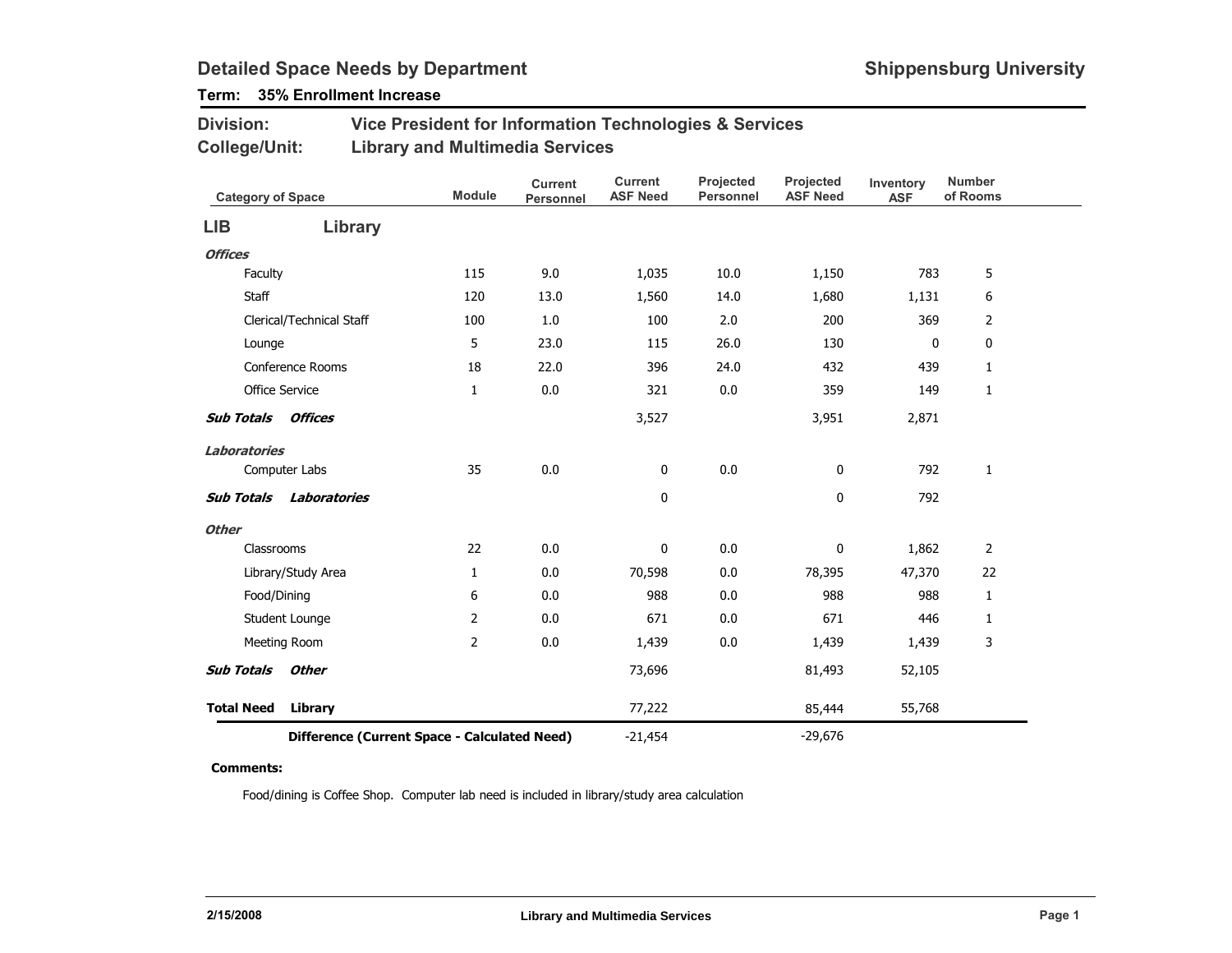### Term: 35% Enrollment Increase

| <b>Division:</b> | Vice President for Information Technologies & Services |
|------------------|--------------------------------------------------------|
| College/Unit:    | <b>Library and Multimedia Services</b>                 |

|                                              | <b>Category of Space</b>   |              | <b>Current</b><br>Personnel | <b>Current</b><br><b>ASF Need</b> | Projected<br><b>Personnel</b> | Projected<br><b>ASF Need</b> | Inventory<br><b>ASF</b> | <b>Number</b><br>of Rooms |
|----------------------------------------------|----------------------------|--------------|-----------------------------|-----------------------------------|-------------------------------|------------------------------|-------------------------|---------------------------|
| <b>MULTI</b>                                 | <b>Multimedia Services</b> |              |                             |                                   |                               |                              |                         |                           |
| <b>Offices</b>                               |                            |              |                             |                                   |                               |                              |                         |                           |
|                                              | Director/Chair             | 150          | 1.0                         | 150                               | 1.0                           | 150                          | 73                      | $\mathbf{1}$              |
| Staff                                        |                            | 120          | 2.0                         | 240                               | 2.0                           | 240                          | 483                     | 3                         |
|                                              | Student Worker             | 25           | 0.0                         | 0                                 | 0.0                           | 0                            | 97                      | $\mathbf{1}$              |
| Lounge                                       |                            | 5            | 3.0                         | 15                                | 3.0                           | 15                           | 0                       | 0                         |
|                                              | Conference Rooms           | 18           | 3.0                         | 54                                | 3.0                           | 54                           | 0                       | 0                         |
|                                              | <b>Office Service</b>      | $\mathbf{1}$ | 0.0                         | 46                                | $0.0\,$                       | 46                           | $\bf{0}$                | 0                         |
| <b>Sub Totals</b>                            | <b>Offices</b>             |              |                             | 505                               |                               | 505                          | 653                     |                           |
| <b>Laboratories</b>                          |                            |              |                             |                                   |                               |                              |                         |                           |
| Class Lab                                    |                            | 35           | 0.0                         | 800                               | 0.0                           | 800                          | 718                     | 1                         |
| <b>Sub Totals</b>                            | <b>Laboratories</b>        |              |                             | 800                               |                               | 800                          | 718                     |                           |
| <b>Other</b>                                 |                            |              |                             |                                   |                               |                              |                         |                           |
| MultiMedia                                   |                            | 0            | 0.0                         | 2,615                             | 0.0                           | 2,615                        | 2,615                   | 11                        |
| <b>Sub Totals</b>                            | <b>Other</b>               |              |                             | 2,615                             |                               | 2,615                        | 2,615                   |                           |
| <b>Total Need</b>                            | <b>Multimedia Services</b> |              |                             | 3,920                             |                               | 3,920                        | 3,986                   |                           |
| Difference (Current Space - Calculated Need) |                            |              | 66                          |                                   | 66                            |                              |                         |                           |

#### Comments:

Calculation assumes the multimedia space is adequate.